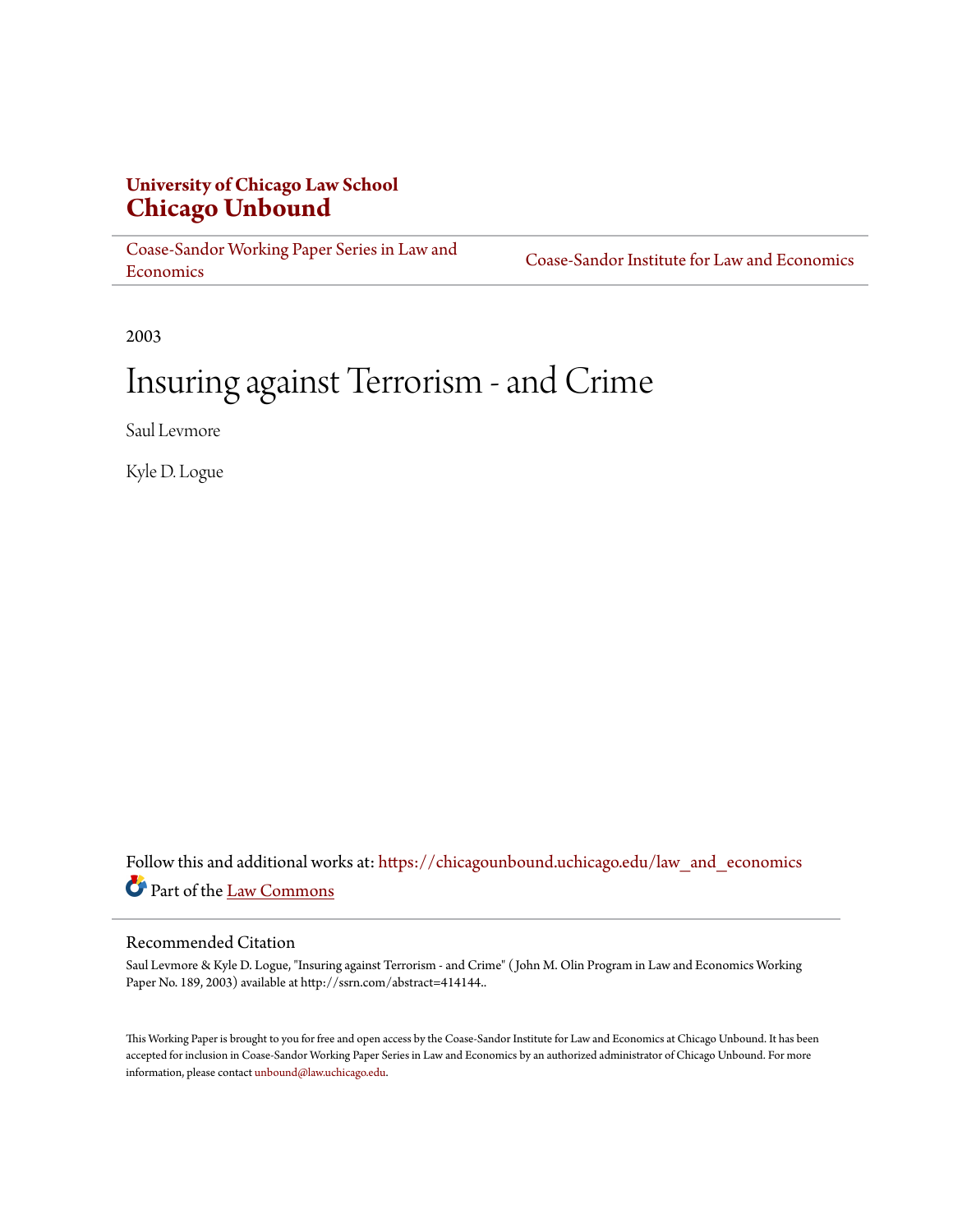# CHICAGO

## **JOHN M. OLIN LAW & ECONOMICS WORKING PAPER NO. 189 (2D SERIES)**



# Insuring against Terrorism—and Crime

*Saul Levmore and Kyle Logue*

# **THE LAW SCHOOL THE UNIVERSITY OF CHICAGO**

June 2003

This paper can be downloaded without charge at: The Chicago Working Paper Series Index: http://www.law.uchicago.edu/Lawecon/index.html and at the Social Scie[nce Research Network Electronic Paper Collection:](http://www.law.uchicago.edu/Publications/Working/index.html)  http://ssrn.com/abstract\_id=414144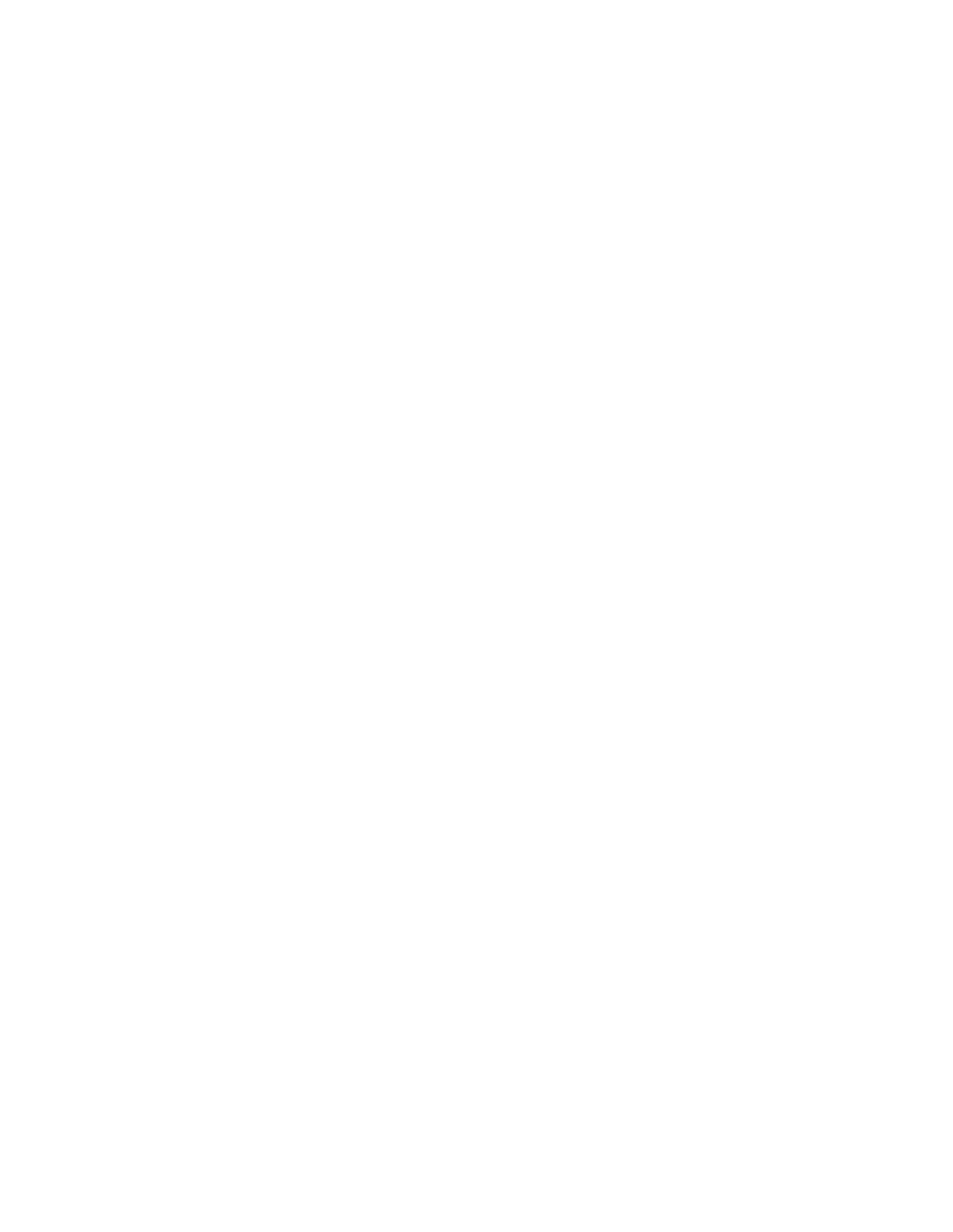# **Insuring against Terrorism—and Crime**

#### **Saul Levmore[\\*](#page-3-0) & Kyle Logu[e\\*\\*](#page-3-1)**

#### **I. Introduction**

 $\overline{a}$ 

 The attacks of September 11th produced staggering losses of life and property. They also brought forth substantial private insurance payouts, as well as federal relief for the City of New York and for the families of individuals who perished on that day. The losses suffered in and after the attacks, and the structure of the relief effort, have raised questions about the availability of insurance against terrorism, the role of government in providing for, subsidizing, or ensuring the presence of such insurance, and the interaction between relief and the incentives for future precaution taking. In response to such losses, and in anticipation of others, one might imagine a range of government responses—from nonintervention, to subsidized private insurance, to after-the-fact government payments of a fixed or uncertain kind, and so forth.

It is our claim that the particular mix of responses the government has chosen with respect to 9/11, including the September 11th Victims' Compensation Fund and the Terrorism Risk Insurance Act of 2002, will significantly affect private expectations about the government's response to future terrorist attacks. These expectations will then have consequences for future private actions, ranging from the types of insurance policies that will be written, to the variety of real estate development that will take place (especially in the country's largest cities), and to the level of charitable contributions that will be made following any future terrorist attack. The causal arrow can also point in the opposite direction. Future political actors may look to private responses to terrorism risk in deciding on the character or degree of a government response.

One aim of this Article is to explore the relationships between promised or expected government actions (or inactions) and private decisions regarding terrorism risk. These issues lead to some novel ideas about the role of government in insuring against terrorism—and then against crime more generally. In Part II we begin with some background on the response of the private insurance market and the federal government to the losses resulting from September 11th. Part III looks at the positive question of how government and private actors should be expected to respond to the losses of 9/11 and to the prospect of future such losses. It explores the interactions among government relief

<span id="page-3-0"></span><sup>\*</sup> Dean & William B. Graham Professor of Law, University of Chicago Law School.

<span id="page-3-1"></span>**Professor of Law, University of Michigan Law School.** We are grateful for comments received from colleagues at faculty workshops at the University of Michigan and University of Chicago, and from Dean Bachus, John Duffy, Tim Mygatt, and Bryan Ray. Portions of the research for this project were generously funded by the Cook and Elkes Funds at the University of Michigan Law School and by the many friends of the University of Chicago Law School.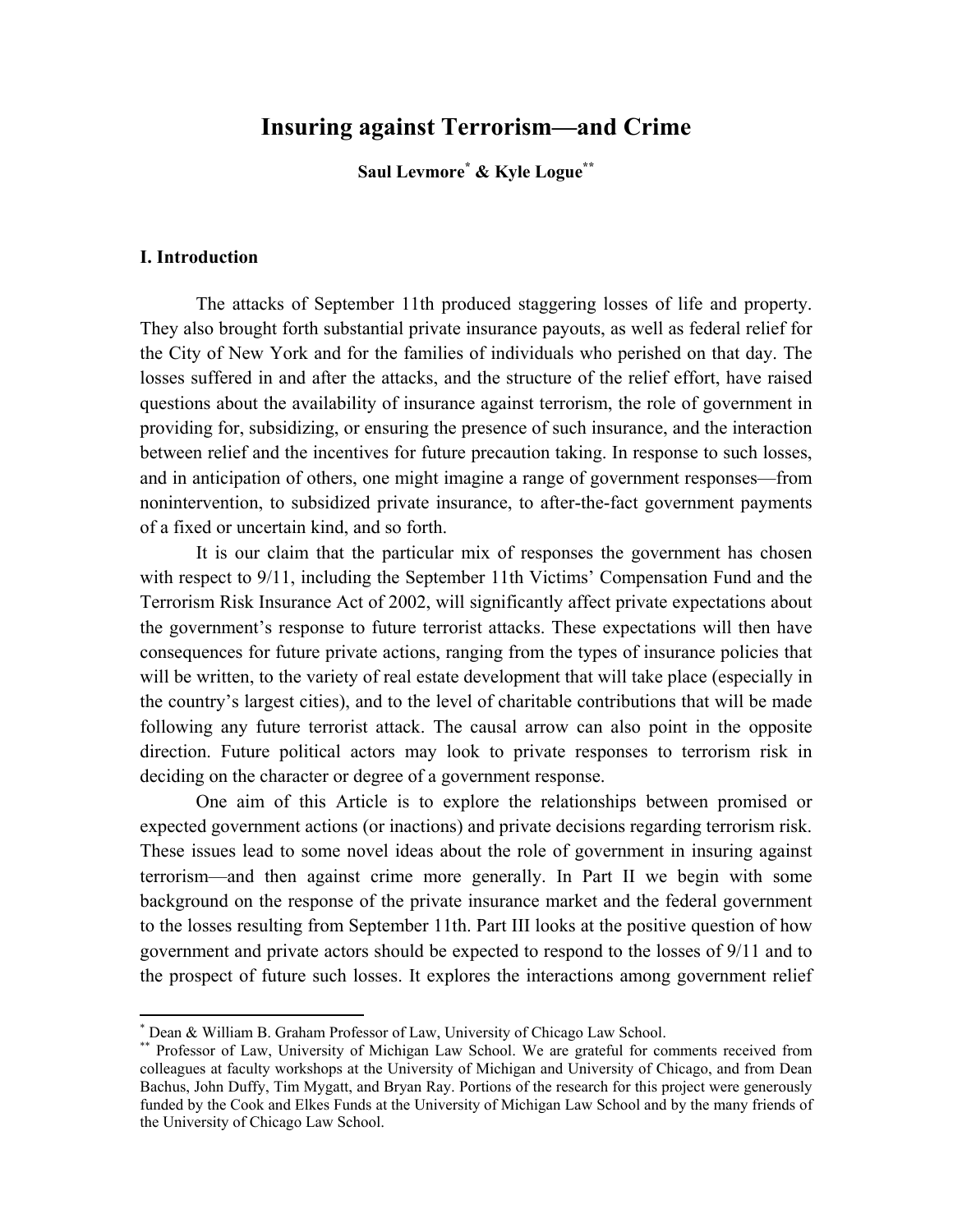and charitable responses to 9/11 as well as the existence or absence of private insurance, and draws contrasts between terrorism disasters and natural disasters, as well as between 9/11 and prior terror attacks. Part III also analyzes the circumstances in which episodic relief of the 9/11 variety will lead to (or be replaced by) more permanent, routinized relief, as is available in some other countries.

Part IV takes up the normative question of the optimal mix of government and private relief (including insurance) for terrorism-related losses. It provides a skeptical view of government intervention in property insurance markets, quite generally, and of the particular federal terrorism reinsurance regime that Congress recently adopted. But Part V then broadens the inquiry by asking whether the case for government-sponsored insurance against crime—which is to say a much broader set of crimes than terrorism alone—is at least as sound as that for terrorism-related risks. Part VI concludes. Throughout, we refer to "insurance" and government "relief" because specific programs and reactions have been in the form of insurance market interventions and relief programs. But we often use these expressions to refer to government payments, subsidies, and liability rules more generally. It is the larger questions we are after, and those concern the government's role in preventing losses and in compensating victims following certain events.

#### **II. Insurance, Relief, and the Events of 9/11**

The terrorist attacks of September 11th produced an enormous set of losses, some insured through private markets and some not. Insured loss estimates range from 30 to 100 billion dollars, and include property, liability, workers' compensation, and life insurance claims.<sup>[1](#page-4-0)</sup> Much of the damage done on  $9/11$  to private property and private economic interests was insured through policies sold by insurance companies, though substantial damage was inflicted on the New York City subway system and other infrastructure elements in lower Manhattan that were likely underinsured. $2$  To this we add the staggering loss of nearly 3,000 lives, some completely uninsured and many underinsured by any plausible standards of measurement. The total loss dwarfs that of any other single day disaster or insurable event in U.S. history, at least since the major

1

<span id="page-4-0"></span><sup>1</sup> *See, e.g.,* Tillinghast-Towers Perrin, *September 11, 2001: Implications for the Insurance Industry*, *available at* http://www.tillinghast.com/tillinghast/publications/reports (restricted page, last visited Jan. 23, 2003); Robert P. Hartwig, *The Long Shadow of September 11: Terrorism and Its Impacts on Insurance and Reinsurance Markets*, Insurance Information Institute, *at* http://server.iii.org/yy\_obj\_data/binary/ 687221\_1\_0/sept11.pdf (last visited April 17, 2003). The largest source of variation in the estimates of insured losses appears to be the widely varying assessments of the amount of tort liability that will ultimately arise out of the events of 9/11. *Tillinghast, supra* at 4 (showing estimates of liability insurance coverage of between \$5 and \$20 billion). *See also* Edward Wyatt et al., *After 9/11, Parcels of Money, and Dismay*, N.Y. TIMES, December 30, 2002, at A1 (detailing the allocation \$21.3 billion dollar of federal aid to various programs).

<span id="page-4-1"></span><sup>2</sup> *See infra* notes 8 & 9.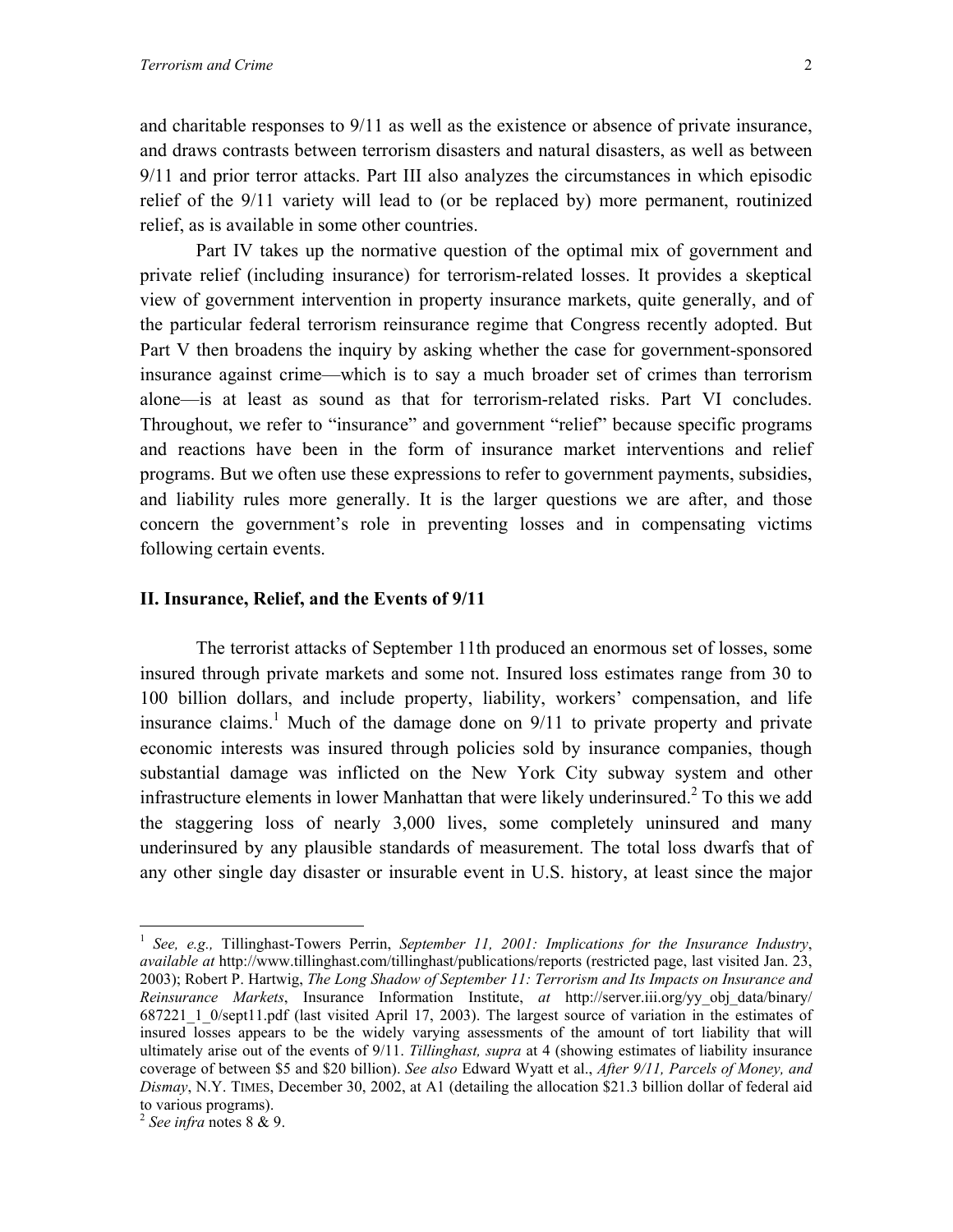<span id="page-5-3"></span>battles of the great wars and the Galveston hurricane of 1900 in which 6,000 people perished; it rivals the losses experienced in the Kobe, Japan earthquake of 1995.<sup>3</sup>

When thinking about these issues, it makes sense to separate the loss of property from that of life and limb, both because the present mix of private and public insurance, and of relief quite generally, is different for property than it is for persons and because there are design implications based on differences in moral hazard problems. There is also a distinction between private and public property. We consider these important differences below.

#### *A. Losses to Property*

The bulk of private property losses suffered in the 9/11 attacks is expected to be covered by private insurers. Some claims remain in dispute, of course, but by and large the assets that were lost, including buildings, aircraft, and office contents, were insured under conventional insurance policies that did not (following conventional practice) exclude losses from terrorism.<sup>[4](#page-5-1)</sup> The federal government will provide some relief for losses of uninsured private property, but this relief will primarily take the form of subsidized loans and will, in any event, be small in comparison with the role of private insurance.<sup>5</sup>

The picture is likely to be quite different with respect to losses to *public* property. The largest such losses associated with 9/11 in New York City appear to be the damage to the subway system in lower Manhattan.<sup>[6](#page-5-3)</sup> The Metropolitan Transportation Authority

<span id="page-5-0"></span><sup>3</sup> Galveston County Daily News, *The 1900 Storm*, *available at* h[ttp://www.1900storm.com/](http://www.1900storm.com/) (last visited Jan. 23, 2003); Richard L. Holman, *New Estimates of Quake Damage,* WALL STREET JOURNAL, Feb. 6, 1995, *available at* 1995 WL 2109467 (estimating damage at approximately \$100 billion); *See generally* Tilllinghast-Towers Perrin, *supra* note 1, at 4. 4 This conclusion assumes that the "war risk" exclusion will either not be invoked by insurers or, if

<span id="page-5-1"></span>invoked, will be found by courts not to apply to the 9/11 attacks. *See infra* note .

<span id="page-5-2"></span> $<sup>5</sup>$  In general, after a "major disaster" has been declared by the President (which comes only after state and</sup> local governments have responded and the Governor of the affected state has requested a declaration from the President), individuals and businesses who have suffered uninsured property losses or temporary job losses as a result of the disaster become eligible for loans from the Small Business Administration (SBA) and, in some cases, modest grants administered by the Federal Emergency Management Agency (FEMA). When homes have been damaged, loans can be issued for up to \$200,000 and loans to replace damaged personal property can go up to \$40,000. Businesses can get loans up to \$1.5 million to repair or replace damaged property. The loans may carry subsidized rates of interest, but they must be repaid. Individuals or families who do not qualify for these loans, who are typically the very low income or individuals with no collateral, can get up to \$14,800 from FEMA in the form of a one-time grant. *See generally* Federal Emergency Management Agency, *The Disaster Process and Disaster Aid Programs, available at* [www.fema.gov/library/dproc.shtm;](http://www.fema.gov/) *see also* Christopher M. Lewis & Kevin C. Murdock, *Alternative Means of Redistributing Catastrophic Risk in a National Risk-Management System, in* THE FINANCING OF CATASTROPHE RISK, at 68-69 (Kenneth A. Froot ed., 1999).

 ${}^{6}$ According to a report of the New York City Metropolitan Transportation Authority, the most substantial damage was to the subway tunnel running underneath the World Trade Center Towers—the Interborough Rapid Transit lines numbers 1 and 9, which will need to be completely rebuilt—and the related stations and infrastructure, as well as damage to the N/R line Cortlandt Street Station. The total property damage to the transit system is estimated at \$855 million. *See* Metropolitan Transportation Authority, *2002 Combined*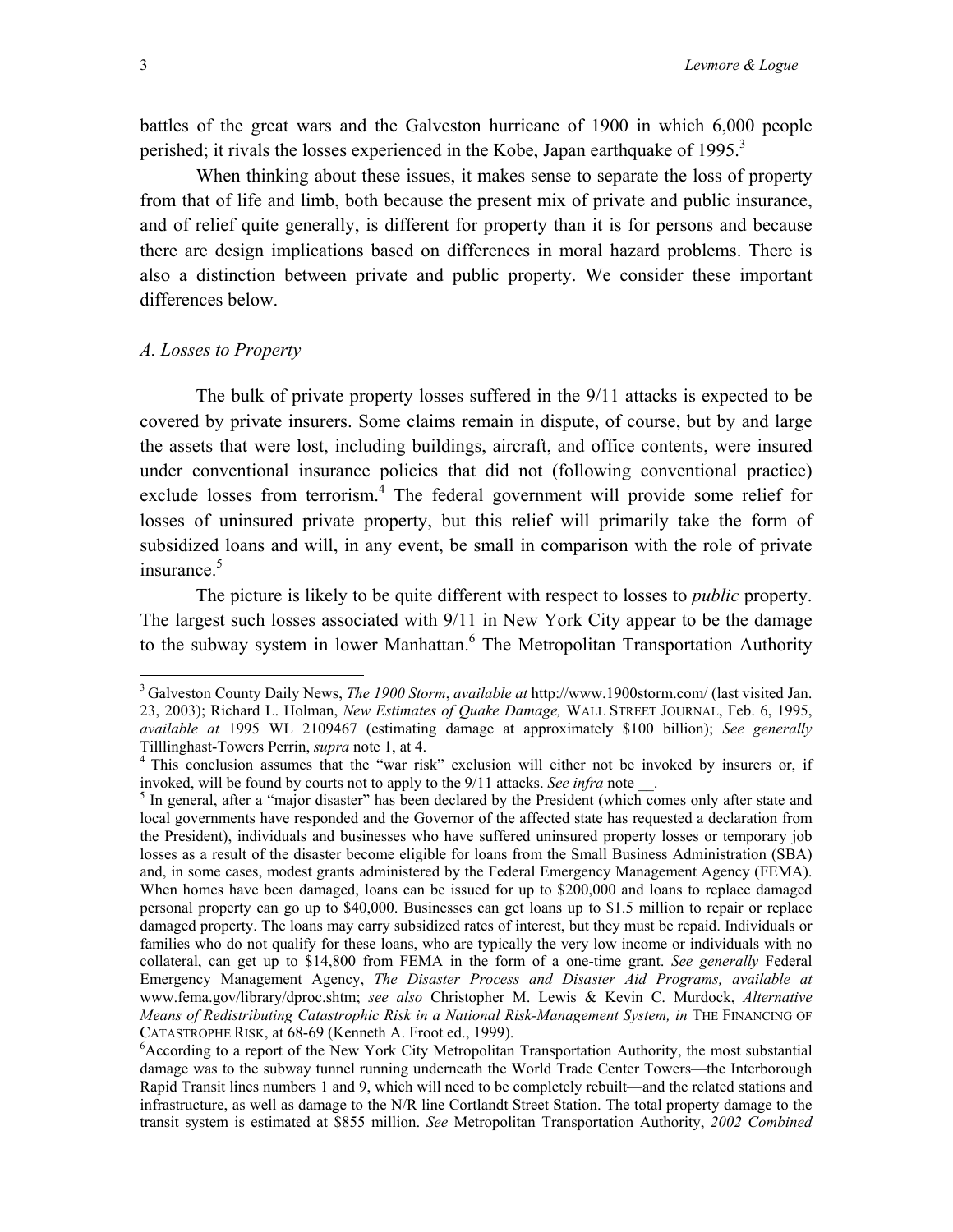<u>.</u>

claims that those losses will be covered mostly by private insurance policies, with only relatively small amounts coming from FEMA, and its state equivalent, to fill in the gaps.<sup>7</sup> However, we suspect that, when all of the insurance claims have been finally settled, and taking into account all of the damages to public facilities (not just the subways), the amounts to be covered by government relief dollars will amount to a sizeable fraction of the total losses.<sup>8</sup> Indeed, the sheer magnitude of the federal dollars that have already been earmarked for the reconstruction and overhauling of lower Manhattan strongly suggest that the federal government will end up bearing a substantial portion of the losses.<sup>9</sup>

<span id="page-6-2"></span>9 A total of \$21 billion federal dollars has been allocated for the New York recovery effort. *See* Press Release, Office of Management and Budget, Updated Summary of Government Expenditures Directly Related to September 11th Attacks (Sept. 10, 2002) *available at http://www.whitehouse.gov/ mb/pubpress/2002-61.pdf*. Of that amount, \$5.5 billion is designated for reconstructing, replacing, overhauling, and upgrading the infrastructure damages by the attacks. Press Release, Office of Management and Budget, Supplemental Appropriations Request Provides Resources for the War on Terrorism, Homeland Security and Economic Recovery (Mar. 21, 2002). (Supplemental Appropriations Request Provides Resources for the War on Terrorism, Homeland Security and Economic Recovery). Of that amount, \$4.55 billion will apparently go to transportation related infrastructure expenditures: \$2.75 billion coming from FEMA and another \$1.8 billion coming from the DOT. The money will be jointly administered by FEMA and the U.S. Department of Transportation's Federal Transit Administration. FEMA-1391-DR-NY-PR-137 (news release Aug. 12, 2002); *see generally Money for Just Some of a Transit Wish List,* NYT, Aug.13, 2002 (by Edward Wyatt); *Old or New? Debate Rages Over Transit Downtown*, NYT, Oct. 13, 2002 (by Charles V. Bagli and Randy Kennedy). Although much of this money may be used to "upgrade" the subway system in lower Manhattan, such an improvement over New York's prior transportation situation has to be viewed as partial and incomplete compensation for the economic losses the city has incurred that are never covered by private insurance—such as the huge loss of tax revenues due to the drop in tourism and business flight out of the city. Moreover, the rest of that \$5.5 billion is designated for "restoration and reconstruction" of certain highways and local roads "damaged by the September 11th terrorist attacks" and for to "rebuild utility infrastructure destroyed as a result of the September 11th terrorist attacks" and to assist Lower Manhattan Development Corporation's efforts to "rebuild Lower Manhattan." OMB, Press Release, Mar. 21, 2002. The rest of the \$21 billion includes the costs of rescue and recovery immediately following the attacks and the massive cleanup costs in the ensuing months, as well as the anticipated amounts of FEMA and SBA grants and loans. This \$21 billion is separate from the \$5 billion allocated to the Victim Compensation Fund, the \$8 billion allocated to airline subsidies, the \$35 billion for Homeland Security, and the \$30 billion for the "war on terrorism." OMB, Press Release, Sep. 10, 2002.

*Continuing Disclosure Filings, Appendix A,* at A-7, *available* at http://www.mta.nyc.ny.us/mta/ pdf/2002app-a-v2.pdf.

<span id="page-6-0"></span><sup>7</sup> Metropolitan Transportation Authority, *2001 Annual Report,* at 13, 14, 18; *Comprehensive Annual Financial Report for the Year Ended December 31, 2001 and 2000,* at 3. Both are available online at http://www.mta.nyc.ny.us/mta/pdf/annualreport2001.pdf.

<span id="page-6-1"></span><sup>&</sup>lt;sup>8</sup> This suspicion is based on available evidence. While the total property losses to the subway system are estimated to be \$855 million, the MTA apparently has submitted only \$685 million in insurance claims for 9/11 related property losses. Apparently, the difference there may be attributable to the actual subway cars that were destroyed and that were not insured. Another suggestive (though certainly not dispositive) piece of evidence is that the MTA, on its 2000-2001 financial statements, did not include any amount for expected insurance recovery because the "Authority is pursuing the resolution of various contingencies with the insurance providers." MTA, Comprehensive Annual Financial Report, *supra* note \_\_, at 39. What this means, of course, is that the insurers may interpret the relevant insurance policies somewhat differently than the MTA does. In addition, however, one would expect a general tendency for municipalities to underinsure given the prospect of FEMA (or DOT) relief.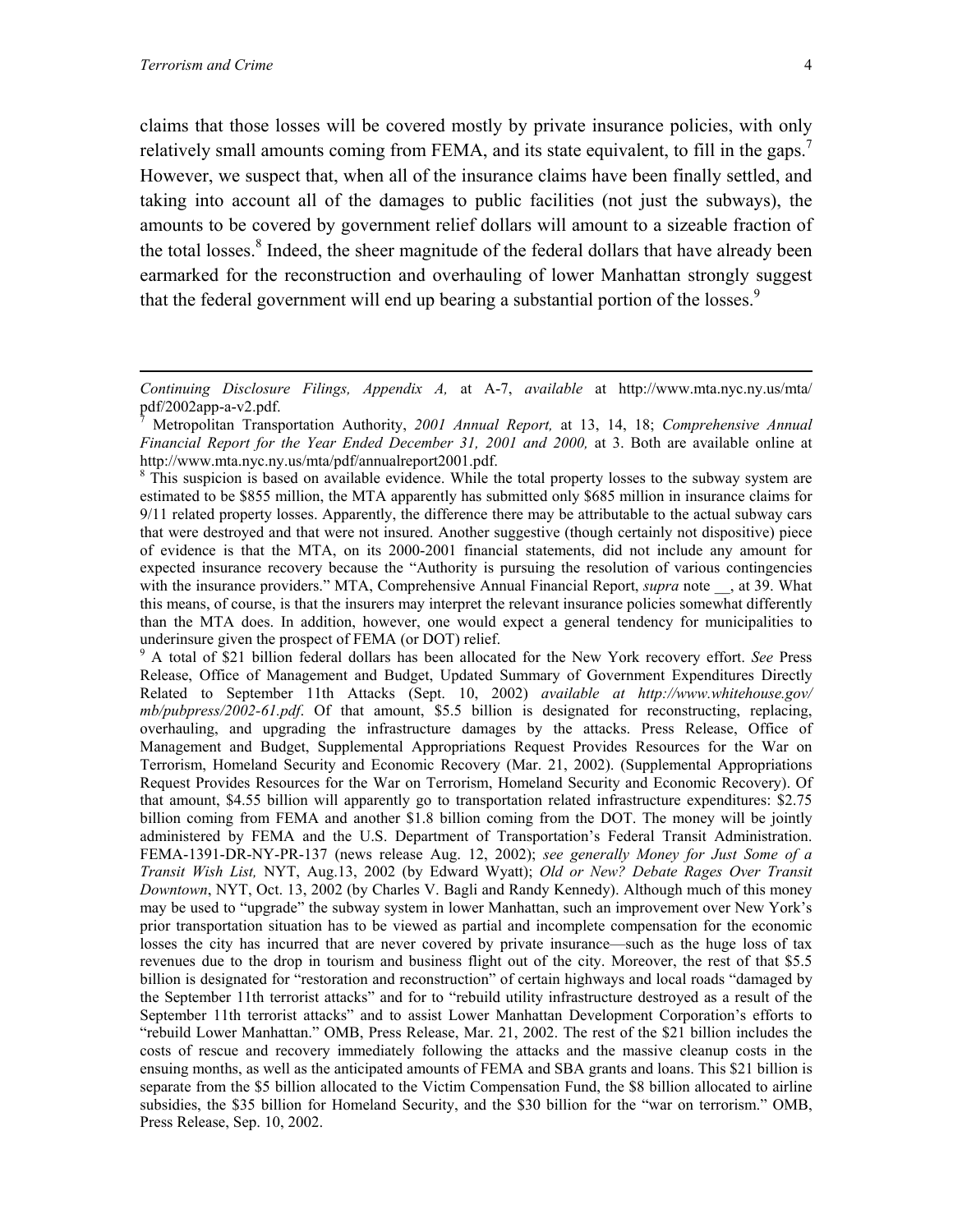Apart from the physical damage to property, many New York businesses also experienced substantial economic losses in the aftermath of 9/11. Focusing only on the businesses in and around the World Trade Center site, the lost profits during the period of recovery and reconstruction were in the billions of dollars. And while private insurance payouts for "business interruption" coverage will be more significant than any other such set in insurance-industry history, amounting perhaps to 30 percent of all private insurance payouts related to the 9/11 losses, and the federal government has provided some grants and loans for these business losses, huge economic losses that can be directly attributed to the attacks will surely go uncompensated.<sup>10</sup> To be sure, some of these losses are private rather than social losses because some of these losses are offset by gains to other businesses located far from Ground Zero. The distinction may matter when it comes to encouraging governments to take precautions, and structuring optimal insurance policies, but it seems safe to proceed with the idea that there were substantial social losses associated with the interruption and destruction of business.

In sum, we might think of the 9/11 physical property losses as having been effectively insured (whether through private insurance or government relief), but regard other (property-related) economic losses as having been only partially insured. This summary, and much of the discussion below intentionally bends the idea of insurance to include government relief. Insurance and relief are obviously not the same; one may be expected by contract while the other depends on politics and circumstances. But inasmuch as governments can subsidize insurance or offer insurance without requiring premiums, and because private parties can come to expect relief in some circumstances, it can be useful to fold insurance and relief into one package.

#### *B. Losses to Life*

 $\overline{a}$ 

As for loss of life, it is almost certain that a large number of those killed on 9/11 were uninsured or underinsured. Although there is no publicly available data on this issue, the likelihood that many of the victims had only small life insurance policies, if any, is overwhelming. For one thing, underinvestment in life insurance is a pervasive problem.<sup>11</sup> Moreover, the main motivation for the large amount of charitable giving as well as the Victims' Compensation Fund, discussed below, was the realization that many

<span id="page-7-0"></span><sup>10</sup> *See* Diane Levick and Matthew Lubanko, *What Price, Terror?; for Insurers, Stalled-Business Claims Complicate Picture,* HARTFORD COURANT, Nov. 25, 2001, at D1 (estimates business interruption claims in the range of \$15-25 billion, compared to the total estimate of all 9/11 claims of \$40-72 billion); Christian Murray, *Adjusting to Disaster Strains ClaimsTeam; Despite heartbreak, some payouts must end*, NEWSDAY (NEW YORK, N.Y), November 6, 2001, at A42 (industry had received 16.6 billion dollars of business interruption claims to date).

<span id="page-7-1"></span><sup>&</sup>lt;sup>11</sup> See Kyle D. Logue, *The Current Life Insurance Crisis: How the Law Should Respond*, 32 CUMBERLAND L. REV. 1 (2001).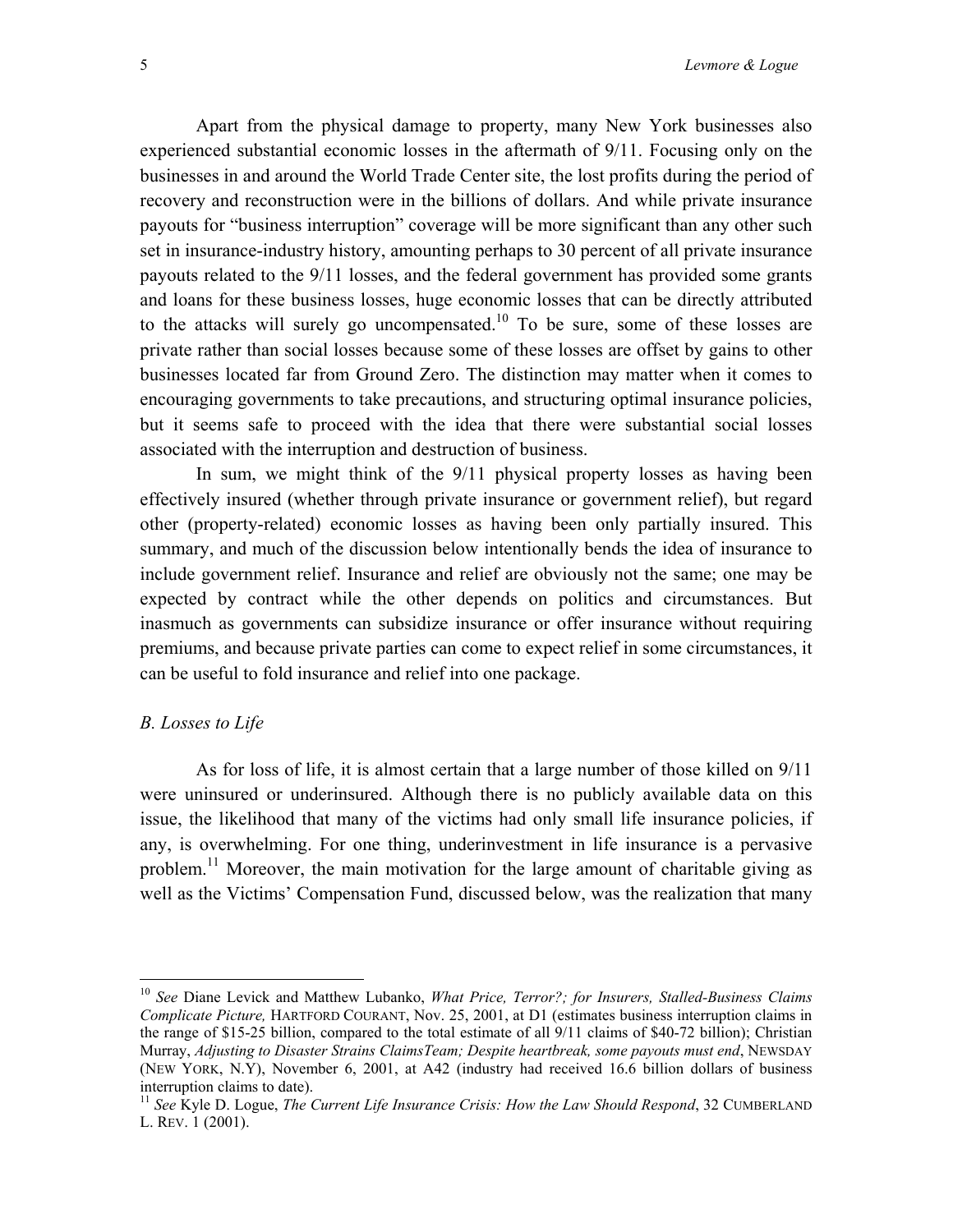of the victims were un- or underinsured.<sup>12</sup> Still, many of the deceased did have some life insurance or were covered by pension benefits payable upon death (or both).

In addition, immediately following 9/11 there was an unprecedented amount of charitable giving for the purpose of compensating the families of deceased victims.<sup>13</sup> The other primary source of compensation for the families of victims is the September 11th Victims' Compensation Fund, enacted by Congress shortly after the disaster.<sup>14</sup> Under this unprecedented program, the families of individuals who suffered physical injury or death in the  $9/11$  attacks can apply for fairly generous benefits.<sup>15</sup> If they elect to do so, however, the payouts they receive from the Fund must, under the collateral offset provision of the statute, be reduced dollar for dollar by the amount of life insurance or other death benefits to which they are entitled—though not by the amount of charitable gifts received. [16](#page-8-4) As is customary, however, none of these life insurance policies or pension-policy death benefits that were in effect contained clauses requiring the reduction of death benefits in the event of third-party or other insurance payments. The presence of private insurance therefore reduced or eliminated the payments from the Fund that might have been made to the families of some victims, and in turn may have increased the pool of funds (and thus the payments) available to the families of other victims.

Another unusual aspect of the Fund is the requirement that claimants forego tort litigation with respect to their losses, at least insofar as the most obvious potential domestic defendants are concerned. Thus, a family cannot accept a payment from the Fund and then seek to recover from an airline, an employer, an owner or builder of a collapsed building, engineers who designed the buildings, and so forth.<sup>17</sup> Suits against construction firms or designers of buildings are of course still possible if brought by claimants who do not collect from the Fund, or if brought by the City of New York or by

<span id="page-8-0"></span> $12$  Of course, the definition of full or adequate coverage is highly subjective.

<span id="page-8-1"></span><sup>&</sup>lt;sup>13</sup> American Red Cross, September 11, 2001: Unprecedented Events, Unprecedented Response, at http://www.redcross.org/press/disaster/ds\_pr/pdfs/arcwhitepaper.pdf, 6 (September 2002) (reporting that the American Red Cross's Liberty Fund had by 9/11/2002 received roughly \$1 billion in donations, approximately \$800 million of which was to be distributed by the end of 2002). Interestingly, according to one news report, the bulk of those funds were designated for the families of firefighters, police officers, and other rescue workers who perished. Thus, according to this story, the average charitable award to the families of slain or severely injured firefighters and rescue workers is just over (and the amount to families of police officers just under) \$1 million. By contrast, the average charitable payout to the families of other victims is around \$146,000. Martin Kasindorf, *Big Gaps Found in 9/11 Benefits*, USA TODAY, Aug. 19, 2002, at 1A. These amounts do not include any amounts received from insurance policies, pension payments, or amounts from the Victims' Compensation Fund.

<span id="page-8-2"></span><sup>&</sup>lt;sup>14</sup> U.S. Air Transportation and Safety and System Stabilization Act, Pub. L. No. 107-42, 115 Stat. 230  $(2001)$  (Title IV).

<span id="page-8-3"></span><sup>15</sup> *See* http://www.usdoj.gov/victimcompensation/payments.html (updated regularly) (reporting median award as of December 17 of \$1,252,818). Note also the tax relief provided by Pub. L. No. 107-134 (Victims of Terrorism Tax Relief Act), which curiously extends the tax benefits to those injured in both the Oklahoma City bombing and the anthrax attack, but not the victims of the 1993 World Trade Center Bombing.

<span id="page-8-4"></span><sup>16</sup> *See* 7 C.F.R. Part 104 (September 11th Victim Compensation Fund of 2001, final rule), at 11233-4. 17 *Id.* at 11235.

<span id="page-8-5"></span>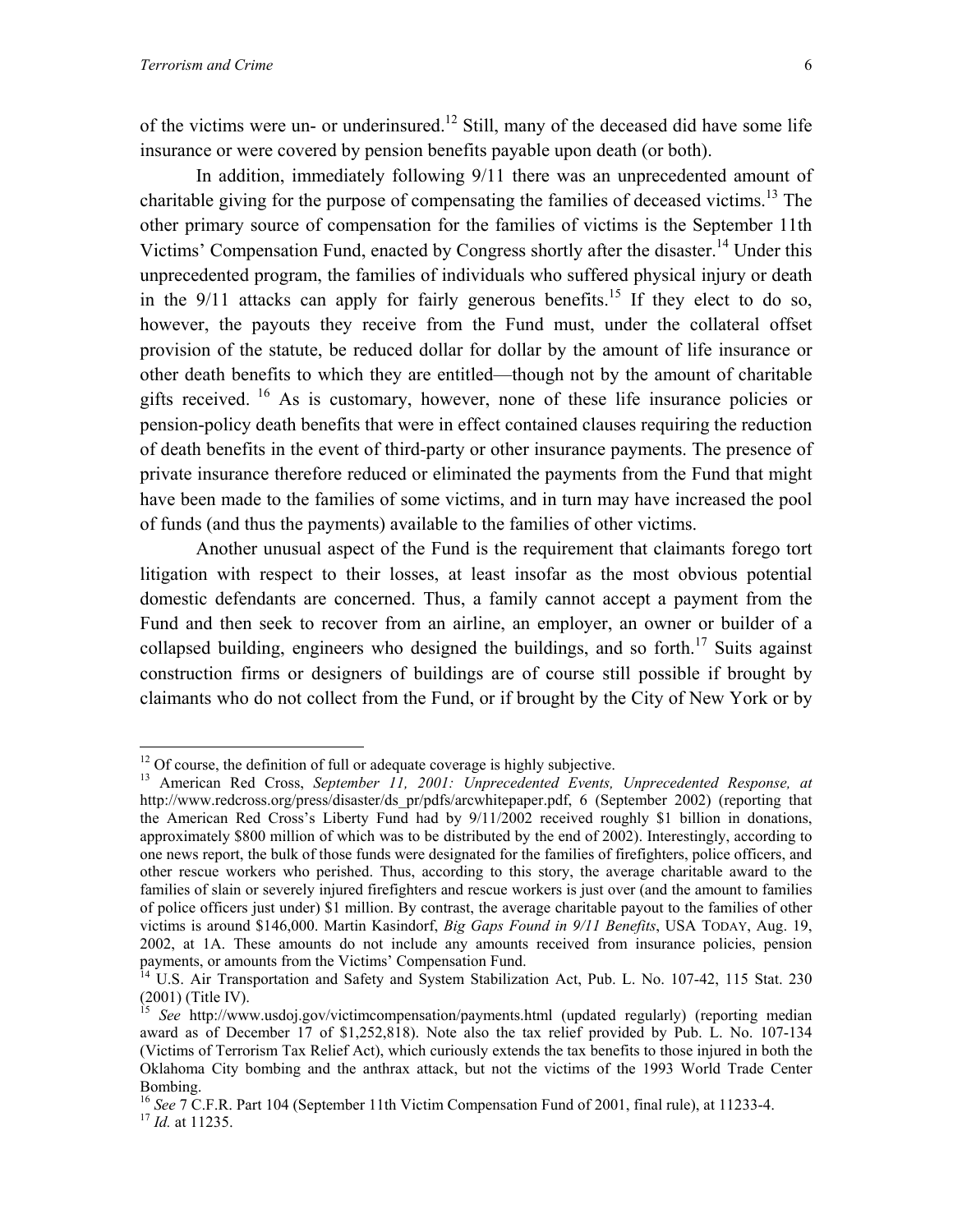businesses or property owners affected by the attack. And suits against foreign organizations and tortfeasors are of course possible, and much in the news. <sup>[18](#page-9-0)</sup>

To summarize, the families of individuals who lost their lives in the 9/11 attack may receive payments from one or more (but not all) of the following sources: the Victims' Compensation Fund (assuming they waive their tort rights and, once again, subject to reductions corresponding to amounts recovered under existing life insurance benefits), from third-party tort defendants whom they conceivably sue successfully (either because they choose not to collect from the Fund or because they pursue foreign tortfeasors relentlessly), from charities, and from life insurers (under contracts that conventionally contain no collateral offset provisions).

#### *C. The Effects on the Insurance Industry and the Federal Response*

Despite the vast magnitude of the insured life and property losses, there seems to be little doubt that most life insurers and property insurers will be able to meet their financial obligations arising out of the events of 9/11. As for the life insurance market, the number of insured deaths was not so great as to threaten instability among insurers. Nor does the probability of death from terrorism, followed by a reduction in recovery for those with life insurance, seem significant enough to discourage the future purchase of life insurance. To the contrary, although there are no hard data on this, we suspect that the events of 9/11 encouraged a short-term run on trusts and estate lawyers' services and perhaps a temporary surge in the market for life insurance as well.

The property insurance market is apparently more easily ruffled. A few of the less well-capitalized reinsurers may yet become insolvent as a result of 9/11-related property losses (much as some firms collapsed following Hurricane Andrew and the Northridge Earthquake),  $19$  but the overall solvency of the property-casualty insurance industry is not in doubt.  $20$  The upheaval, or the uncertainty, is with respect to the availability of terrorism coverage in the future and, in turn, the possibility that there will be less building, or less building in some locations and of certain types of properties, not simply because insurance premiums rise accurately in response to newly understood threats but rather because markets do not adjust smoothly to the post-9/11 world.

Immediately following 9/11, a number of commentators and industry officials expressed concerns about an impending "crisis" in terrorism insurance. It was widely reported that international reinsurers were planning to insert broad terrorism exclusions in their new policies and that these exclusions would apply as old policies came up for

<span id="page-9-0"></span><sup>&</sup>lt;sup>18</sup> *See* Henry Weinstein, *\$15 trillion 9/11 lawsuit adds Saudi royals as defendants*, CHI. TRIB., Nov. 23, 2002, at 10 (\$15 trillion dollar lawsuit now includes 186 defendants).

<span id="page-9-1"></span><sup>&</sup>lt;sup>19</sup> Ruth Gastel, Catastrophes: Insurance Issues, INSURANCE ISSUES UPDATE, August 2002, *available at* Lexis ("Eleven property-casualty insurers became insolvent due to Hurricane Andrew (10 in Florida and one in Louisiana) and others were financially impaired"). 20 *See* Tillinghast-Towers Perrin Report *supra* note x.

<span id="page-9-2"></span>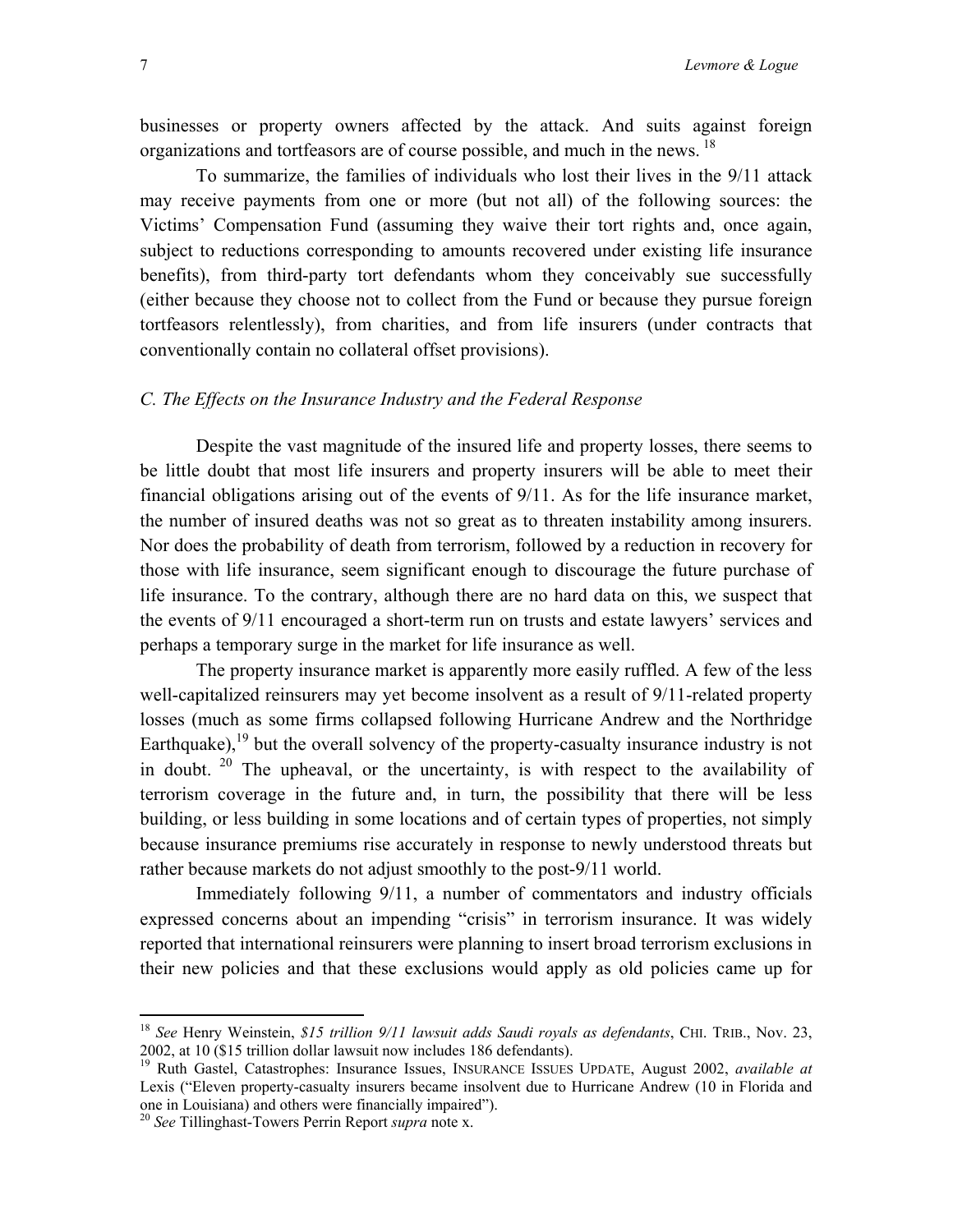renewal. Primary insurers would in turn seek permission from state regulators to insert similar exclusions in their policies. The ultimate effect, or so the argument goes, would be to cause disruptions in the mortgage lending and commercial real estate markets. Based on these concerns, Congress enacted the Terrorism Risk Insurance Act of 2002, which, as we will see, is similar to the British system for dealing with terrorism risks.<sup>21</sup> Under this new regime, the federal government will provide reinsurance for 90 percent of all property-casualty losses attributable to "acts of terrorism" (as determined by the Secretary of Treasury), but only to the extent those losses in the aggregate fall between \$10 billion (rising to \$15 billion over three years) and \$100 billion. This program radically alters the public/private mix of insurance and compensation for terrorismrelated property risks. In effect, it makes the federal government the terrorism reinsurer of last resort. As for whether this type and degree of federal intervention was called for, and what the relevant justifications might be, see Part IV below.

#### **III. Terrorism Insurance, Charitable Giving, and Episodic Government Relief**

We turn now to the question of what sort of compensation, insurance, and charitable developments should be expected in the event of another major loss from terrorism, given recent events. The question may seem little more than a thought experiment, though there are safe and interesting predictions to be made. Our analysis includes a comparison of terrorism-related disasters with natural disasters and incorporates the interactions among private insurance, public relief, and charitable giving in the two contexts. One of our predictions is that, as with natural disasters, public and charitable relief will more likely be forthcoming if there is (or is perceived to be) less than full private insurance. In this Part we also explore the question why 9/11 brought such unprecedented amounts of relief—especially in the form of the Victim's Compensation Fund—and whether futures attacks should be expected to do the same. Along the same lines, we consider the unpleasant possibility that, what began as a series of terrorist attacks, might expand into a long-term war and the resulting political pressure that would arise to shift from a system of episodic relief to a more systematized and permanent compensation regime for terrorism and war losses.

#### *A. Private and Public Insurance Response to Another Attack*

There is every reason to think that in the event of another attack on U.S. soil, and especially one aimed at a civilian target, significant government-provided compensation will again be forthcoming, even though the attacks experienced before 9/11 did not produce such aid. One reason for this prediction is the Victims' Compensation Fund itself and the precedent it now represents. It is imaginable that the political and emotional

1

<span id="page-10-0"></span><sup>21</sup> *See infra* discussion part III.C.2.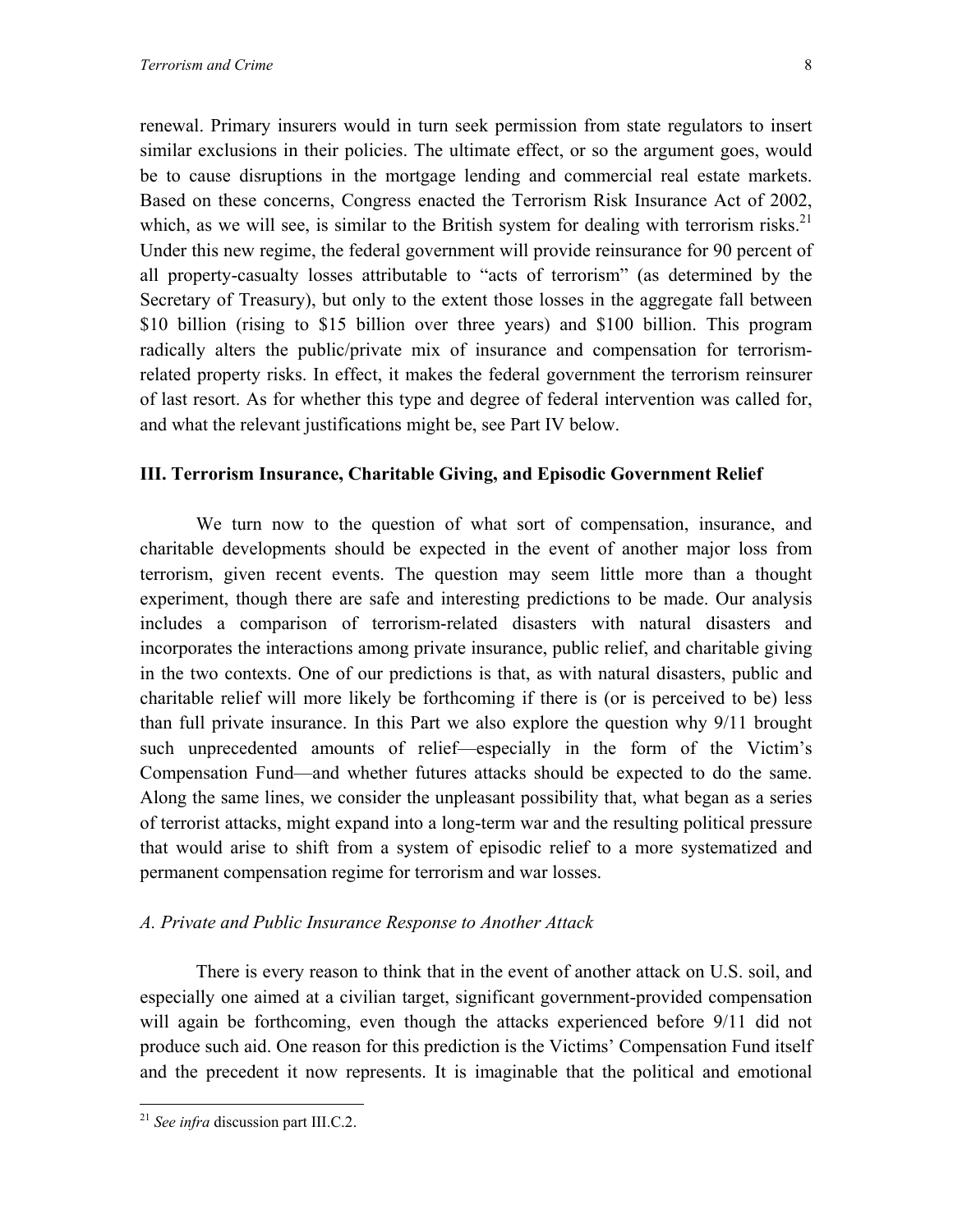<span id="page-11-1"></span>underpinnings of this fund would fail to reappear if terror-related losses became common. Indeed, it is something of conventional wisdom to say that the 9/11 attacks were an historic event of the worst kind, and that the reactions to it should also be understood as singular. But the case seems to be stronger for the idea that the Fund would serve as a kind of precedent for future attacks, much as the substantial federal appropriation that followed the Alaskan earthquake of 1964 is thought to have been the first of what then became a series of relief plans. Legislators who sought disaster relief for their home states in the twenty or so years following that earthquake, readily pointed to the Alaskan example, where there was relief after a significant but not an unprecedented quake. But it is the pattern of relief rather than the legislative history that is impressive.<sup>22</sup>

And this pattern of relief should come as no surprise. Natural catastrophes attract media attention and political interest, especially so because their victims are concentrated rather than dispersed. This attention attracts charitable interest as well as governmental funds, although the extent to which the victims will be seen as sympathetic to mainstream voters and hence politicians in other parts of the country depends importantly on the extent of uninsured rather than insured losses. We would expect a similar dynamic to play out, to an even greater degree, if there were to be another terrorist attack or a series of attacks. Terrorism, after all, draws in the entire nation in a way that natural disasters do not. This is because an attack from abroad, including a pronouncement or history of animus toward the country as a whole, is seen as one aimed at the integrity or confidence of all citizens. Thus, just as Pearl Harbor was considered an attack on the entire nation and not just an attack on the state of Hawaii, so too a terrorist attack on U.S. soil would be considered an attack on the U.S. people and our government. It is true of course that seems much less likely than for an enemy assault; after all, hurricanes do not hit Florida *because* it is a part of the United States, whereas terrorists struck New York and Washington precisely for what they signified about our nation.

Indeed, part of what may have motivated the Victims' Compensation Fund was the feeling that those losses were no different from losses caused by the attack of a foreign sovereign, thus putting them in the category of losses appropriately addressed by the federal government.<sup>23</sup> Political parties, economists, and citizens may disagree as to

<span id="page-11-0"></span><sup>22</sup> *See* DOUGLAS C. DACY & HOWARD KUNREUTHER, THE ECONOMICS OF NATURAL DISASTERS: IMPLICATIONS FOR FEDERAL POLICY 54-57 (1969).<br><sup>23</sup> The Israeli example is instructive here. When the Israeli Parliament first adopted its terrorism

compensation regime, discussed more fully below, the primary rationale was the notion that any losses experienced by individuals or particular families as a result of the terrorist war on the Israeli government and people as a whole should be spread across all of citizens. *See* Hillel Sommer, *Providing Compensation for Harm Caused by Terrorism: Lessons Learned in the Israeli Experience* In. L. J. page 6, available at ? Of course, whereas viewing the attack on 9/11 as an "act of war" against the U.S. government and its people may have increased the willingness of Congress to enact a generous compensation regime, such an interpretation of events would tend to undermine the argument for private insurance coverage for those losses, since most insurance policies contain "war risk" exclusions. Interestingly, almost immediately following the 9/11 attack, several of the largest property-casualty insurers publicly stated their intention not to invoke the war-risk exclusion. This may have been a patriotic gesture. Or it may have represented a savvy legal judgment that, under prevailing case law, the war-risk exclusion would not likely apply in the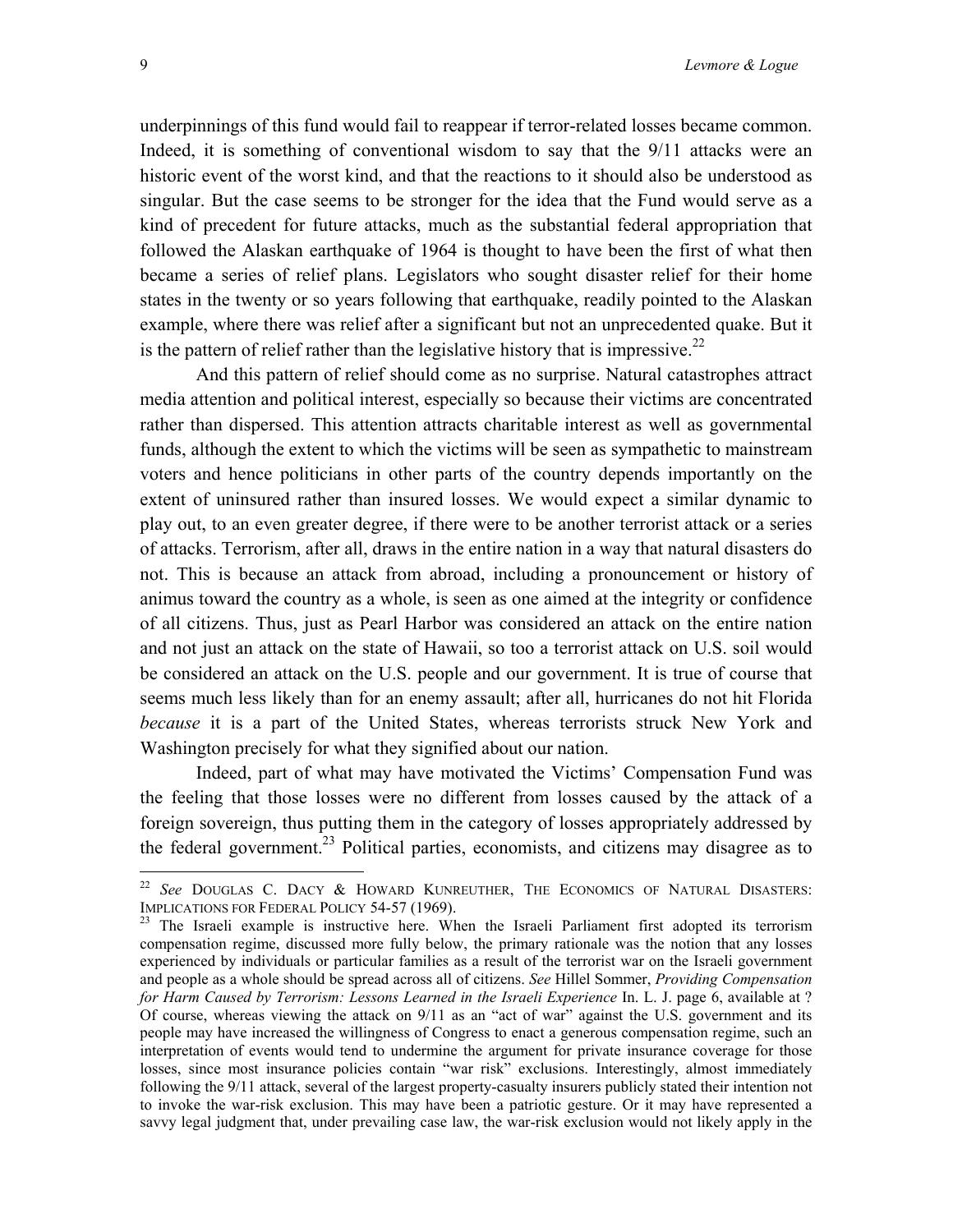the proper scope of the federal government, but national defense is on everyone's list of governmental functions, and it is only one additional step to the idea that the federal government ought to be responsible or generous where losses are incurred because of a failure of this federal function. We do not mean to imply that a government function need always be encouraged by compensation in the event of failure or even disappointment, because governments are often motivated by political checks and other means. But compensation is surely more easily explained or defended where losses are incurred because of government failure, or at least where it is the government rather than a private party that might best have prevented loss. The leap from protection to compensation may be primarily an emotional reaction rather than a logical progression, but it helps to explain the comfort with federal relief following 9/11. Indeed, it is just this sort of reaction to the 9/11 attacks, together with the inspiring example of the rescue workers running into the burning towers (and perhaps the suppression of stories about the

misdeeds of a very few rescue workers), that may explain the extraordinary level of charitable giving both in terms of money and volunteer efforts, including blood donations.[24 I](#page-12-0)n fact, the only comparable periods in U.S. history would be during times of war, when American citizens rallied together to defend against a foreign enemy.<sup>25</sup>

The other major factor that would suggest substantial government relief for the victims of terrorism disasters is the link between uninsured losses and public sympathy. We have seen that sympathy is more intense, and hence the political determination to provide relief funds greater, when there are many uninsured victims, for it is these citizens who come to the attention of the public through media coverage, personal relationships, and other means. Thus, the less private insurance is in existence for given disasters the more likely and the more significant will be government relief on those occasions when it is provided.<sup>26</sup> There is, therefore, a sense in which private insurance is a "better buy" (from the insured's point of view) for small-scale disasters than for it is for the truly catastrophic disasters, because only the latter are likely to generate public relief. Thus, paying for private insurance for small-scale disasters is worth the price, because no government relief will be forthcoming; whereas insurance large-scale disasters may be worth relatively little, as government coverage would have been provided in any event.<sup>27</sup> This phenomenon is what causes government relief programs to produce a particular type of counterintuitive behavior or even moral hazard: the decision not to buy private

<span id="page-12-1"></span><span id="page-12-0"></span>

<sup>9/11</sup> case anyway. See Pan Am v. Aetna 505 F.2d 989 (2d Cir. 1974).<br><sup>24</sup> See Red Cross Report, *supra* note 13.<br><sup>25</sup> Notably, the attack on Pearl Harbor did not give rise to the enactment of a 9/11-like compensation fund for the victims of that attack. One reason for this might be that there were relatively few civilian deaths and relatively little damage to non-government property.

<span id="page-12-2"></span><sup>&</sup>lt;sup>26</sup> See Saul Levmore, *Coalitions and Quakes: Disaster Relief and Its Prevention*, 3 U. CHI. ROUNDTABLE 1, 18-9 (1996).

<span id="page-12-3"></span> $27$  This conclusion assumes that insurance companies would not be able to lower their price-per-unit of insurance for the large-scale disaster coverage. If they could—and they would in a perfectly competitive market—then both the coverage for the small-scale and the coverage for the large-scale disasters would be priced at actuarially fair rates.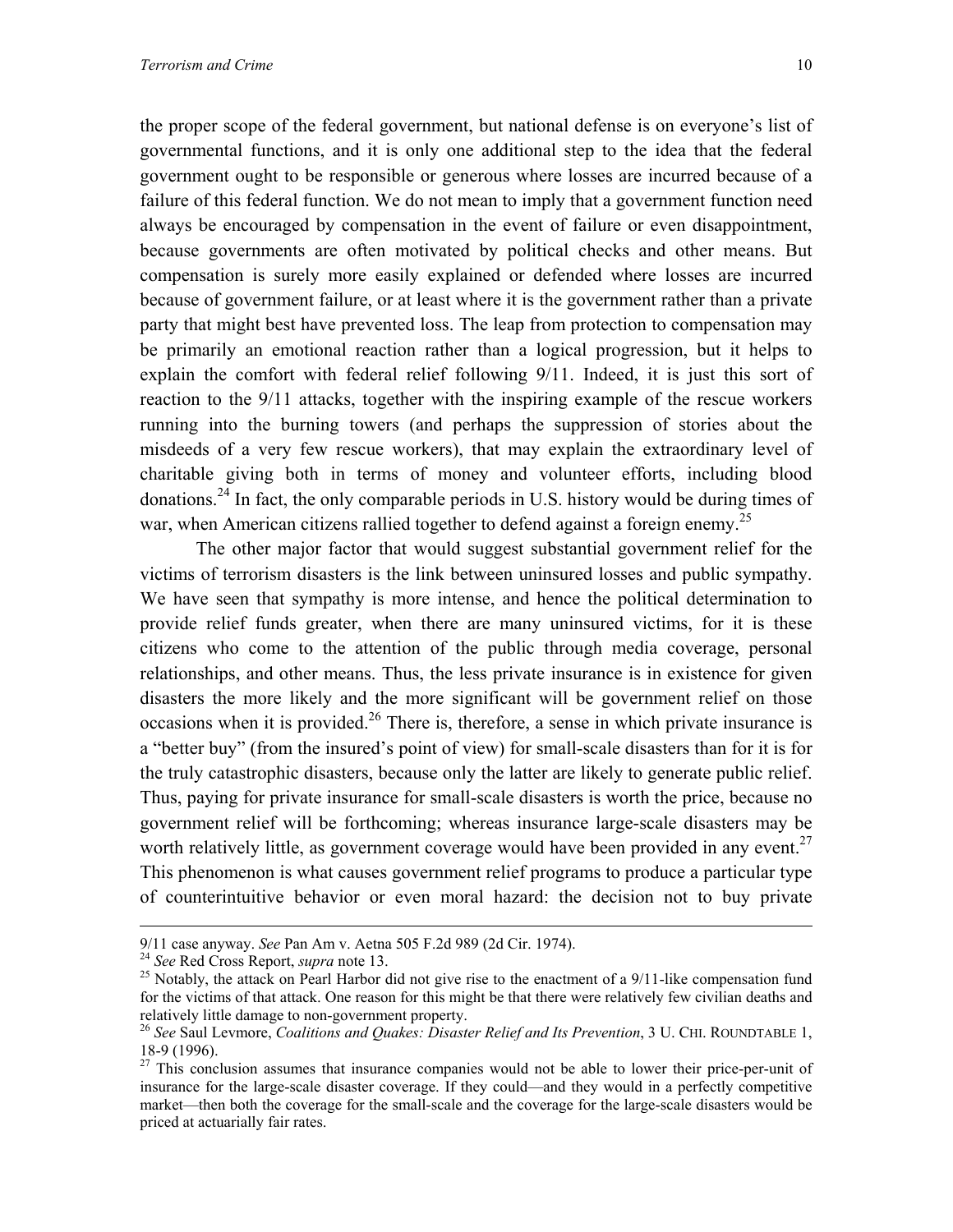insurance, or to underinsure, is a phenomenon that is linked to (or caused by) a number of existing federal disaster programs. The decision rises to a level of true moral hazard where the expectation of relief changes real behavior in a manner that raised the probability of loss.

For example, the Farm Service Agency and the Small Business Administration offer low interest loans to eligible individuals, farmers, and businesses to repair or replace damaged property and personal belongings *not covered by insurance*. [28](#page-13-0) In addition, the Federal Emergency Management Agency will provide small grants to cover certain uninsured expenses and serious needs, such as disaster-caused medical or funeral expenses.<sup>29</sup> All of these programs are conditioned on an absence of insurance coverage. The overall picture comes with something of a cynical gloss; relief requires a sizeable group of sympathetic beneficiaries—who, ideally, are also politically coordinated or appealing to the media, which increases the likelihood of a major disaster declaration. If a disaster creates victims who are insured, however, there is apt to be less sympathy and therefore a lower probability of monetary relief, because politicians who are considering special appropriations will respond more readily to pleas for help from those who have no other source of compensation.[30](#page-13-2) If, in turn, these uninsured farmers or small business owners care for their properties in a way that increases the loss from a disaster, then the gloss hardens into one that reflects moral hazard, or the prospect of relief may stimulate not only underinsurance but also greater losses in the event of disaster.

It is possible that there will be a similar perverse interaction between government relief and charitable giving for disaster victims. For example, having observed the magnitude of charitable giving following 9/11, government officials may be inclined to be less generous in the event of a future attack. It may be that the memory of the remarkable outpouring of charity for the victims of 9/11 will dampen the federal government's willingness to appropriate large amounts of relief aid for victims when next terrorism-related disaster occurs. This seems especially likely to the extent the perception is that a number of 9/11 victims' families became wealthy as a result of the combined charity and government relief available after that tragedy. Alternatively, rather than reducing relief payments, Congress might, in a future version of the Victim Compensation Fund, explicitly include charitable contributions on the list of collateral sources to be offset against any relief award.

Of course, the effect may run in the opposite direction as well. Having seen how generous the federal government can be when there is an extraordinary foreign-based attack on American soil, potential donors may reduce their contributions in future cases, counting on the government to do the job once again. And if contributions were to

1

<span id="page-13-0"></span>

<span id="page-13-2"></span><span id="page-13-1"></span>

<sup>&</sup>lt;sup>28</sup> *See supra* note 5 and accompanying text.<br><sup>29</sup> *Id.* 30 David A. Moss, *Courting Disaster? The Transformation of Federal Disaster Policy Since 1803*, in THE FINANCING OF CATASTROPHIC RISK 307 (detailing the growth of the federal budget allocations for disaster relief) (1999).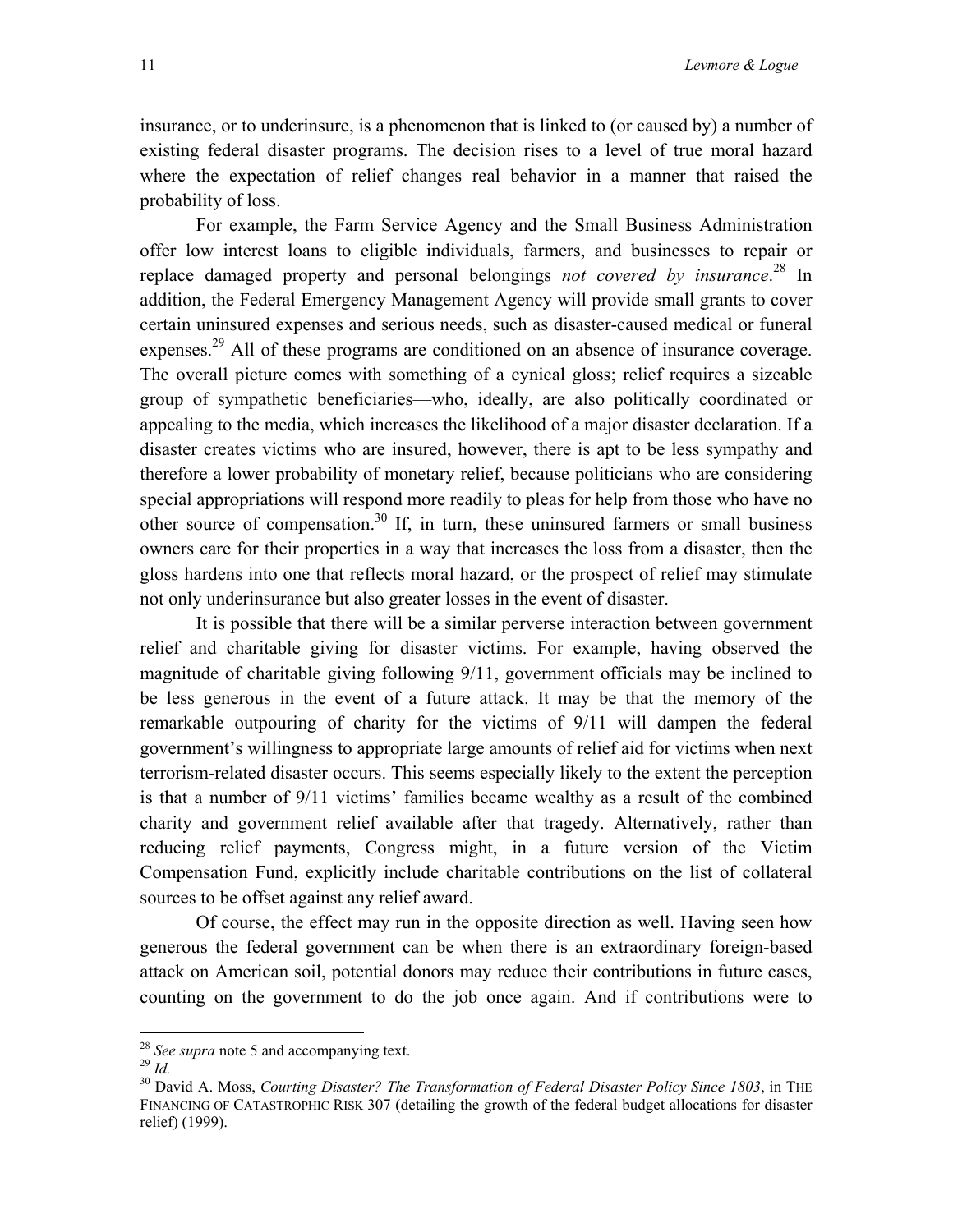diminish (or were expected to diminish) in this way, there would be even more political pressure for the government to provide relief. Similarly, one might imagine that charities would then focus their attention on victims whose losses went uncompensated by government relief or private insurance; charities could in this way fill in the coverage gaps and also signal where future government relief might be directed. How all of these interacting influences will ultimately play out, of course, remains to be seen.

Another factor that might lead to a reduction in both government benefits and charitable relief following future terrorism disasters is the perception that, for all the recollections and evidence of tragedy and heroism, a significant number of affected families emerged with more wealth than before the attacks. And there will be stories of outright fraud as well. If such stories remain salient, one can easily imagine that both congressional policymakers and potential donors would be reluctant to replicate the unprecedented generosity following 9/11.

We have already emphasized the importance of the degree of un- or underinsurance to the amount of likely government relief. Given this complementarity, one might reasonably ask how significant the underinsurance problem will be in the future for terrorism-related risks. Of course, the expectation of many experts (and apparently of some members of Congress) was that the problem would be substantial; hence the—although, as we will see, that Act permits individuals to decline coverage and therefore to contribute to the underinsurance-followed-by-relief cycle. We take up this question in Part IV below, suggesting that the problem of underinsurance has been exaggerated—but that the new federal reinsurance program may not be as effective as is desirable. In any event, even if the program were effective (or even if the market were to adjust to provide widespread terrorism coverage), there will, in the event of another major attack, almost inevitably be some substantial number of underinsureds. In short, in the event of a future attack, there will likely be room for a federal program response somewhat along the lines of the response to 9/11. A somewhat different question is raised by the prospect of protracted war with civilian targets, rather than another isolated terrorist attack, and we take up this question in Section C below.

#### B*. What made 9/11 Different from Previous Terror Attacks?*

A related but distinct comparative question is why the 9/11 attacks triggered so much more government relief than did previous terrorist attacks. The question is in part I about the unique character and generosity of the 9/11 Fund but it is easily expanded to include the question of why the Fund was not designed to provide benefits to victims of the earlier World Trade Center bombing, the Oklahoma City bombing, or the attack on the U.S.S. Cole which killed a number of sailors.

The first part of this question can be answered with a simple reference to scale. Many more people died on 9/11 than in any of the previous terrorist attacks. More interesting, the earlier attacks were not only smaller but also—in part because of scale—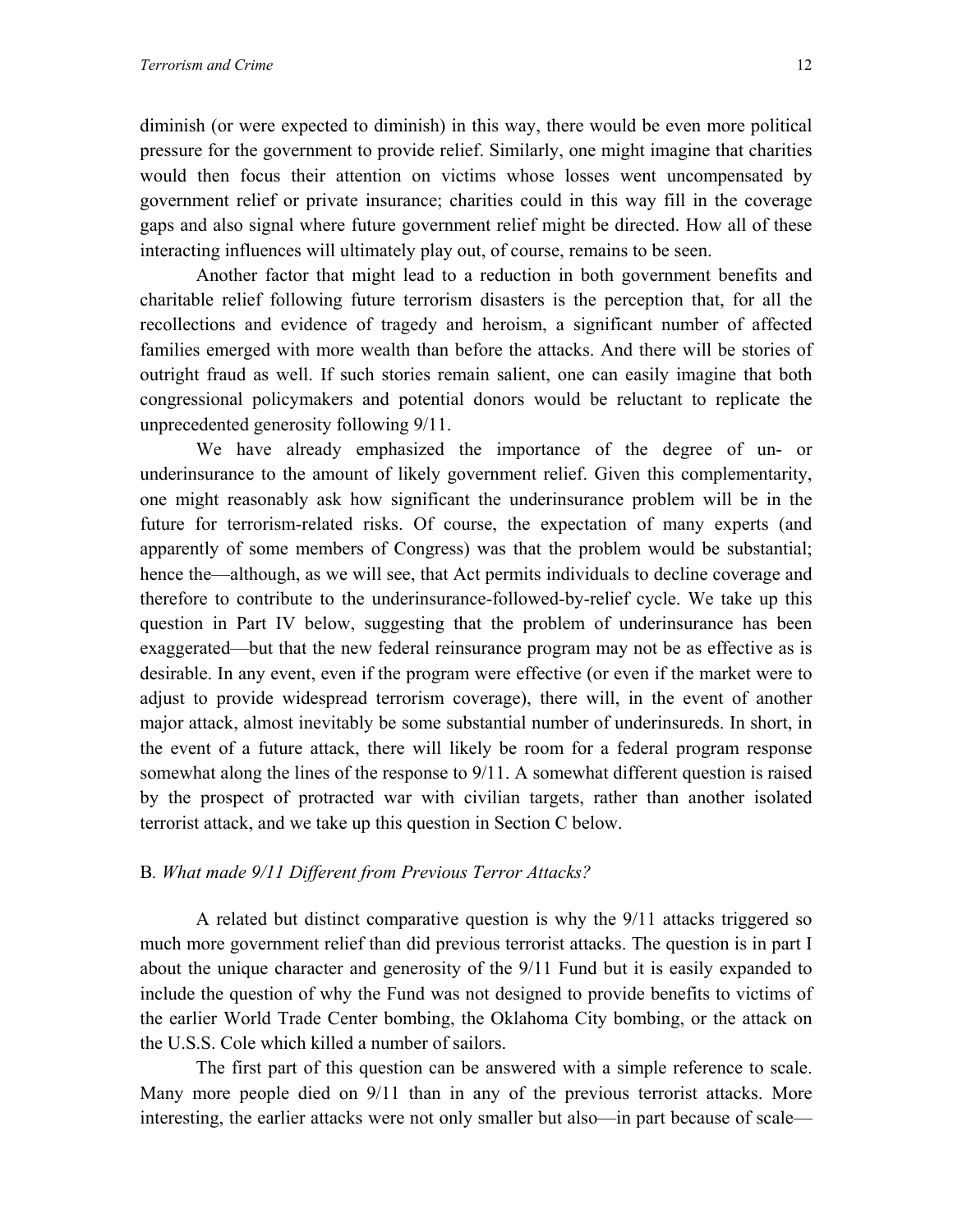<span id="page-15-1"></span>affected fewer uninsured parties. In the case of 9/11, there was a huge loss of uninsured life, not because of terrorism exclusions but because of simple underinsurance problems due to myopia, overoptimism, bad planning, or passivity on the part of persons who are unlikely to purchase insurance beyond that which is provided through their employment contracts. Even if we set estimates of underinsurance aside, three thousand deaths will generate a significant number of uninsured lives. Traders who worked at the World Trade Center may or may not have been underinsured, but all carried some life insurance. Waiters at the World Trade Center are more likely to have included some who were completely uninsured. And firefighters, who perished in great numbers, are likely to have been underinsured, judged simply by the sympathetic reactions of the citizenry as it learned of their circumstances and families. At the same time, the amount of uninsured and underinsured damage to New York's infrastructure and businesses created immediate and overwhelming (and probably desirable) political pressure on the President and Congress to commit federal funds to rebuild and reinvigorate the city—which in turn may have had an effect on victim relief. Put directly, it might have been politically difficult to transfer large amounts of money for property damage or other economic losses without doing much for the families of those who were killed in the attack. In contrast, the families of the sailors killed on the U.S.S. Cole received some payments from the government in the matter of course, because all members of the armed forces are covered by modest death benefits.<sup>31</sup> Moreover, in the case of the U.S.S. Cole there was no need to assemble a political coalition to legislate a strategy for replacing the lost property. We can imagine the vessel as being repaired either with funds found in the ordinary budget for naval operations or with a special appropriation because such a repair is obviously a better investment than is the abandonment of the ship. Somewhat similarly, in the Oklahoma City case, there was no large-scale damage to state and local infrastructure, but rather the destruction of a building owned by the federal government itself. It is likely that the lives lost in that tragedy included few that were uninsured, or dramatically underinsured, and also in positions to support families. The 9/11 attacks did great harm to a workplace that naturally had many breadwinners who, in turn, left families that claimed our sympathy. Oklahoma City took the lives of fewer heads of households; the death of children upsets us as much as anything, but it does not produce circumstances that seem much improved by the appropriation of money. In short, it is unsurprising that Oklahoma City families eventually received but modest tax relief, while the 9/11 Fund provided quite substantial, direct payments. $32$ 

<span id="page-15-0"></span> $31$  Currently the government will pay a "Death Gratuity" of up \$6,000 immediately to the surviving heirs of military personnel killed in active or in-active duty. *See* 10 USC §1475. Most military personnel also participate in the Service members' Group Life Insurance program (SGLI), which provides \$250,000 of coverage. The premiums are automatically deducted from the Service member's pay, unless the elect for a lower amount of coverage. *See* http://www.afsc-usa.com/sgli.html (last visited Jan. 24, 2003).<br><sup>32</sup> Many of those killed in the Oklahoma City Bombing were federal employees who participated in the

Federal Employee Group Life Insurance Program (FEGLI). Basic coverage is capped at \$10,000 and most employees are automatically enrolled. Optional coverage is available up to 5 times the employees annual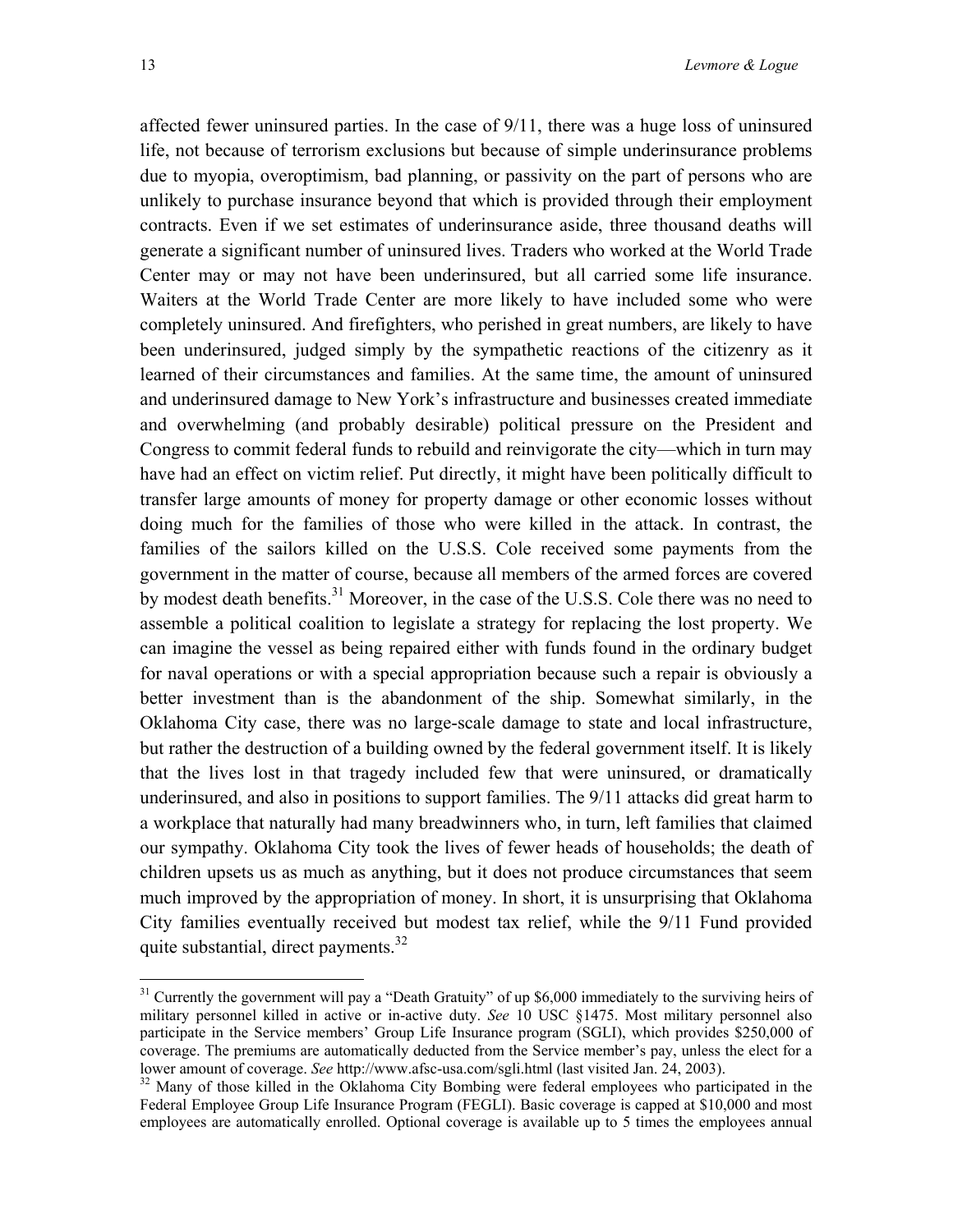These distinctions do not completely solve our positive puzzle of the location of after-the-fact relief. The 9/11 Fund might have been expanded to include families affected by the earlier terrorist attacks, with the same collateral offset provisions to limit the coverage to uninsured losses only. In this way the relief would have flowed mostly to sympathetic, uninsured or underinsured families. It is possible that this sort of expansion will yet occur, but it is doubtful if only because of the obvious line-drawing problem. If the benefits were expanded to include the families of the victims of the World Trade Center and Oklahoma City bombings, it seems difficult to justify excluding the U.S.S. Cole victims and then the victims of the contemporaneous Anthrax attacks, and so on. Of course, difficulty in drawing lines is not the same as impossibility, but before going on to suggest expansion it is noteworthy that it is easiest to draw a bright line between pre- and post-9/11 events, so that future terrorist attacks might be treated along the lines of the 9/11 model with no new relief for losses caused before that infamous day.

We do not mean to insist that one can examine tragedies as they occur, and always predict the character and magnitude of subsequent relief. If the 9/11-relief package had required a few more votes in Congress, or a political appeal to the hinterland, one can easily imagine the last-minute inclusion of the families of victims of the Oklahoma City blast, for example. A politician might then have emphasized the expense of constructing a new federal building in Oklahoma City, and while legislating funds for that reconstruction or for a memorial to be built on the site of that blast it might have seemed unfeeling to provide nothing for lost lives.<sup>33</sup> Indeed, it is fascinating that although Oklahoma City victims were not included in the 9/11 package, they were eventually provided with modest assistance through the Victims of Terrorism Relief Act of 2001.<sup>34</sup> In the event of another tragedy, and assuming as we are now doing that such a tragedy would give rise to ex-post relief on the 9/11 model, there will likely be attempts of just this sort to include the families of victims of past terrorist attacks, and perhaps the victims of wars and wrongs experienced long ago. These attempts to equate tragedies, in the sense of using one disaster or relief effort as precedent for another, may succeed—but it may also prove to be a strategy that unwittingly brings about the collapse of political

salary. *See* http://www.opm.gov/insure/life/FAQs/FAQs-1.htm. Victims also received modest compensation from the Murrah Crime Victims Compensation Fund This original ambitions of this fund never materialized, and it benefits were limited to \$10,000. *See* Gary Fields, *Oklahoma City Aid not Reaching Victims*, USA Today, November 15, 1995, at 3A.<br><sup>33</sup> In the case of the first World Trade Center bombing, the best case for inclusion would have been one that

<span id="page-16-0"></span>emphasized the similarity of the attackers.<br><sup>34</sup> See *supra* note 16; *see also* Internal Revenue Service, *Publication 3920: Tax Relief for Victims of* 

<span id="page-16-1"></span>*Terrorist Attacks,* (February 2002), *available at* http://www.irs.gov/pub/irs-pdf/p3920.pdf (IRS publication summarizing tax benefits made available to victims of 9/11, Oklahoma City bombing, as well as to victims of the 2001 Anthrax attacks). Under this provision, the qualifying survivors of those attacks are exempt from income tax for the year of attack and the previous year, with the minimum refund being set at \$10,000. Thus, even those who owed no income taxes will be considered to have paid \$10,000 income tax in 2001, and receive a \$10,000 federal tax refund check. *See id* at 5. Interestingly, these tax relief checks will not be treated as a "collateral offset" under the 9/11 Victim Compensation Fund. *See* September 11th Victim Compensation Fund Final Rule, *supra* note x at 11233.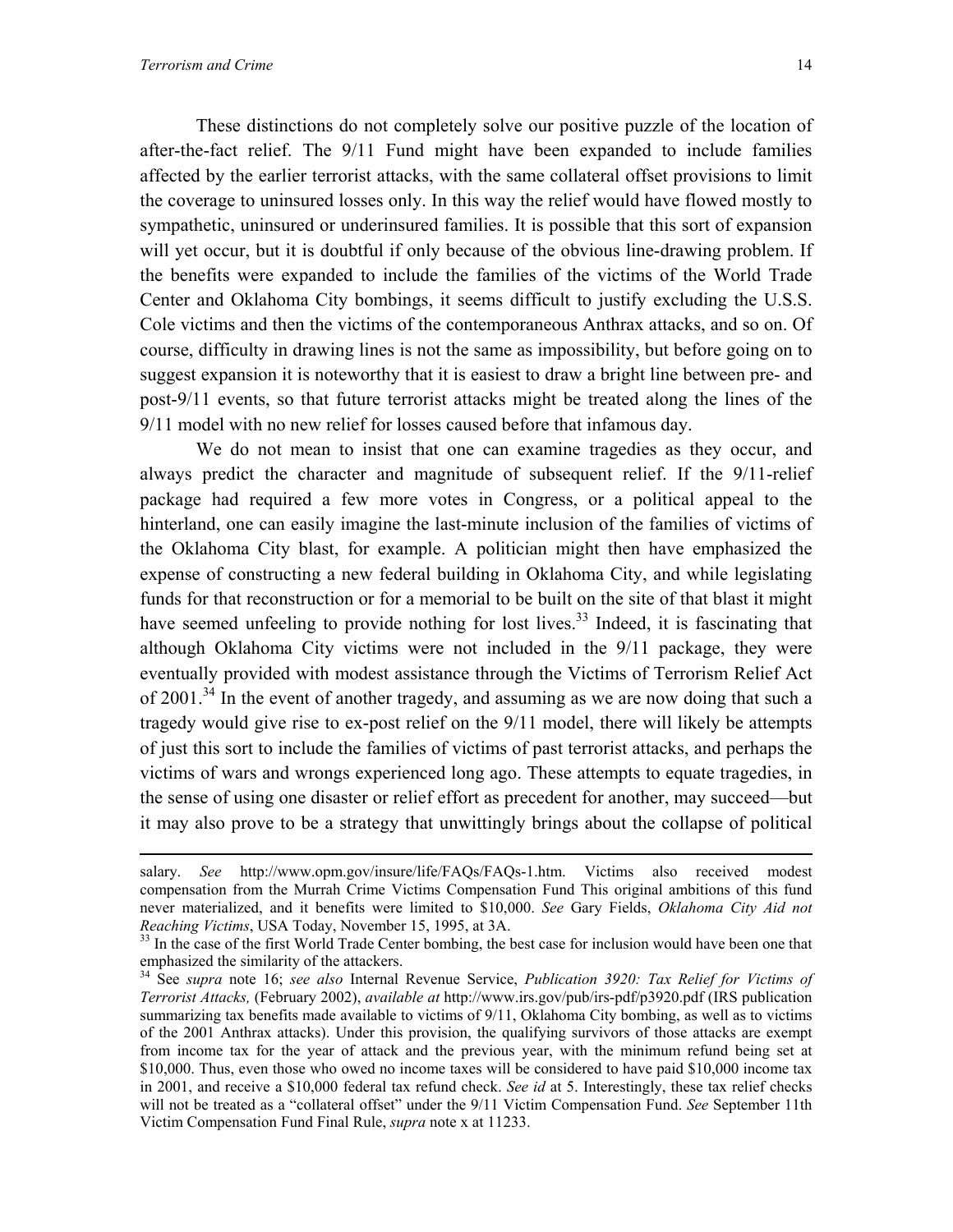<span id="page-17-1"></span>coalitions and, hence, of relief along the lines of the 9/11 Fund. In turn, the prospect of a backlash or of failed coalitions, and perhaps even the prospect of a (yet) more generous episodic relief program, could fuel a political move toward the promise of routinized government-provided terrorism compensation or of subsidized terrorism insurance or reinsurance. We take up these and related issues in the next sections.

In any event, we maintain our basic claim that a future large-scale terrorist event will almost certainly generate ex-post relief of the sort that followed 9/11. Unless some routinized permanent relief scheme is established in the interim (and that is not something we expect), a further prediction is that the precise shape of the episodic relief will, as always, hinge on the pattern of insured and uninsured losses.

There is an alternative explanation for the generous compensation regime that followed 9/11, and it is one that deserves as much respect as that which emphasizes uninsured losses. Recall that beneficiaries who file for benefits under the Fund must waive most of their rights to sue in tort. The primary and intended beneficiary of *that* provision in the law is almost certainly the airline industry. The airline industry was, for obvious reasons, among the hardest hit by the events of 9/11. Demand for tickets dropped, there was an immediate spike in airline insurance premiums, and, by some reports, the available insurance policies removed coverage for losses caused by terrorism. Congressional reactions to this perceived state of affairs, and to the fear of airline bankruptcies and economic disaster, included the Air Transportation Safety and System Stabilization Act's provision of cash transfers, loans, and insurance subsidies to the airline industry, as well as attempts to protect the industry from litigation. Given the generosity of the benefits available to the families of victims through the 9/11 Fund, and the now-familiar requirement that recipients waive the right to litigate, this waiver requirement is of great value to the airlines.<sup>35</sup> This is not the place to explore the question of whether, under the principles of our tort system, the airlines ought to have feared the legal aftermath of 9/11. A respectable argument can be made that in the absence of obvious negligence and in the presence of other potential defendants who could have been linked to the 9/11 losses under some theory of negligence or strict liability (focusing on the failure to reinforce cockpit doors or to design buildings in a different manner, for example), the only thing to fear was the inclination of some juries to move money to sympathetic victims. We set this issue to one side, observing only that the waiver notion was indeed thought to be of great value to the airlines. But we do not mean to minimize this explanation for post 9/11 relief. Note, however, that no similar industry-protecting motivation would seem to have been present with respect to the relief that followed natural disasters or terrorist attacks before  $9/11$ .<sup>36</sup> And to the extent that the  $9/11$  Fund is

<span id="page-17-0"></span><sup>&</sup>lt;sup>35</sup> The other protection for the Airlines industry in the Act was a provision limiting the Airlines tort damages arising out of 9/11 to the amount of liability insurance in force at the time of the attacks. *See* Air

<sup>&</sup>lt;sup>36</sup> Although one can, with respect to Oklahoma City and the World Trade Center Bombing, begin to imagine potential tort defendants, none of those defendants can make as plausible a case as could the airline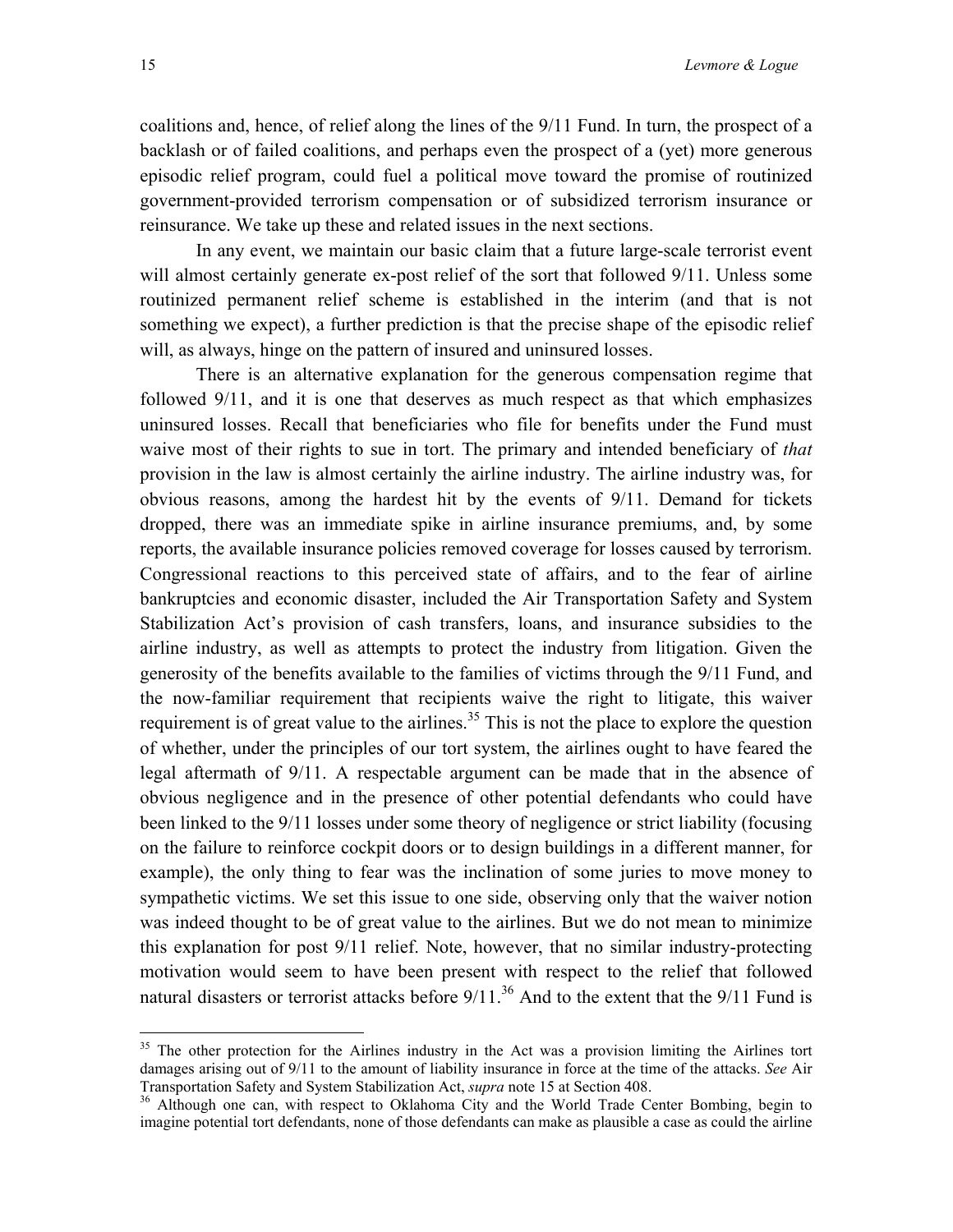seen as nothing more than such an industry-specific, and also episodic, scheme accompanied by compensation for families in order to maintain appearances perhaps there is not much to say about future relief. Industry bailouts are episodic in their own way and, in any event, do not suggest a move toward routinized relief.

#### *C. From Episodic Relief to Permanent (Routinized) Compensation*

The discussion of public and private responses to future terror attacks has assumed to this point that future attacks would be rare, even if devastating. If, however, the 9/11 attacks prove to be the beginning of a protracted conflict during which there are numerous events involving civilian and property losses on U.S. soil, expectations change. Without doubt, an insurance market can function in the midst of full-scale war, and warrelated risks could be covered by private insurers in return for high premiums. But a society that is forced to absorb this scale of loss is likely to find itself with numerous insolvent insurers—and then with customers who do are unwilling to rely on private insurance because of the risk of insurer insolvency. At that point, of course, an unassisted market would likely respond through a consortium of insurers. In turn, however, this solution would likely raise monopoly concerns and lead ultimately to government involvement of some sort.

 Thus, if it becomes clear that a long-term war is at hand, involving a substantial risk of recurring strikes on the U.S. mainland, large-scale government involvement in directly providing terrorism insurance seems highly likely. One potential political justification for such government involvement would be the idea of bolstering morale by establishing a framework in which all citizens and taxpayers share in the burdens of war—even though there are inevitably some serious and outlying winners and losers in a war effort. The related, economic objective is to encourage important economic activity and rebuilding as much as possible. In this section we discuss this possibility, drawing lessons from the examples of Britain and, especially, Israel.

1. To What Extent is the Current U.S. Relief Regime "Permanent"?

 As mentioned earlier, there already exists a permanent federal program that provides for some relief from the economic losses caused by any "major disaster," including terrorism-related disasters. That relief comes in the form of loans and grants following property damage, both private and public.<sup>37</sup> But these funds are available only after the Governor of the state in which the disaster has occurred declares a major disaster, and the President follows with a similar declaration. In an important sense, then,

<span id="page-18-0"></span>industry post 9/11 that an entire and critical industry was in jeopardy—at least in the sense of threatened with enormous transactions costs as firms closed and new owners of old aircraft emerged and so forth. 37 *See supra* note 5.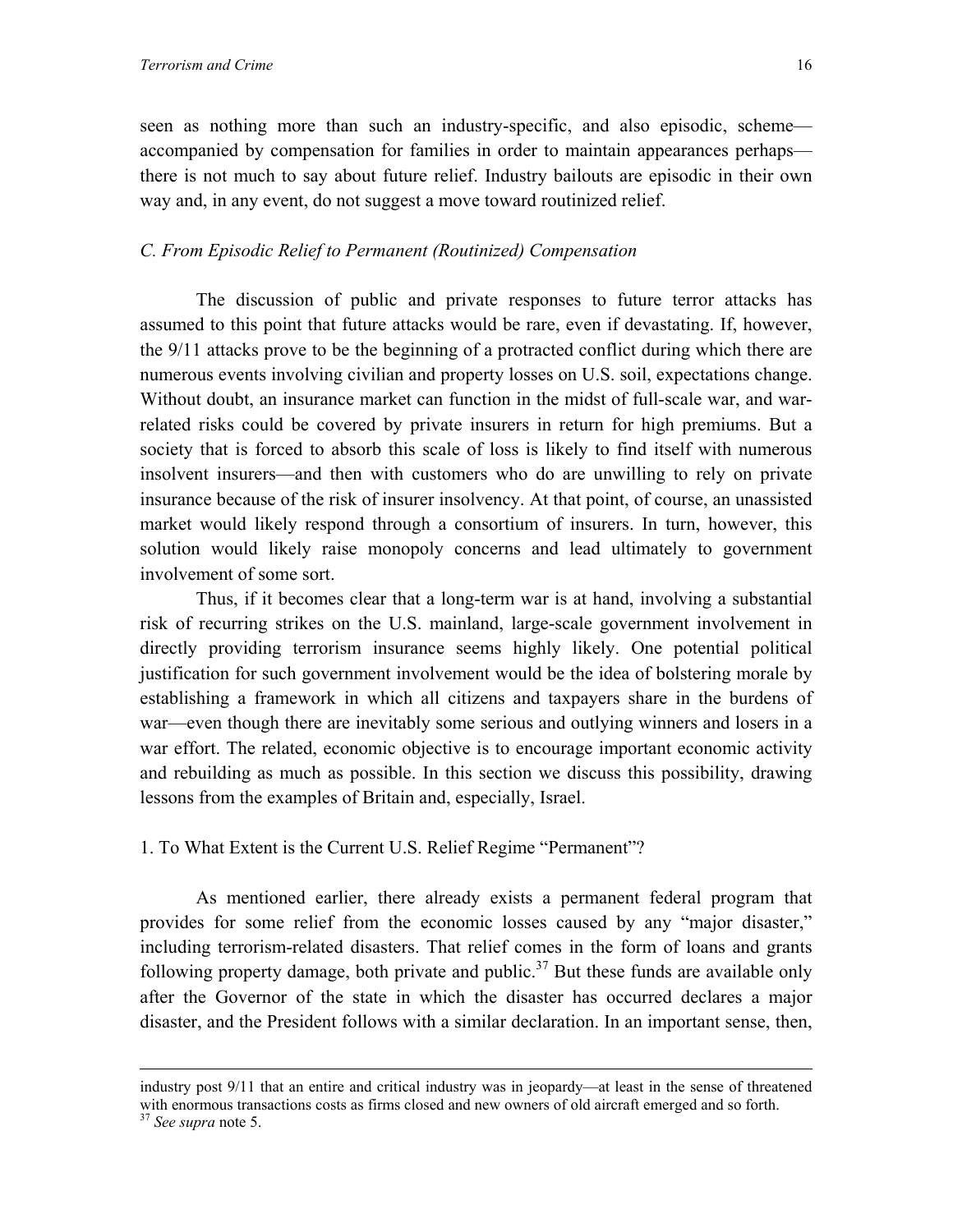<span id="page-19-3"></span>government compensation for loss of property is largely ad hoc, or episodic as we have called it, except to the extent that these political relief decisions are predictable.<sup>38</sup> In addition, there has been some pre-9/11 legislation which provides modest compensation for victims of terrorist attacks. For example, following the Iranian hostage episode and a number of other terrorist attacks in the 1980's, Congress created a regime that pays a small amount of compensation to certain victims of terrorism. For example, those who are held hostage by terrorists receive a stipend of fifty dollars for each day held in captivity, and there is a small death benefit paid to the families of victims who are killed by terrorists. It is interesting and noteworthy that these modest benefits are paid only to individuals with an employment or similar relationship to the U.S. government.<sup>[39](#page-19-1)</sup>

#### 2. When Terrorism Turns to War: Lessons from England and Israel

Again, however, it is fairly easy to imagine that repeated attacks or a prolonged war on U.S. soil would create enormous pressure to expand these rather paltry terrorcompensation regimes. Something like this transition occurred in both Great Britain and in Israel.

In Britain during the Second World War, Churchill famously set forth the notion that the British people should share in the economic hardships imposed by the war. Bombings threatened to demoralize the country, and part of the idea was to reflect the conviction that the entire nation was in the struggle as one.<sup> $40$ </sup> Of course, no system could really equalize the burdens of war, and no attempt was made to impose equal sacrifice after deaths in a family, whether on the battlefield or in London. But the law that was passed, The War Damage Act of 1943, did provide compensation for war damages to property that occurred between September 3, 1939 to October 1, 1964. Half of the funds for this act came from a new tax on landowners and the other half from general welfare funds.<sup>41</sup> Though the "risk period" during which the act was to apply ended in 1964, the

<span id="page-19-0"></span><sup>&</sup>lt;sup>38</sup> The exception is flood insurance. Under the National Flood Insurance Program (NFIP), there are predetermined floodplain areas in which property owners are eligible to purchase federally subsidized flood insurance. Thus, once such coverage is purchased, there need be no flood disaster declaration for property owners to be able to recover from their policies. If, however, the property owner in a floodplain area fails to purchase flood coverage, or underinsures, and wishes to receive a FEMA grant or SBA loan, the disaster declaration would be necessary, and the episodic label would apply. *See infra* text accompanying notes 48- 49 for further discussion of the NFIP.<br><sup>39</sup> Kimberly A. Trotter, *Compensating Victims of Terrorism: The Current Framework in the United States*,

<span id="page-19-1"></span><sup>22</sup> TEX. INT'L L.J. 383, 392 (1987); *see also* Deborah M. Mostaghel, *Wrong Place, Wrong Time, Unfair*

<span id="page-19-2"></span><sup>&</sup>lt;sup>40</sup> Winston Churchill stated that it was "unfair for British society to place the entire burden of the destruction on those unlucky enough to be hit". *See* Sommer, *supra* note 23 at n.16.<br><sup>41</sup> *See* Levmore, *supra* note at n.2. The earliest legislation is the War Risk Insurance Act of 1939, which

authorized the Board of Trade to "undertake the insurance of ships and other goods;..[and] for requiring persons to insure goods against certain risks in time of war." S. M. KRUSIN & P. H. THOROLD ROGERS, THE SOLICITORS' HANDBOOK OF WAR LEGISLATION 296 (1940) (for examples of specific compulsory insurance orders, see page 417, 972-3 of the Volume II of this series). The War Damage Act of 1941 set up the War Damage Commission to oversee the "making of payments in respect of war damage." *Id.* Volume II at 975.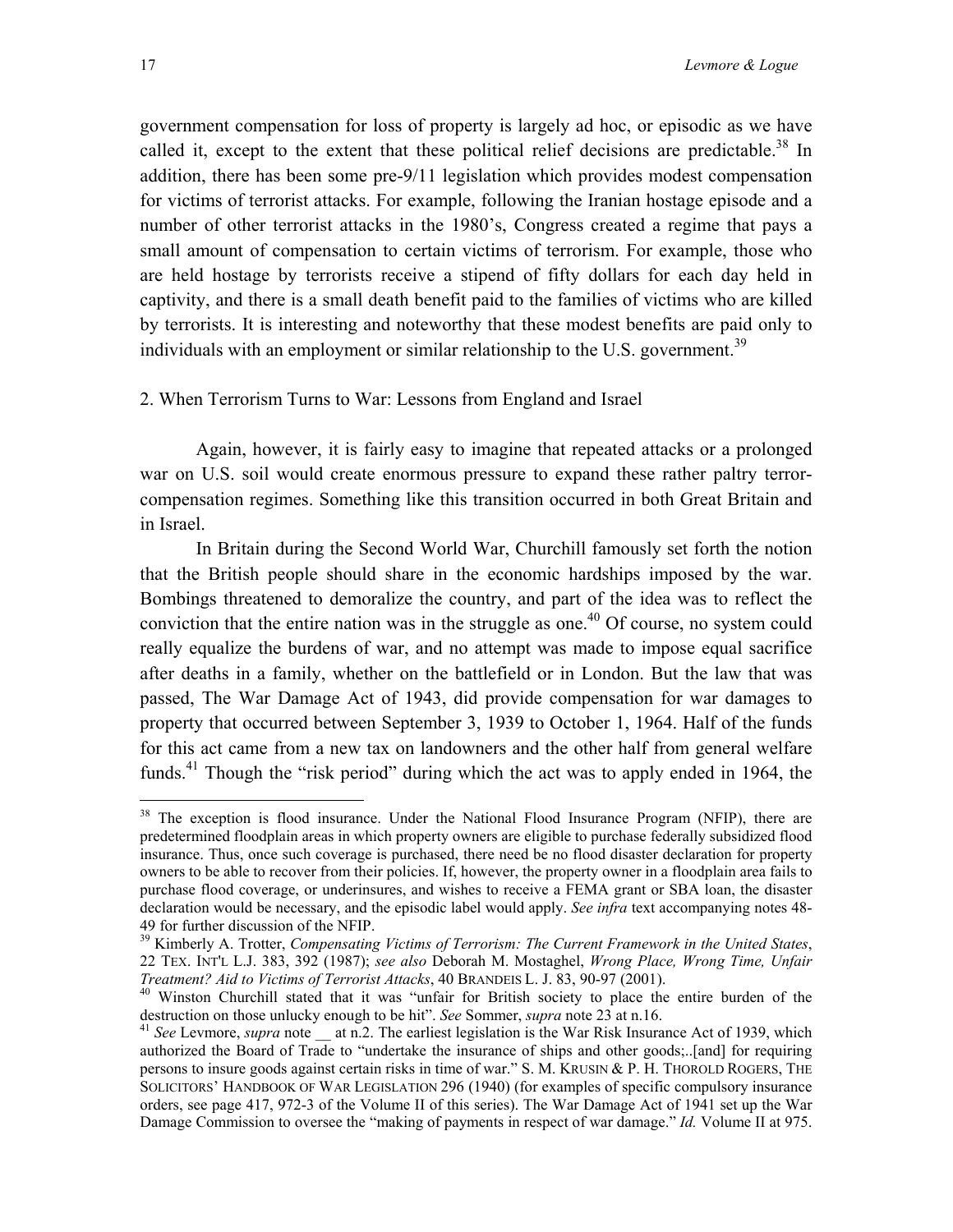<span id="page-20-3"></span>act was eventually repealed in its entirety by the Statute Law (repeals) Act of 1981. The only remaining provision of government property insurance is the "Pool Re" scheme discussed below.

 Personal injuries were not forgotten under the British war insurance regime. The Personal Injuries (Emergency Provisions) Act of 1939 was also passed within a month to "make provisions as respects certain personal injuries sustained during the period of the present emergency.["42](#page-20-0) The scheme was not limited to military personnel, but rather applied to "gainfully occupied persons…and by persons of such other classes as may be specified in the scheme."<sup>43</sup> This scheme is still maintained by the Secretary of State under the Personal Injuries (Civilians) Scheme 1983.<sup>44</sup>

A full-scale war on the U.S. mainland does, of course, seem almost impossible to imagine given the current state of world affairs. But a series of coordinated terrorist attacks on U.S. soil and on U.S. interests and citizens around the world is not as unimaginable. The obvious analogy is to the state of war in present day Israel, and indeed that country has adopted a permanent terrorism compensation regime that seems relevant for our purposes. Israeli law provides for a system of direct compensation by the government for civilian losses of life and limb and for losses of property due to terrorist attack. The level of compensation might be described as middling, much lower than that provided by the 9/11 fund but much more than that expected from charitable collections or from the U.S. legislation which followed the Iranian hostage crisis. Medical care is provided, and lost earnings are partially replaced up to a middle class standard. We might think of the Israeli system for terrorism losses as comparable to our own Worker's Compensation benefits, but of course we do not presently extend these benefits from the place of work to the place of war.<sup>45</sup> The Israeli regime grew out of a wartime scheme

<span id="page-20-1"></span>

The Commission issued a series of ordinances that made participation in this insurance scheme mandatory, but, as the war grew, the act became increasingly complex. Eventually the War Damage Act of 1943 consolidated the various rules of the Commission, but maintained the ordinances promulgated under the earlier War Risk Insurance Act. *Id.* Volume V at 321. Section 1(1)(b) of the new Act required "contributions by persons interested in land towards the expense of making such payments." MAURICE SHARE & S. M. KRUSIN, THE SOLICITORS' HANDBOOK OF WAR LEGISLATION, VOLUME V 321, 377 (1944) (detailing the various levels of compulsory insurance required from different industries).

<span id="page-20-0"></span><sup>42</sup> The "period of the present emergency" extended to 9 March, 1946. 33 *Halsbury's Statutes of England*   $374.$ <sup>43</sup> *Id.* 

<span id="page-20-2"></span><sup>&</sup>lt;sup>44</sup> Statutory Instrument 1983/686, as amended by SI 2002/672. The payment amounts are modest compared to the Victims' Compensation fund, amounting at best to a few hundred pounds a week, depending on your degree of disability, and in spite of the fact that the rate schedule is updated annually, the amounts have changed little, if at all, since 1983. The base compensation to a widow or widower is 92 pounds a week. *Id.*  at Schedule 2.

<sup>&</sup>lt;sup>45</sup> Sommer, *supra* at Section E. The payouts for personal injury or death are generous, compared to other types of social welfare benefits in Israel (or, certainly, in the U.S), but substantially smaller than the benefits offered under the 9/11 Victims' Compensation Fund. Injured victims receive state provided medical care, disability benefits during the period of treatment and recovery, and additional amounts designed to assist in their reentry into the workplace. The families of victims killed by terrorist attacks receive monthly survivorship benefits (based on the salary of a mid-level government employee) as well as payments for some incidental expenses. With respect to property losses, the Israeli government essentially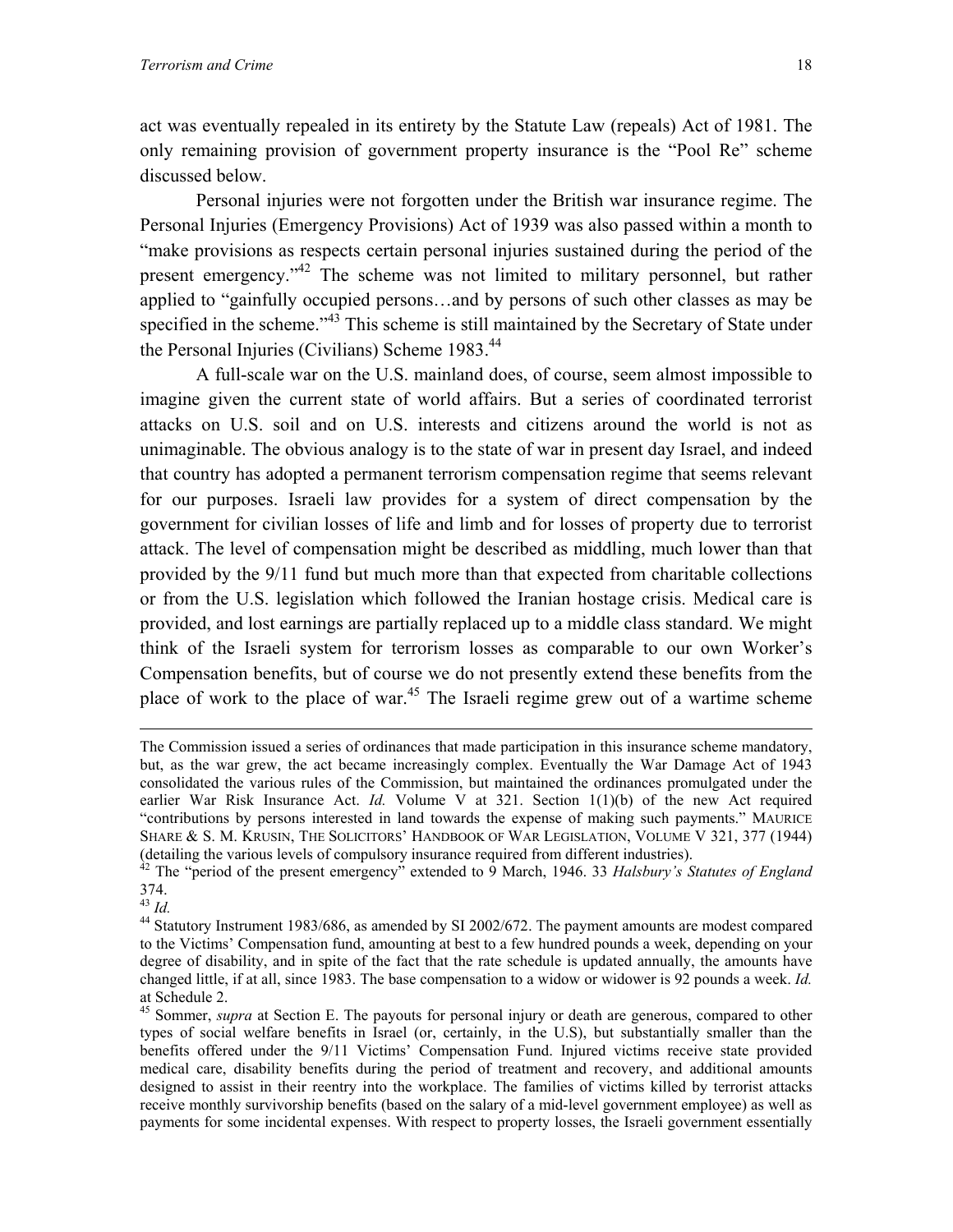which sought to spread the burdens of war across the population. The idea behind the expansion of the war-loss compensation regime was that terrorist attacks were essentially an extension of the wars that Israel had been fighting, and, just as acts of war were directed at Israel as a country (so that the rhetoric or politics of burden sharing was found attractive), acts of terrorism were also directed at the Israeli people as a whole.

American history and politics do not much resemble Israel's, but terrorist attacks, and recent Anthrax and sniper attacks, do have a way of affecting the nation as a whole as most other crimes do not. It is not at all difficult to imagine that more attacks on U.S. soil, producing perhaps salient uninsured losses, would create the will or political opportunity to think of the nation in a protracted war, or simply to expand our familiar scheme for compensating members (and families of members) of the armed services to include all victims of terrorism. [46](#page-21-0) The details of this sort of scheme, and the relative generosity of these imagined, routinized benefits would depend, no doubt, on the mood created by the final precipitating events, on the level of social insurance that is otherwise available<sup>47</sup> and on the question of whether these routinized benefits are cast as a substitute for, or a supplement to, episodic ex post relief.

#### 3. Expanding Routinized Terrorism Compensation in the U.S.

There is more to be said about what routinized benefits would like if put in place in the U.S. We can expect routinized relief—if it ever appears—to provide *only* for uncompensated, or at least uninsured, losses. This structural spine of a relief system sustains public sympathy even as it serves the function of reducing moral hazard. It is reflected not only, as mentioned above, in the collateral offset provisions of the 9/11 Fund and in the uncompensated-loss requirements of federal disaster relief programs generally (as discussed above), but also in such legal doctrines as the insurable interest requirement. There is, therefore, reason to expect that the adoption of a permanent regime of terrorism compensation would reduce, though not eliminate, episodic relief payouts.<sup>48</sup> The idea is that once some compensation were expected and known to be in place, there would be relatively little political pressure for after-the-fact relief. The argument extends to private contributions. For example, co-workers may contribute money to form a fund for the benefit of any of their number with sudden family crises or unusual emergencies, but such informal mutual insurance arrangements are rare with respect to illnesses or

acts as an insurance company, paying to replace or repair property damaged or destroyed in a terrorist

<span id="page-21-1"></span><span id="page-21-0"></span>

<sup>&</sup>lt;sup>46</sup> *See supra* note 30 reviewing the military compensation scheme.<br><sup>47</sup> In the U.S., of course, we have a variety of domestic social insurance and employment schemes to use for comparison, and other countries have compen

<span id="page-21-2"></span> $48$  Somewhat similarly but tangentially, in a workplace with an employee pension fund, it is less likely that a retirement is accompanied by a voluntary and sizeable monetary payment from the employer or from fellow employees. Substantial voluntary payments to retiring employees became a thing of the past once formal and planned retirement plans came into being.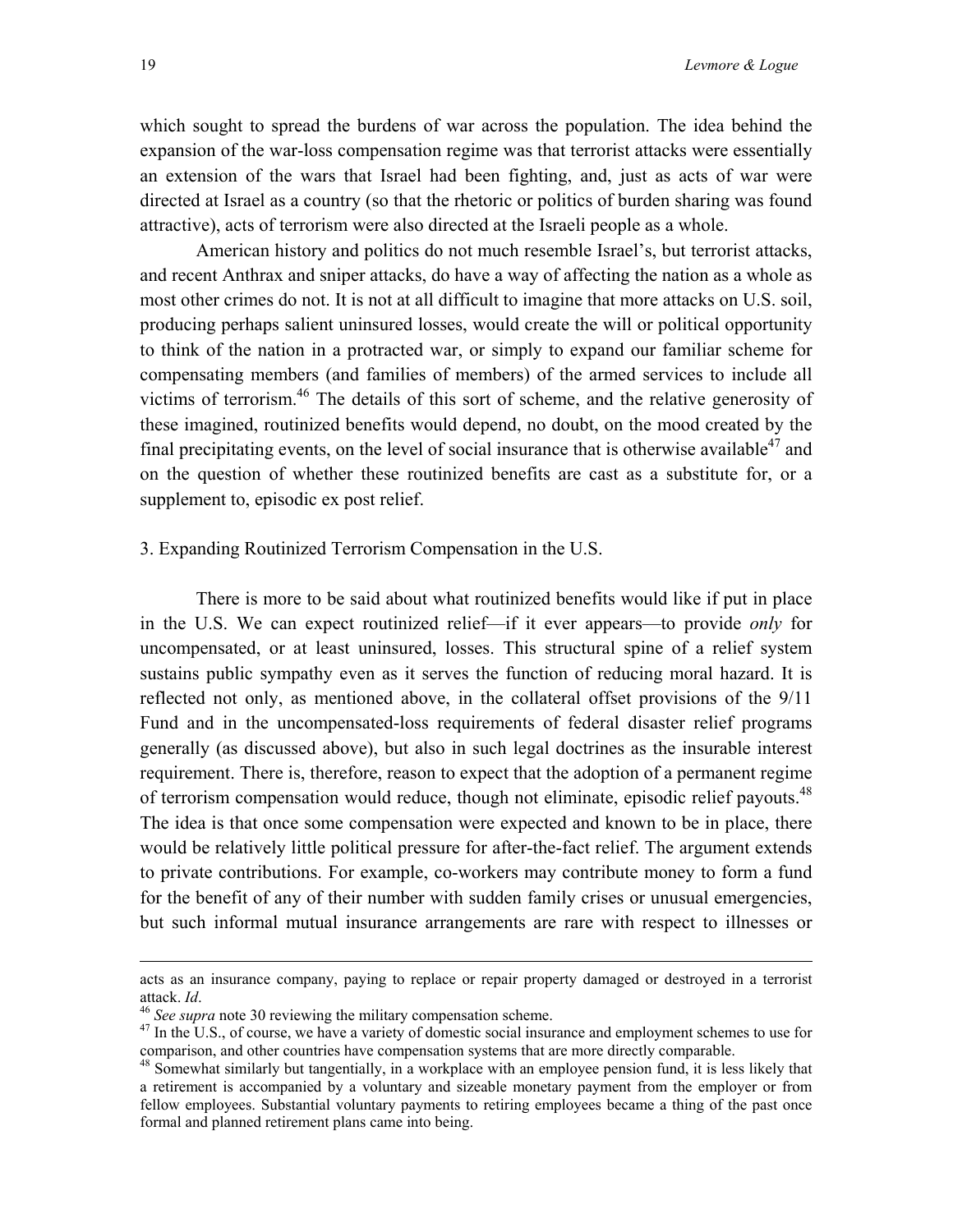$\overline{a}$ 

deaths that are known to be covered by insurance provided through the workplace. Similarly, politicians do not sponsor or obtain government payouts for the families of military personnel killed in battle, and these families are known to receive death benefits, however modest.

 Still, it is unlikely that a routinized relief would bring ex-post episodic payments to an end, if only because it is impossible to predict the scale of a disaster, so that sympathy and interest group factors can grow to be formidable influences. For example, consider the National Flood Insurance Program, which is a routinized regime of sorts funded in part by U.S. tax dollars (and in part through premiums paid by the insureds) and administered by private insurance companies. Under this program, the U.S. government subsidizes the ex ante of purchase of flood insurance by those who live in floodplains.<sup>49</sup> When a flood occurs, then, there is a permanent, or routinized, regime in place that provides scheduled compensation without regard to the level of sympathy generated by a particular flood. However, a very serious flood may create losses that are uncovered by this insurance—with respect to individuals who purchased insurance as well as with respect to many who did not—and in these instances add-on compensation is possible if public sympathy materializes. In the largest cases, there will be a declaration of disaster, prompting an ex post disaster relief regime to kick in, especially or entirely with respect to uninsured loses as they become known.<sup>[50](#page-22-1)</sup>

 There remains the question of when a government or citizenry should be expected to think of attacks as part of a longer-term war rather than as episodic. And when a relief system is expected or instituted, there is the interesting question of whether it will be retroactive to the start of hostilities that may have seemed episodic or even accidental when they occurred. Put differently, one might think of the 9/11 Fund as anticipating other attacks as well as other expenditures to compensate victims and rebuild public properties. And yet one reason not to think of the Fund in this manner is the fact that it offers compensation sufficiently generous as to make it extremely unlikely to be sustained in a long-term conflict with many attacks. A second reason to avoid thinking of the Fund and the new federal reinsurance scheme as pieces of an open-ended and longterm program is that long-term government involvement in war losses is most readily associated with dysfunction in private insurance markets and, as we have seen, much of

<span id="page-22-0"></span><sup>49</sup> *See generally* http://www.fema.gov/nfip/intnfip.htm; *see also* Edward T. Pasterick, *The National Flood Insurance Program*, in PAYING THE PRICE: THE STATUS AND ROLE OF INSURANCE AGAINST NATURAL DISASTERS IN THE UNITED STATES 125 (1998). Although flood insurance is marketed through private insurance companies, it is underwritten by the federal government and funded out of general tax revenues.

<span id="page-22-1"></span><sup>&</sup>lt;sup>50</sup> Since 1994, flood victims in designated floodplains are supposed to get only one free bite at the ex post disaster-relief apple. That is, if an individual applies for flood disaster relief and then does not purchase and maintain flood insurance thereafter, that person is supposed to be. Pasterick, *supra* note 48, at 153; FEMA, Mandatory Purchase of Flood Insurance Guidelines, p.4 (1999), found at

http://www.fema.gov/nfip/mandpur1.pdf. Although there is no data on this question, we would predict that public-sympathy and interest-group pressure would make enforcement of that restriction very difficult. And, of course, to the extent that flood insurance does not cover the full extent of the flood losses, such relief will certainly be forthcoming.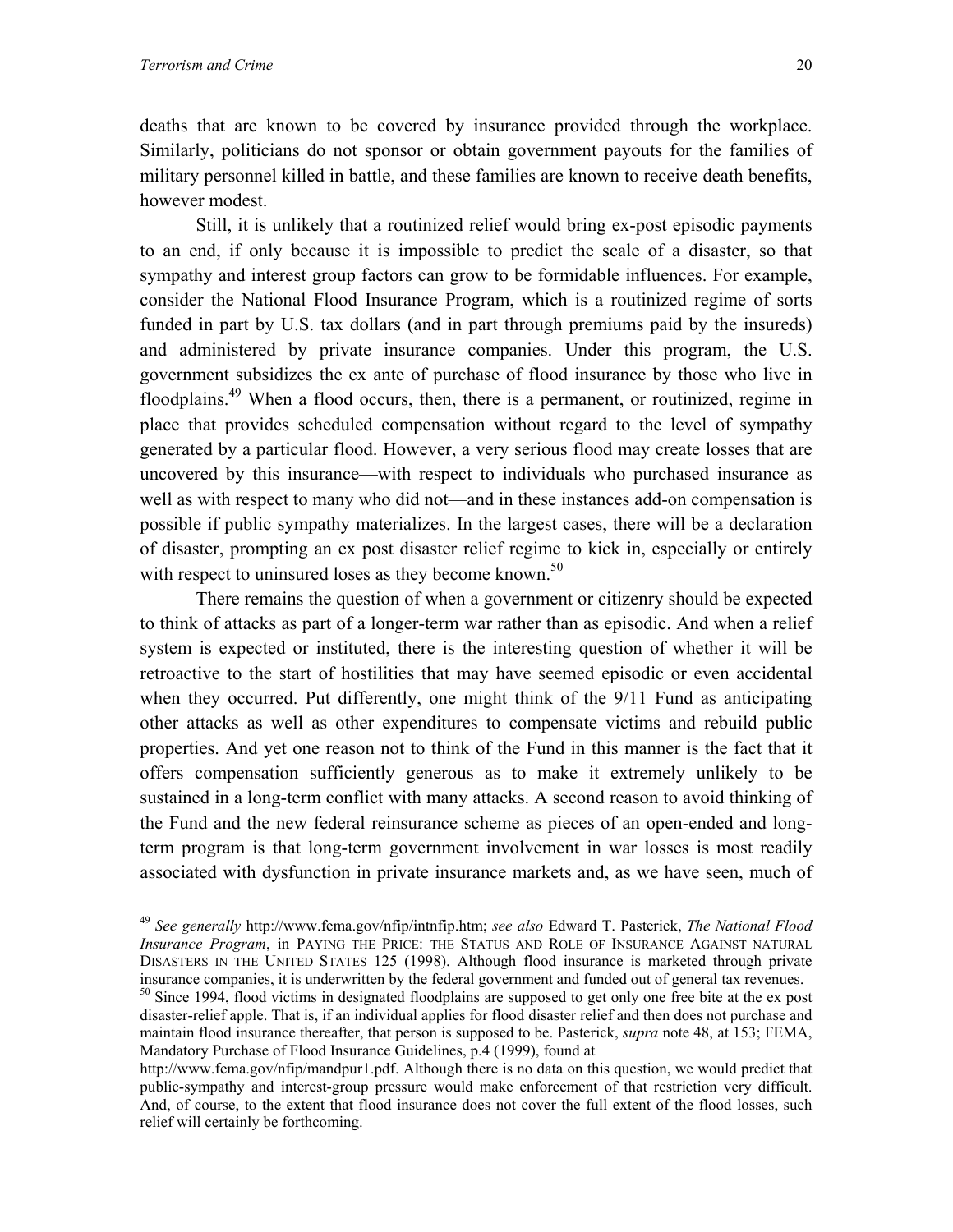the Fund is directed at losses that were insured; a long-term rescue of a dysfunctional market would likely focus on losses that private insurers could not cover. The government-sponsored reinsurance scheme that is now in place relies on a functioning, primary market, rather than a dysfunctional or unraveling market.

It is painful though interesting to note that the 9/11 Fund creates political difficulties in the event of future and comparable attacks. A government that set about designing relief for a protracted war and in anticipation of numerous large-scale domestic events would invariably reduce the compensation levels from those established by the 9/11 Fund, and this would serve as a pessimistic and alarming signal to an already rattled citizenry. In a sense, the 9/11 Fund was optimistic in its implicit declaration that business would go on as usual, and this opens up the possibility that the government will be forced to concede a modest sort of defeat in the future.

This is not to say that it would have been politically wiser to structure the 9/11 Fund as a permanent Fund for victims of terror, or as one that would last until the President declared the war against terror to have ended. That approach would have made it more difficult to secure the funds for New York's rebuilding effort, and would have immediately raised the vexing question of whether to include only attacks on American soil and American citizens. These and related questions would have distracted from the more important tasks at hand. If these matters must be confronted in the future, it will be during a period of dramatic national mobilization, and interest groups, politicians, and civil libertarians who make too much of the boundaries that are drawn will be more easily marginalized.

The horrible prospect of many more attacks and government-sponsored war insurance—for property certainly, and perhaps for life as well, though it can be difficult to include or exclude members of the armed forces—raises the issue of retroactivity. Relief for a given flood or earthquake does not bring with it serious pressure to return to earlier, perhaps smaller disasters in order to treat victims with equal generosity and sympathy. But once some events are linked together by a common enemy in what is seen as a single conflict, it is unlikely that relief can be kept episodic. Compensation rates might fall as the severity of the encounter is reappraised, but at some point we should expect a uniform policy. This point might well be that at which private insurers no longer exhibit resilience; when insurers fail to adapt and then fail entirely, the government is bound to set up a system of primary insurance.

#### **IV. The Optimal Mix of Government Relief and Private Insurance**

We turn now to the more normative side of the terrorism insurance question, in the form of the issue of the optimal mix of government and private relief (including insurance) for terrorism-related losses. A necessary part of this analysis is some discussion of the various justifications for government intervention in the private terrorism insurance market. Included will be our critique of the "insurance crisis"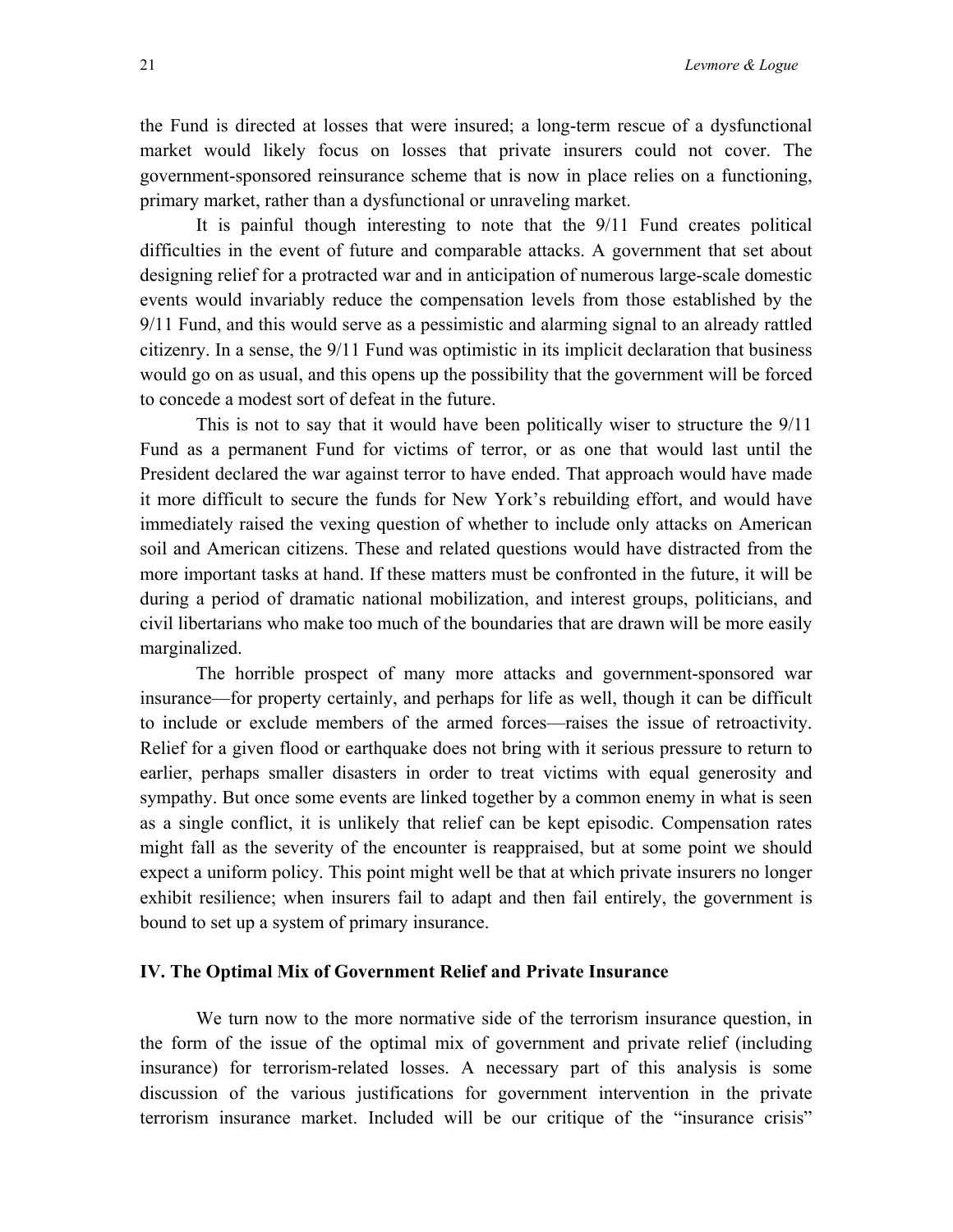rationale of the Terrorism Risk Insurance Act of 2002 and our assessment of arguments for subsidizing, in one way or another, the terrorism insurance market.

A. *Of Exaggerated Crises, "Uninsurable" Risks, and the Case for (and the Stronger Case against) Government Intervention*

We have already described the apparent, or perhaps opportunistic, panic in the insurance industry following the attacks of 9/11 and the claim that those attacks had, absent government intervention, rendered terrorism risks essentially "uninsurable." These concerns culminated in the enactment of the Terrorism Risk Insurance Act of 2002, which radically alters the public-private mix with respect to terrorism-risk compensation.[51](#page-24-0) Some time has now passed since the early and perhaps inevitable prophecies of doom in the insurance markets, and it must now be clear even to those who took the pessimism and doomsaying seriously that terrorism-related property risks have in fact not suddenly become uninsurable. Indeed, even before the enactment of the new legislation designed to stabilize the insurance market, there were private insurers willing to cover terrorism risks, albeit at rates substantially (and understandably) higher than those that prevailed pre  $9/11^{52}$ 

Moreover, past experience and sound insurance theory tell us that any insurance problem produced by 9/11 is in the long run either modest or nonexistent. Whatever insurance-availability problems appeared in the period immediately following the attacks were probably manifestations of temporary capacity constraints caused by the unexpected claims on industry-wide reinsurance capital. Such effects are similar to those that followed the unusually large natural catastrophes in the early 1990's, which also were temporary.<sup>53</sup> As new capital enters the market in response to the new demand for terrorism insurance, coverage should become more readily available and prices should be expected to fall, though obviously not quite down to the level of pre- $9/11$  premiums.<sup>54</sup>

Of course, it may well be that the terrorism insurance market undergoes permanent change, in the sense that standard commercial property policies may henceforth contain broad terrorism exclusions. Those who wish to secure terrorism coverage for their properties will then need to buy separate and expensive terrorism policies or secure terrorism coverage through existing "political risk" policies.<sup>55</sup> But such

<span id="page-24-0"></span><sup>51</sup> Terrorism Risk Insurance Act of 2002, Pub. L. No. 107-297, 116 Stat. 2322 (to be codified at 15 U.S.C. § 6701) [hereafter Terrorism Insurance Act].

<span id="page-24-1"></span><sup>52</sup> *Political Risk: Run For Cover?,* CFO.com, Jan. 22, 2002 (Jennifer Caplan) ("the private political risk market, particularly Lloyd's, is already offering stand-alone terrorism coverage."); *U.S. Army turns to Lloyd's for Cover Against Terror Attacks*, The Independent, Feb. 19, 2002 (Katherine Griffiths); *Insurers Find Profit in New Risk Consciousness,* N.Y.Times, Feb. 24, 2002 (Joseph B. Treaster) (describing new profitability of political risk coverage).

<span id="page-24-2"></span>Anne Gron & Alan O. Sykes, A Role for Government?, 25 Regulation 44, 51 (2003) (arguing against government role in terrorism insurance market).

<span id="page-24-4"></span>

<span id="page-24-3"></span><sup>54</sup> *Id*. 55 *See supra* sources cited in note 50.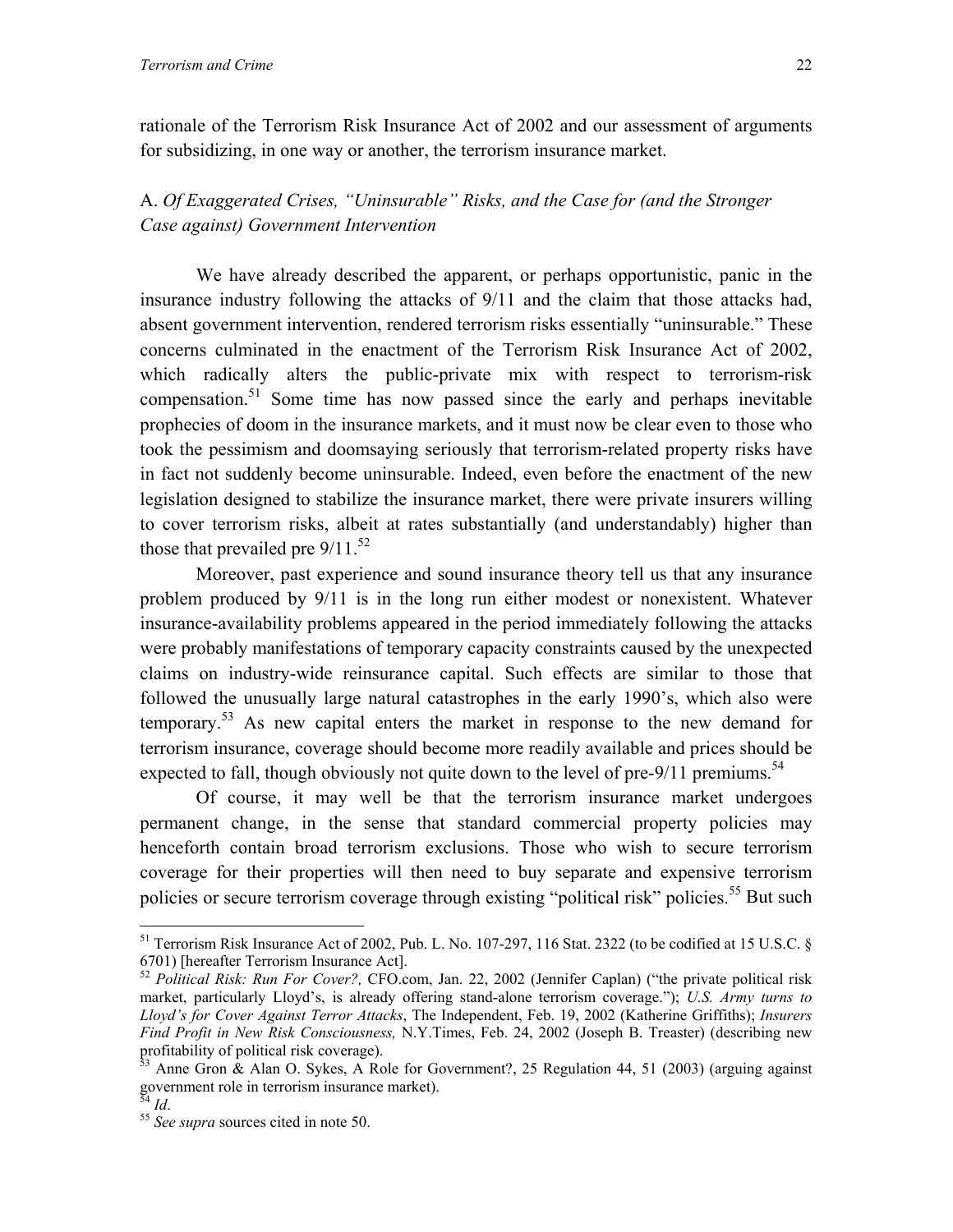a change is not necessarily a sign of market failure. To the contrary, it might be a sign that the market is working reasonably well. Market segmentation of that sort is common in the insurance industry, such as for earthquake and hurricane risks, and there may be good reasons for it. For example, some insurers may have a comparative advantage in insuring such risks, while others may be particularly ill-suited.<sup>56</sup> Customers may also prefer choice rather than the bundling of insurance products.

Another lasting effect of 9/11 on property insurance and real estate markets may be a significant increase in insurance premiums and perhaps a reduction in the availability of coverage for certain kinds of properties such as skyscrapers, and certainly for anything built at Ground Zero. This difficulty may reflect the sensible judgment of the market. It is not immediately obvious that the country's morale or the overall economy requires the construction of new one-hundred-story skyscrapers to replace those that were lost. The market may judge such structures to be too attractive a target for terrorists, or for copycat criminals, and there may be no sound reason to overrule this judgment with a subsidy or mandate. It is even possible that the current public debate over the future of the World Trade Center site itself is influenced by a common understanding that it would be foolhardy to reproduce what was there, because it would offer too tempting a target for terrorist attack. On the other hand, nothing stops politicians from intervening in this small market; the government could simply promise insurance at low cost to buildings built at Ground Zero if it deems reconstruction at that location worthwhile for the national psyche or worthwhile because of externalities related to reconstruction of the area, deflection of attention on other landmarks, and so forth.

Existing skyscrapers in New York and in other cities may also be difficult to insure, but this creates a potential wealth effect rather than any sort of inefficiency, inasmuch as these buildings have already been constructed. And this wealth effect may be made worse by the disinclination of tenants to locate or remain in certain skyscrapers. Again, it is difficult to think of this as a market failure except to the extent that the market fails to sort workers rather quickly into firms according to their willingness to be employed in skyscrapers. In any event, insurance is unlikely to solve this problem.

That the uninsurability claim is overstated, and that the move to specialized terrorism insurers is likely an efficient one, does not of course prove the absence of a market failure to which a government might usefully respond. It may well be that the terrorism reinsurance market will bounce back as quickly and as fully as the naturaldisaster reinsurance market did following the earthquakes and hurricanes of the 1990's, and this may have happened even in the absence of federal terrorism insurance

<span id="page-25-0"></span> $56$  Gron & Sykes note one sort of comparative advantage rationale for this sort of market segmentation. They first observe that, with respect to catastrophic risks (such as earthquakes, hurricanes, and now terrorism), the only insurers who can effectively provide coverage are either those with enormous capital reserves of their own or those with efficient access to reinsurance capital. Thus, they note that AIG, the best capitalized insurer in the world, was the first to come back and offer ground damage coverage for the airlines, a type of coverage that the government had stepped in to supply in the immediate aftermath of 9/11. *Id* at 48-49.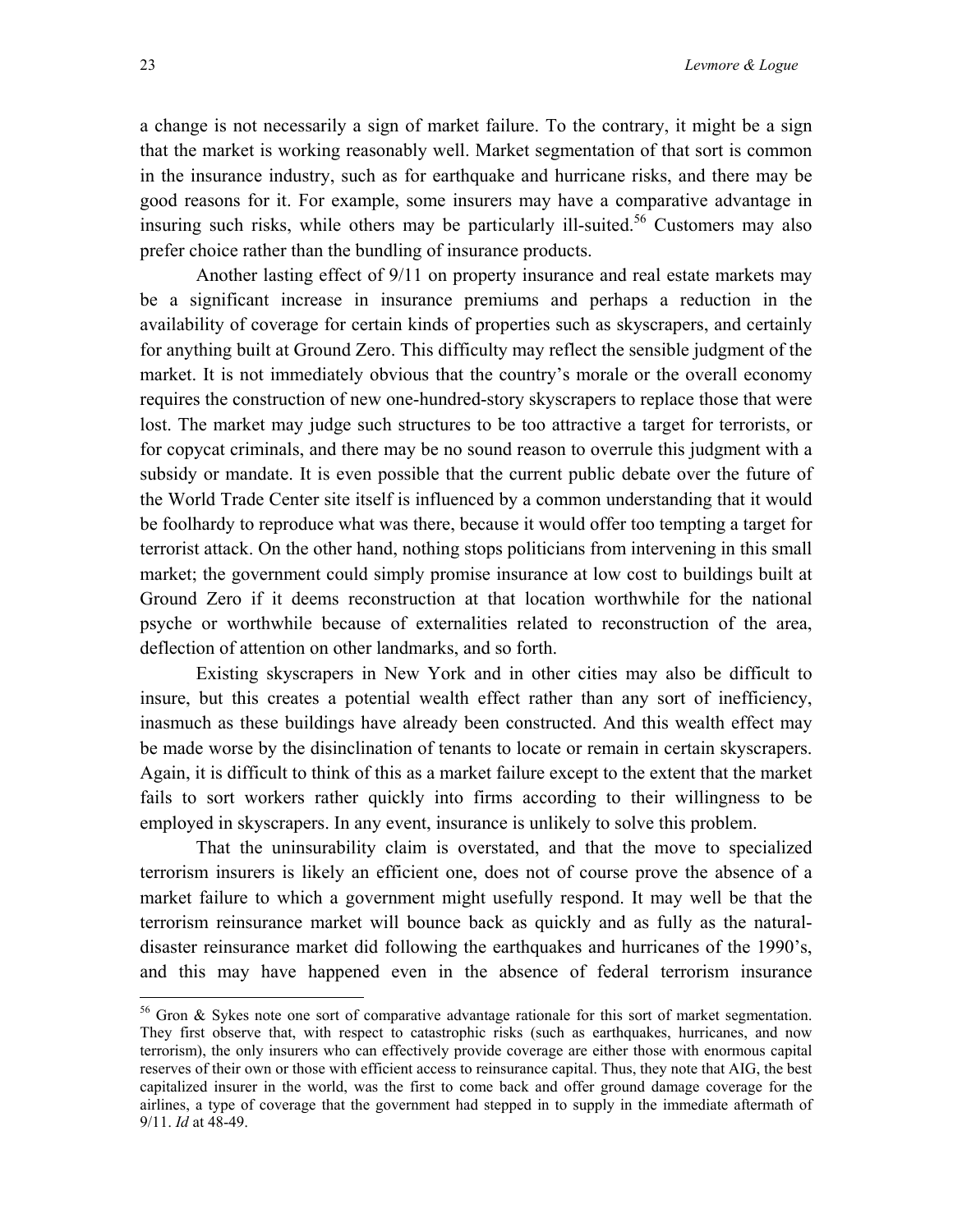<u>.</u>

legislation. Such is, indeed, our intuition, as well as the view of other market-oriented commentators.<sup>57</sup> Terrorism risks may however be different in ways that suggest a potential role for government as reinsurer. Thus, a familiar argument heard in support of the new federal terrorism legislation is that terrorism disasters are uniquely unpredictable, so that intervention is necessary because the pricing of insurance is especially problematic for the private market. Terrorists, unlike hurricanes, according to this argument, intentionally seek to thwart prediction. They exploit the element of surprise not only to avoid capture but also to maximize the destabilizing effect of their attacks.

Although this *is* a difference between terrorist attacks and natural disasters, it may not be an important one for our purposes. There is no reason to expect that the presence of intentional human agents makes the risk inherently impossible to calculate. Many insurance policies cover risks associated with intentionally caused harms, and this does not typically present a problem, so long as the intentional harm is not caused by the insureds themselves. Large, sophisticated insurers can reduce the initial uncertainty associated with terrorism risks by employing terrorism experts, mathematicians, and game theorists to construct models that reduce terrorism risks to something that is calculable.<sup>58</sup> Competition among insurers would then drive premiums to the correct level. To some extent, this is already being done. Thus, we might be encouraged (rather than merely alarmed) when we see terrorism-insurance premiums skyrocketing for the Golden Gate Bridge and other national landmarks; encouraged, because the focus on these targets may mean that security will improve through competition and government activity, and yet alarmed that these risks are not thought to be insubstantial.<sup>59</sup>

 The case for government intervention is fueled by another difference between terrorism and natural disasters, namely the location of expertise and information about these risks. In the case of potential terrorist attacks, the government has powerful intelligence-gathering capabilities that no private insurer can muster. And this is the sort of information that the government will not readily share with insurance companies. Although it is easy to imagine an information-sharing partnership between the public and private sectors with respect to natural disasters (so that meteorological and seismological data might, for example, be exchanged), such an arrangement is inconceivable with respect to terrorism. This difference might at first appear to suggest a reason for

<span id="page-26-0"></span><sup>57</sup> Jeffrey R. Brown, Randall S. Kroszner, Brian H. Jenn, Federal Terrorism Risk Insurance, Nat. Tax Journal (Sep. 2002).

<span id="page-26-1"></span> $58$  There is some evidence that the country's mathematicians are beginning to get involved in the business of terrorism prediction, albeit not expressly on behalf of insurance companies. According to an interview on National Public Radio with Stanford mathematician Kevin Devlin, there was a recent meeting of mathematicians in Washington, D.C., to discuss just such types of research. According to Devlin, mathematicians may be able to employ Bayseian inference techniques to narrow down the universe of possible terrorist targets and disaster scenarios. Interview by Scott Simon, Weekend Edition, NPR, May 18, 2002.

<span id="page-26-2"></span><sup>&</sup>lt;sup>59</sup> According to one report, almost immediately after 9/11, the insurance premiums for the Golden Gate Bridge doubled, even though policy limits were drastically cut. MSNBC, "Paying Terror's Premiums," April 29, 2002, by Jane Weaver found at http://www.msnbc.com/news/740038.asp.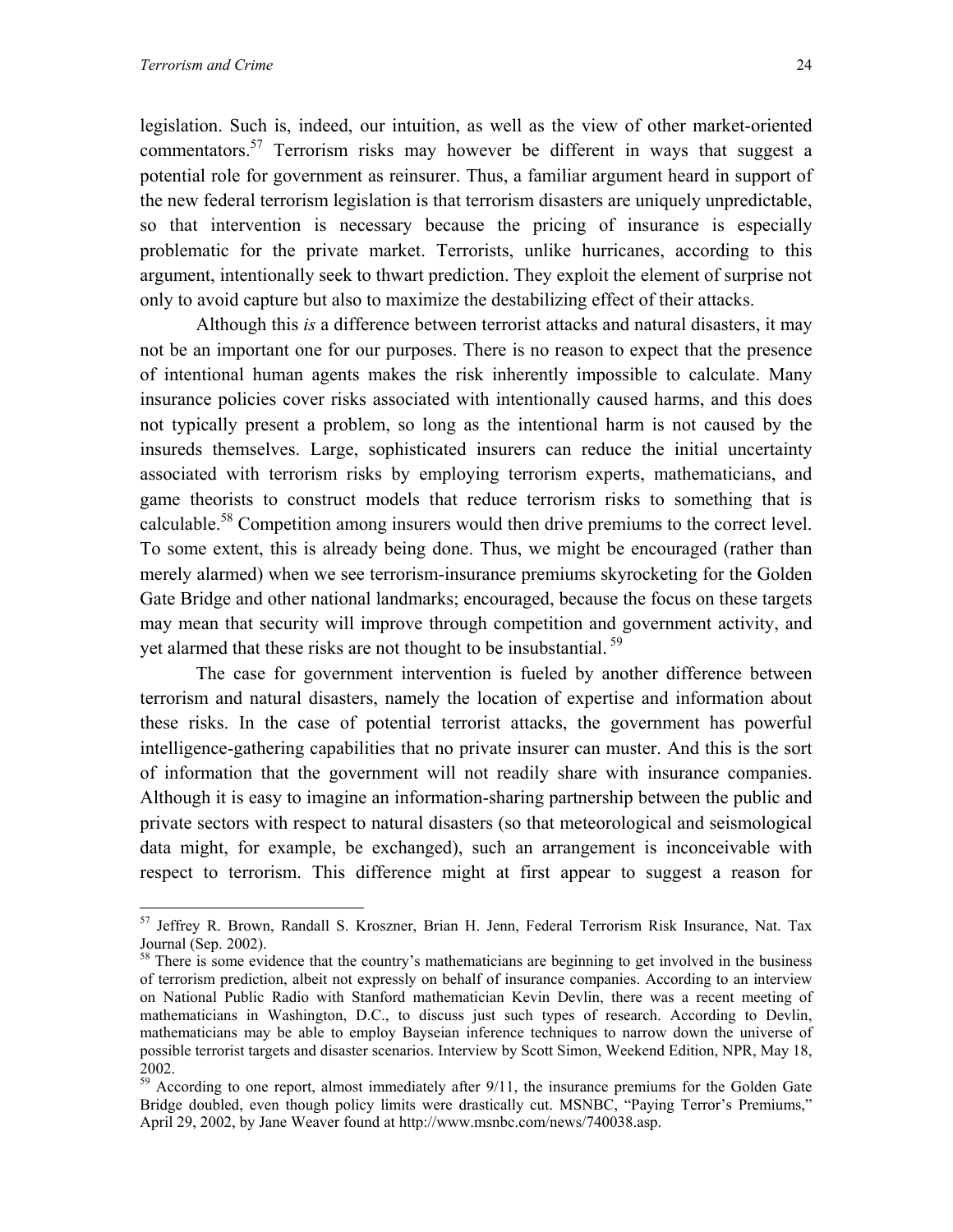<span id="page-27-3"></span>government intervention in the manner of the British system, which is to say a system in which the government is a reinsurer rather than primary insurer.<sup>60</sup> But the reasoning is weakened by the realization that if the government conceals information in the interest of national security, then it is unclear how the government will be able to use that very same information in designing and pricing its own brand of terrorism insurance. Indeed, when the secrecy consideration is added to the history of government-provided insurance, the emerging picture is one in which the government does not even pretend to deploy actuarially based premiums.<sup>61</sup> Observers who value the behavioral effects that market pricing can produce will thus be slow to approve of government involvement in this arena.

On the other hand, there are sound reasons for the government to offer reconstruction encouragements in the post-9/11 world. It is easy to see that once a business district is destroyed (especially if destroyed by terrorism, domestic riots, atrophy, or other causes that may be thought to continue or recur), there will be a disinclination among private investors to be among the first to rebuild. Many businesses thrive on a critical mass of activity. In these circumstances governments can do some good by leading the way with infrastructure and even incentives for early rebuilding.<sup>62</sup> No doubt this point could be exploited by politicians and private groups that seek special treatment, and in a world with flawed governments and overachieving interest groups the best policy may be to avoid favoring some building plans over others. We will proceed, however, with the presumption that when the destroyed area is near great ports, transportation hubs, accumulations of human capital, and dense residential areas, it is likely that rebuilding is socially desirable, and that the private market might rationally and strategically await government interventions to pave the way. In this context, what appears as uninsurability may, in fact, be nothing more than a reflection of strategic behavior emanating either from the supply side or the demand side or both, as property insurers and real estate interests attempt to induce government aid in their direction. Nevertheless, it is plausible that government money can be efficiently expended to encourage the formation of a critical mass of business activity.  $^{63}$ 

<span id="page-27-0"></span> $60$  On the British system, see Section B. The Israeli example is not a reinsurance scheme. Rather, the coverage is provided directly, and citizens are included involuntarily. See Sommer *supra* note x at

<span id="page-27-1"></span><sup>&</sup>lt;sup>61</sup> Gron & Sykes make a similar point. See Gron & Sykes, *supra* note \_, at 49.<br><sup>62</sup> This was the logic of the now expired Urban Property Insurance Protection and Reinsurance Act of 1968,

<span id="page-27-2"></span>Federal Crime Insurance Program (FCIP), and other systems promulgated under 12 U.S.C §§1749bbb, to encourage business intestment in riot areas. *See* Eric Neisser, *Charging for Free Speech: User Fees and Insurance in the Marketplace of Ideas*, 47 Geo. L. J. 257, 303. For a fuller discussion of these programs,

 $\frac{1}{63}$  One obvious problem with the new federal terrorism reinsurance program as a response to the first-mover problem, however, is that the program seems much broader than would be necessary to provide a subsidy for the reconstruction of privately owned buildings in New York. Rather, the program could have been limited to reinsuring the risk of terror attacks in New York, if the primary goal were to provide a *re*construction subsidy (rather than a construction subsidy). Of course, there is an obvious political explanation for why Congress would enact a federal reinsurance program that would apply only to one state, when there is at least a plausible case the terrorists will strike next someplace other than New York.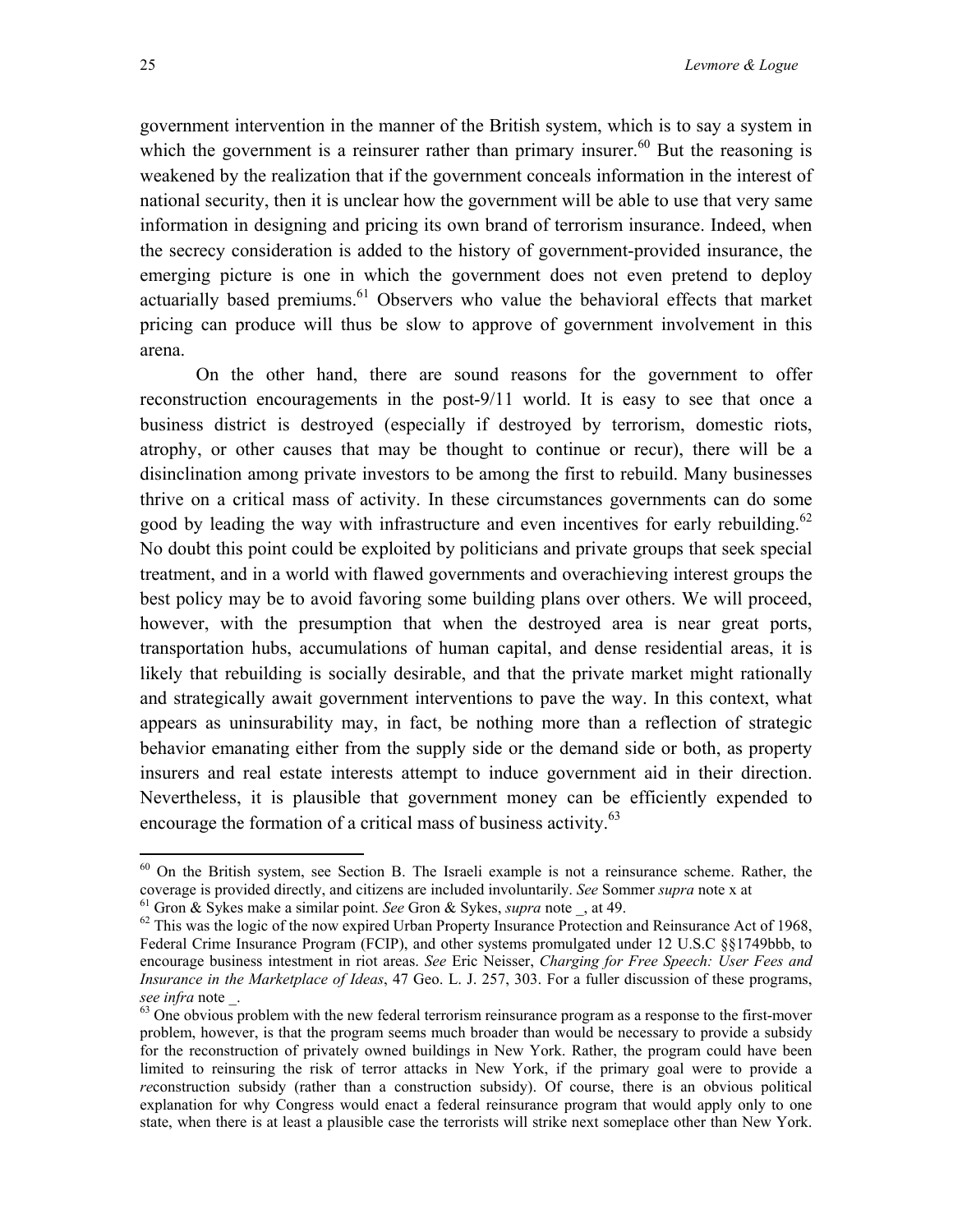#### <span id="page-28-2"></span>B*. The Federal Reinsurance Program*

We turn next to a more careful analysis of the Terrorism Risk Insurance Act, which again seems to be based, albeit rather loosely, on the British rather than the Israeli model. The British Government intervened when stepped up IRA bombing caused must reinsurers to leave the British Market in 1993. Their solution was to form Pool Reinsurance Ltd. ("Pool Re"), a mutual reinsurance company set up by the Association of British Insurer and the British Government. Approximately 115 insurance companies and 120 Lloyd's syndicates are members of Pool Re. The basic scheme is that Pool Re provides insurance coverage above the first £100,000 of damage, which is expected to be covered by companies applying to Pool Re for reinsurance. Companies who wish to purchase Pool Re Coverage must do so for all their properties, thus avoiding potential adverse selection. Funds for Pool Re are collected not only from policy premiums, but from a 3% levy on all household and motor vehicle policies written in Great Britain. If Pool Re has to pay out claims that exceed its premiums paid, there is a "call" on all members to pay an additional equaling 10% of the of the funds in the pool. Any amount beyond this is paid by the British Government.<sup>[64](#page-28-0)</sup>

The U.S. system is somewhat different from its British forbear. As noted, under the federal terrorism reinsurance program adopted in 2002, the federal government will, for a three-year trial period, cover 90% property-casualty insurers' terrorism-related losses that exceed \$10 billion (with the floor rising to \$15 billion over the three-year period). During this period, there will be a cap on the government's terrorism reinsurance of \$100 billion. Under this program, insurance companies would be expected to pay off "smaller" claims up to specified fractions of their collected premiums. Specifically, for losses resulting from "terrorist acts," private insurers will pay an initial deductible equal to a percentage of their earned premiums.<sup> $65$ </sup> For losses above the deductible, the government would again cover 90% of the losses, with the insurance companies—and their policyholders—bearing the  $10\%$  co-payment.<sup>66</sup> The program also requires all

Such an ex ante program, by its nature, will almost have to be made generally applicable to be politically feasible, sense all voting jurisdictions can imagine themselves (rightly or wrongly) needing such a subsidy. This observation is entirely consistent, however, with the provision of ex post relief that is directed at New York only. There the understanding is that, if other states suffer a terrorist attack, they will receive similar relief.

<span id="page-28-0"></span><sup>64</sup> *See* William B. Bice, *British Government Reinsurance and Acts of Terrorism: The Problems of Pool Re*, 15 U Pa J Int Bus 441, 441 (1994) ("The British government has agreed to become the "reinsurer of last resort" for losses caused by terrorism on the British mainland").

<span id="page-28-1"></span><sup>65</sup> One percent for 2002, 7% for 2003, 10% for 2004, and 15% for 2005. Terrorism Insurance Act, *supra* note  $\qquad$ , at sec. 102(7).

<sup>&</sup>lt;sup>66</sup> *Id.* at sec. 103(e). If, for a particular terrorist attack, the sum of the deductibles and copayments made by private insurers is less than \$10 billion, then the federal government will essentially tax the insurers the difference. As a result, the insurance industry will inevitably be on the hook for the first \$10 billion. That is what is meant by the term "Insurance Marketplace Aggregate Retention Amount" in sec. 103(e) of the Act. This retention amount rises to \$15 billion over three years. Between this (rising) floor and the \$100 billion ceiling, the federal government (and federal taxpayers) will act as terrorism reinsurers of last resort. Above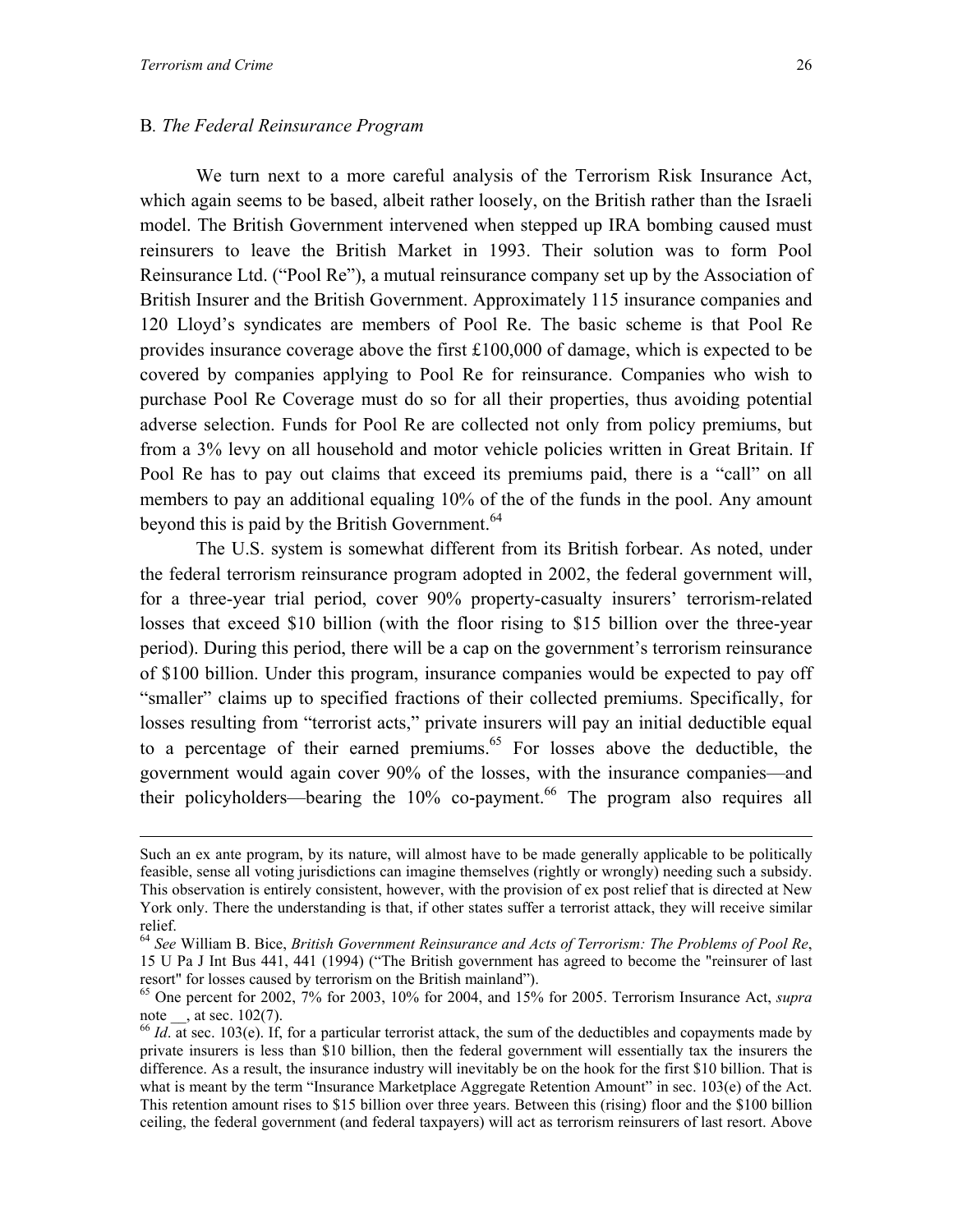property-casualty insurers doing business in the U.S. to "make available" in their policies terrorism coverage on roughly the same terms, amounts, and coverage limitations as are applied to their non-terrorism coverage, although the price of that coverage remains an open question.<sup>67</sup> At the same time, however, individual insurance purchasers can decline to purchase the terrorism coverage if they so choose. Insurance is thus available because its offer is mandated, but the purchase of coverage is not required or guaranteed.<sup>68</sup> The funding for the terrorism reinsurance is expected to come from premiums or surcharges imposed (and determined) by the Secretary of Treasury on property-casualty insurers.

As suggested in the previous section, a good case can be made for the proposition that this legislation was unnecessary (certainly in the long run as new capital enters the terrorism insurance market), except perhaps as a further construction subsidy for lower Manhattan.<sup>69</sup> Advocates of free markets, for example, will complain that government insurance generally tends to be inefficient.<sup>70</sup> And although last-resort coverage leaves more space for the private marketplace, it nevertheless intervenes where free market proponents will think intervention unwise or even most unwise. Thus, although the British approach of last-resort reinsurance may be superior to the Israeli approach of occupying the entire market, either approach is unwelcome from the perspective of many observers. In contrast, advocates of a government-centered scheme begin with the idea that it is the government's role to protect citizens against external attacks and to ease the burdens such attacks create, and they then move quickly to the view that the British approach does not go far enough because war and terrorism ought *entirely* to be the responsibility of the government.

There are other reasons to criticize a reinsurer-of-last-resort type of subsidy, even if one takes some market-based intervention as a given. First, for the regime is to have its desired effect (of encouraging the purchase of commercially provided terrorism coverage), it must involve a real subsidy—and that means a *substantial* cross-subsidy *to* those regions of the country that are the most likely terrorism targets (such as Washington and New York) *from* the rest of the country. It is not enough to require insurers to make

the \$100 billion cap, presumably the risks fall again to the private reinsurance market, although the possibility of ex post government relief cannot be eliminated. For an explanation of the Act, see the Insurance Information Institute summary at http://www.iii.org/media/hottopics/hot/terrorismact/. 67 Specifically, the Act provides that insurer "shall make available, in all of its property and

<span id="page-29-0"></span>

casualty insurance policies, coverage for insured losses; and …shall make available property and casualty insurance coverage for insured losses that does not differ materially from the terms, amounts, and other coverage limitations applicable to losses arising from events other than acts of terrorism." *Id*. at sec. 103(c). The price will be a function of (a) the actuarial market pricing for that portion of the coverage that will not be federally reinsured (though it might be privately reinsured) and (b) the prices that the Treasury Secretary ultimately decides to charge for the federal reinsurance.<br><sup>68</sup> All terrorism exclusions in property-casualty policies in effect on the date of the act were expressly

<span id="page-29-1"></span>nullified, but, according to the Act, could be reinstated if the insurer receives a written statement from the insured authorizing reinstatement or if the insured fails to pay the increased premiums. *Id*. at sec. 105.<br><sup>69</sup> Again, a narrowly tailored construction subsidy might have limited the application of the Act to

<span id="page-29-2"></span>insurance in New York state, but such an outcome seems politically unlikely. 70 Gron & Syes, *supra* note \_\_, at 51.

<span id="page-29-3"></span>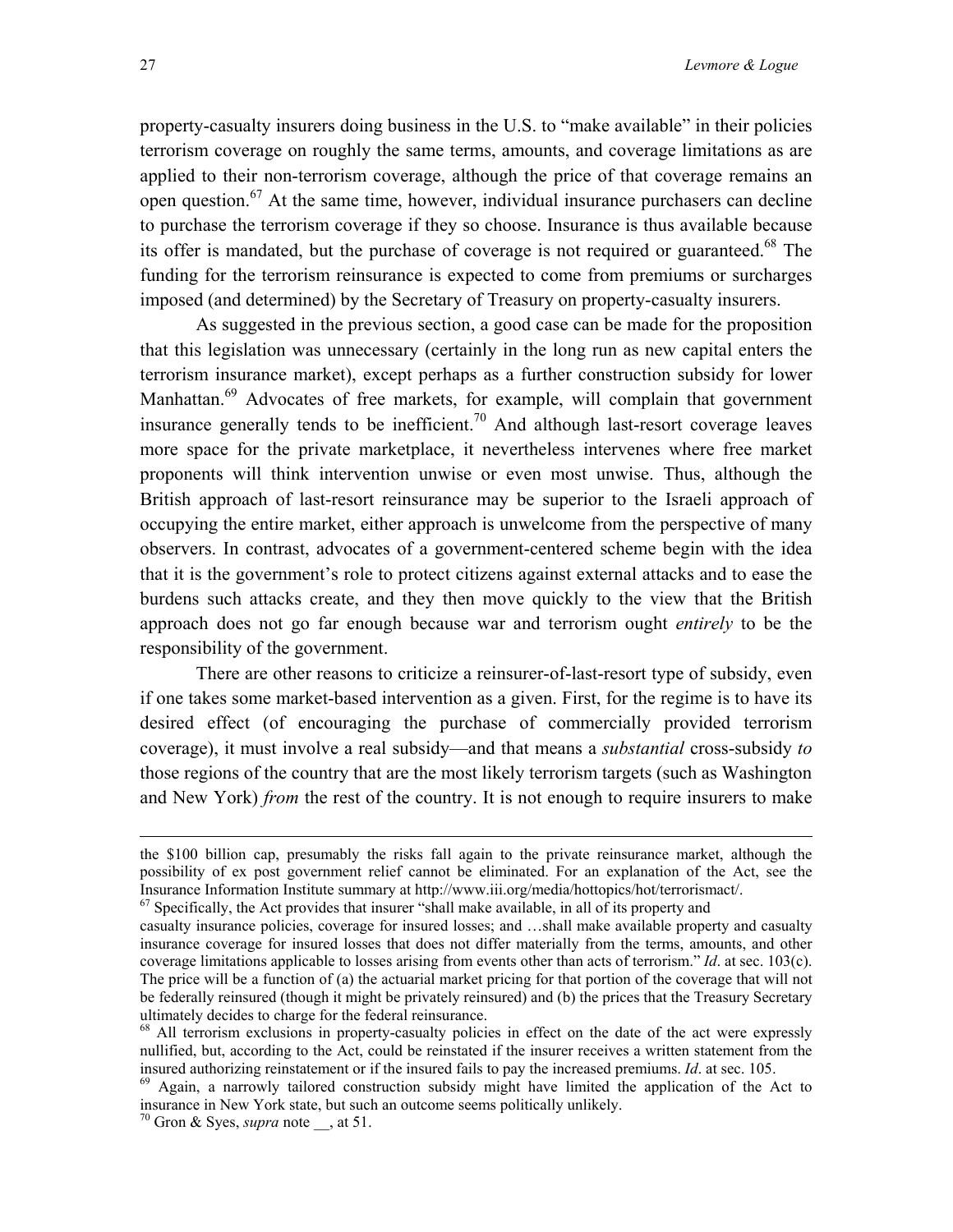<u>.</u>

coverage "available." If the price insurers end up charging is not meaningfully reduced via subsidy—from what those premiums were pre-9/11, terrorism risks will remain "uninsurable," at least as uninsurable as they were before the new law. Hence, the subsidy must be real. But the Act, as we have seen, leaves open the amount and nature of the subsidy; the Treasury Secretary's discretion is a critical feature of the scheme.<sup>71</sup>

A second internal criticism of the legislation focuses on the fact that it does not require the purchase of terrorism insurance. The law's noncompulsory character leaves open the possibility that insureds may opt not to buy coverage—or to buy relatively little coverage—in the hope of receiving ex post government relief upon the occurrence of another terrorism disaster. The pattern might follow that of flood insurance where we have found an optional scheme, succeeded by semi-mandatory and subsidized insurance, with large numbers of nonsubscribers who then appeal for relief in the event of disaster.

That the new Act requires insurers to make terrorism coverage "available," but does not make terrorism coverage compulsory, may also contribute to a particular sort of political economy, or externality, problem. Recall that the general power to regulate insurance rates lies with state insurance commissioners; there is no general federal regulation of insurance rates. The Terrorism Insurance Act leaves this unchanged, even for terrorism risks, except that the Treasury Secretary is empowered to set the *re*insurance premiums that property-casualty insurers must pay if they wish to receive federal terrorism reinsurance. Thus, if insurers seek large increases for terrorism rates in such high-terror-risk jurisdictions as the District of Columbia and New York, the insurance regulators can refuse to authorize the increases and, because of the new law, the insurers will still have to offer terrorism coverage in that jurisdiction, unless they decide to withdraw from the market entirely. In a small jurisdiction, such as D.C., we might expect consumers to receive a major cross-subsidy from policyholders in the rest of the country. In larger markets (defined by single regulatory schemes), such as New York or California, there would be some intrastate cross-subsidization as well.[72](#page-30-1)

In this manner a sufficiently generous subsidy may induce some insureds, who otherwise would not have purchased terrorism insurance, to do so, while others may decide to opt out of such coverage (and to allow insurers to insert exclusions) because of their assessment that federal relief would be forthcoming in the event of a disaster.<sup>73</sup> This,

<span id="page-30-0"></span> $71$  Even after the enactment of the federal terrorism insurance regime, there is some evidence that, in the areas that are considered the most likely targets for terrorist attack, rates for terrorism risk have yet to come down. *See, e.g*., Spencer S. Hsu, *D. C. Disputes Insurance Study Raising Rates for Terrorism*, Washington Post, January 7, 2003 (District of Columbia insurance commissioner says D.C. will reject large rate increases for terrorism insurance in D.C. recommended by insurance industry ratemaking bureau).

<span id="page-30-1"></span><sup>&</sup>lt;sup>72</sup> According to news reports, the D.C. insurance commissioner seems to be taking precisely this approach. *Id.* 73 Given that federal relief for disaster-related property losses generally are quite meager (involving mostly

<span id="page-30-2"></span>loans with small outright grants in some cases), opting out of private insurance in anticipation of government relief may seem irrational. However, given the high price of private disaster insurance, and given the persistent form of the this-will-never-happen-to me optimism that seems to afflict many property insurance purchasers, decisions to opt out of disaster insurance coverage are quite common.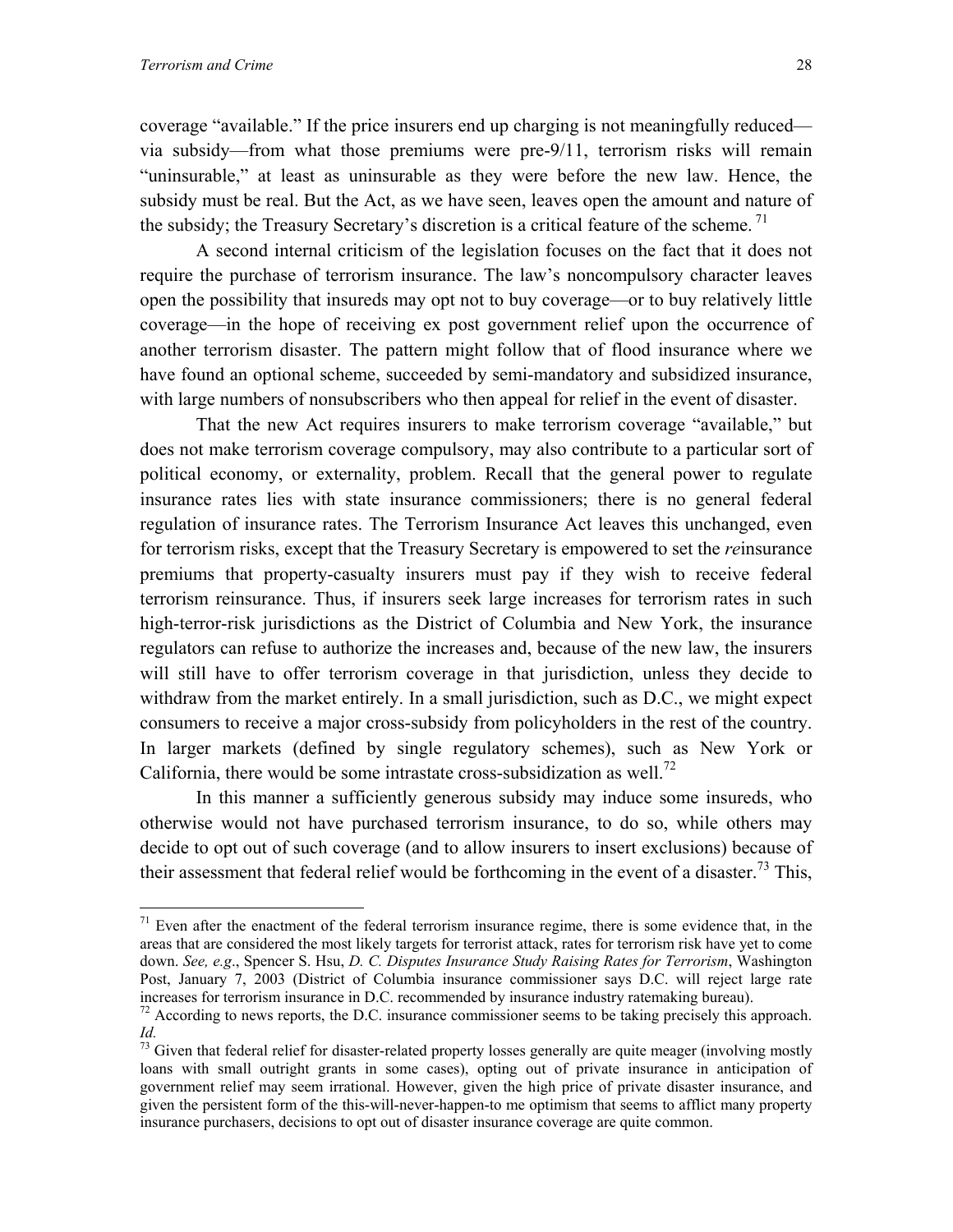in turn, might lead to more uninsured property owners, which then inevitably creates pressure to provide ex post relief as the victims in those gaps become apparent. It is thus easy to see an argument as to why Congress should have taken the further step of actually *requiring* insurance policies to include terrorism coverage (or forbidding them to include terrorism exclusions). Such an outcome, however, was not to be expected. Compulsory insurance, though not uncommon at the state level (for example, for auto liability coverage) is quite rare at the federal level. Even the National Flood Insurance Program, with respect to which there is a fairly strong argument for a compulsory insurance regime, is only *semi*-compulsory<sup>74</sup>—and many people who should purchase the coverage still do not.<sup>75</sup> Moreover, to make the purchase of terrorism coverage compulsory under federal law for all property owners would have required the enactment of explicit subsidies to fund the purchase of terrorism coverage in the most high risk areas. In contrast, and as we have seen, the approach chosen by the Act produces more hidden, but perhaps no less substantial, cross-subsidies. Finally, note that federally mandated coverage may also have thrust federal regulators into the role of setting primary-level insurance premiums, and this role has traditionally been left to insurers and to state regulators.

## C*. How Will the Federal Reinsurance Program Affect the Potential Shift from Episodic Relief to Routinized Government Compensation?*

It bears restatement that the new federal legislation deals entirely with property losses, and not with personal injury and death—which generate the most ex post sympathy, especially where uninsured breadwinners are concerned. It follows, that even if a federal reinsurance regime would be a good idea for property losses (a claim about which we are skeptical), it would be almost unthinkable for losses of life and limb, in the sense that the adoption of a government-as-reinsurer model, again absent a compulsory

<span id="page-31-0"></span><sup>74</sup> The purchase of flood insurance since 1994 has been made *mandatory* in only a limited sense. Thus, federally subsidized mortgages are available only to those with flood insurance. Moreover, all private mortgage lenders are now "required" to insist on a showing of flood insurance not only at the time a mortgage loan is issued, but also during the life of the loan. And finally, for those property owners seeking relief aid (SBA loans or FEMA grants) following a flood and who have not purchased flood insurance, the relief aid is made contingent on the purchase and future maintenance of flood insurance; what's more, for those who fail to buy flood insurance at that point, all future flood relief aid is prohibited. *See generally* Pasterick, *supra* note 48, at 153; and FEMA, Mandatory Purchase of Flood Insurance Guidelines, p.4 (1999), found at http://www.fema.gov/nfip/mandpur1.pdf. On the other hand, there are no federal fines imposed on homeowners who fail to purchase flood insurance, as might exist under a serious (though unlikely) compulsory insurance regime.<br><sup>75</sup> Before the changes to the NFIP in 1994, there were studies indicating that under 20 percent of

<span id="page-31-1"></span>individuals living in floodplain areas and who were supposed to have flood insurance actually purchased such insurance. FEMA, Mandatory Purchase of Flood Insurance Guidelines, p.2. One would expect compliance to have increased since the 1994 amendments to the program, which introduced, for example, the requirement that lenders insist on flood coverage throughout the life of mortgage loans. And it may have; however, it is generally believed that there is still significance underinsurance for flood risks.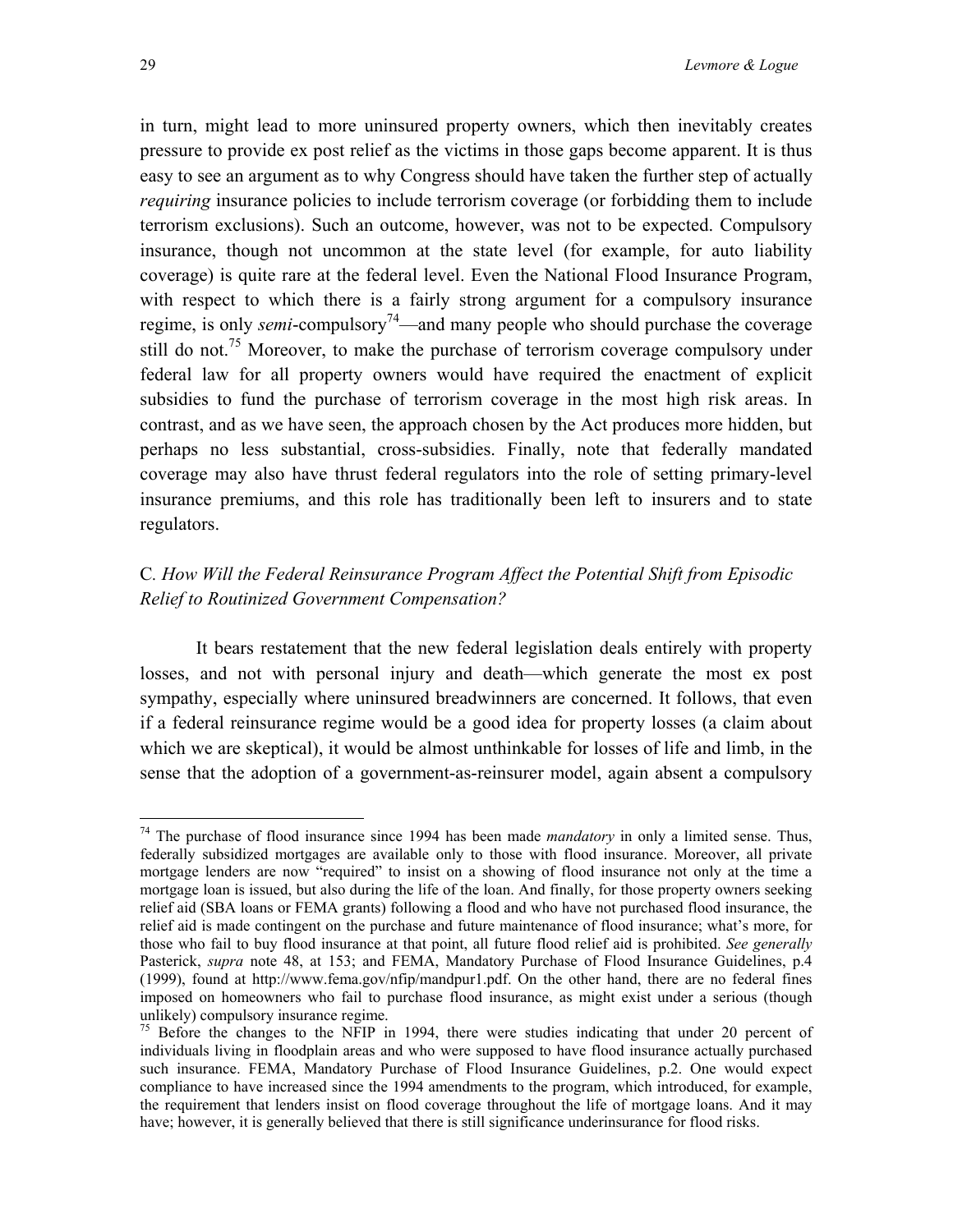$\overline{a}$ 

insurance provision, would not likely reduce the need and demand for ex post relief along the lines of the 9/11 Fund.

 The new legislation, it will be recalled, takes the form of a three-year experiment, and the question of episodic versus permanent relief draws attention to what we might expect in a few years. It is surely the case that the adoption of a permanent regime of routinized relief for terrorism-related losses will become much more likely if terrorist attacks in this country become a familiar, if horrible part of the landscape. In a world where attacks averaged one or two per year, for example, a permanent regime alongside occasional (extra) episodic relief seems likely. The permanent regime would not eliminate episodic relief, but it would likely reduce the size and extent of such relief. The combined outcome may be an overall reduction of total payouts to victims.<sup>76</sup> That outcome may be perceived by sophisticated or frugal voters as a good thing, and the overall savings may even be communicated to voters at large. To the extent that these voters and taxpayers see themselves as potential victims of terrorism—but also as the group that bears the burden of payouts—they may appreciate the regime as one which deflects the sympathy factor and avoids double compensation and so forth. With perfect private insurance markets in place, taxpayers might well prefer no relief at all, because each taxpayer could exercise choice in the marketplace. But in a world in which disasters beget sympathy and then episodic relief, taxpayers might recognize that some relief is likely, and therefore they might prefer a system with routinized relief in order to minimize the add-on sympathy factor.

 If taxpayers and potential victims are overlapping but not identical groups, perhaps because some regions are thought to be primary terrorist targets, the rational actor and political pictures are fuzzier. Those who live in high-risk areas might prefer to rely on episodic relief, as they count on ex post sympathy to maximize their recoveries. The majority of citizens might oppose this plan, but they are too poorly organized to precommit the country to a system with no ex post episodic relief, though they may be able to organize sufficiently to push for routinized relief—with the expectation that episodic relief will be rare once the basic relief package is in place. At the same time, even citizens in high-risk areas will recognize that moderate attacks may not yield ex post relief. The victims of the first World Trade Center bombing may yet get some compensation for their losses, but they have gone many years with no relief. These victims or families may turn out to be worse off than they would have been with a regime of permanent compensation. But if they come to be included in a relief package, or had they been included in the 9/11 Fund as they almost were, they will be better off. In sum, citizens as a whole may favor routinized relief; some because the overall payouts will be

<span id="page-32-0"></span> $76$  The other potential benefit of moving from a system of purely episodic relief to a system of permanent routinized compensation (or, more likely, to a blended system) is that if legislation is drafted with no specific victims in view, it is possible that precautions against fraud and other problems are easier to set in place.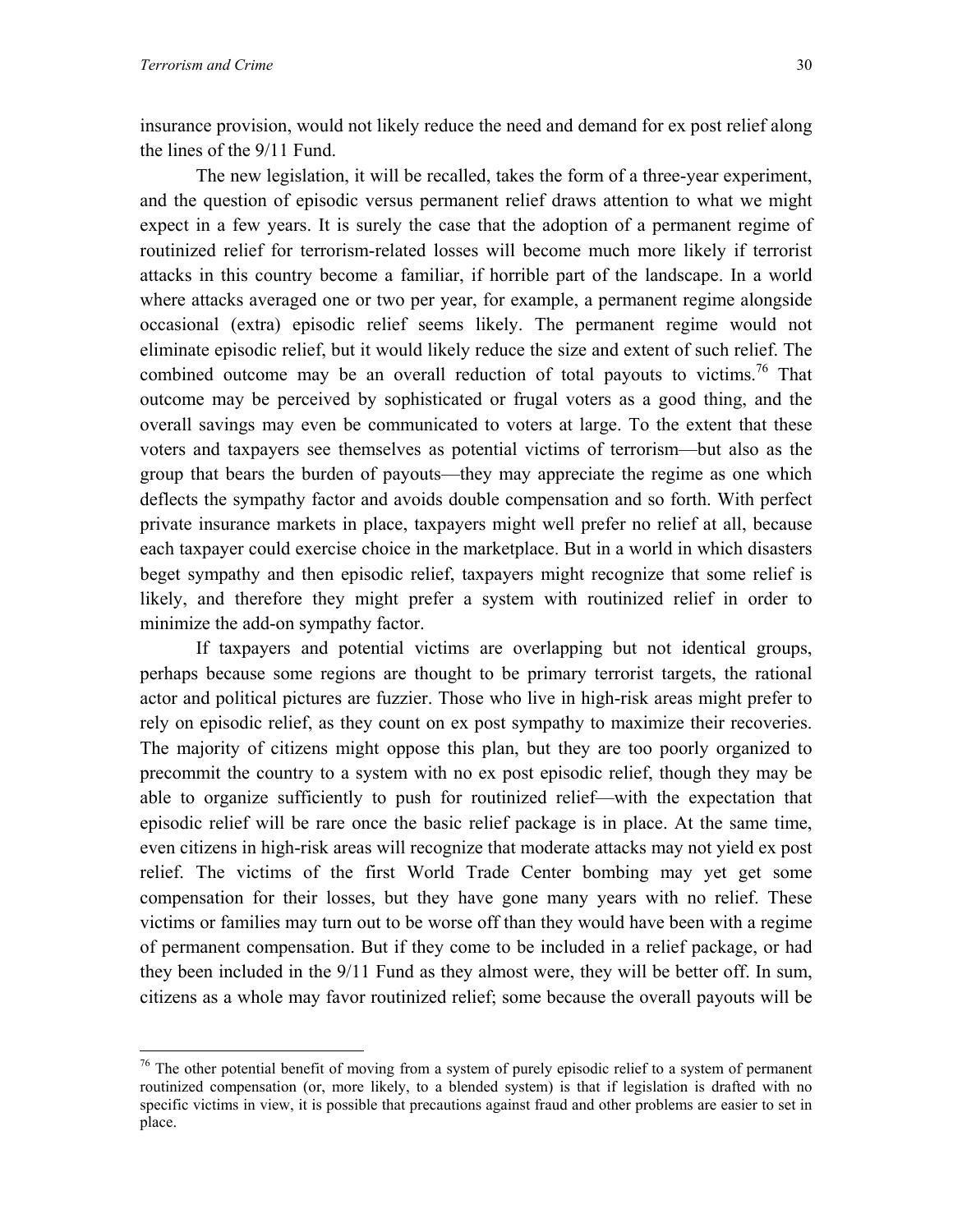lower once sympathy can be reduces, and others because they prefer routinization in order to ensure coverage in the event of unspectacular losses.

Long delays can also contribute to the uncertainty of relief. Consider the episodic relief that eventually came to Japanese-Americans who were interned during World War II. These reparative payments came only after many years, and only when the class of surviving and sympathetic internees was on the verge of disappearance because of natural deaths. The precipitating event seemed to be the age of these survivors or the geographical loyalty or political inclinations of the sitting President rather than the spread of news about the suffering of this class. Moreover, other tragedies and wrongs have of course yielded no relief. In short, generous ex-post, sympathy-enhanced benefits may come at the price of substantial uncertainty and even delay. At some point the delay makes the payments symbolic and political, rather than compensatory or influential, because expected charges are too far off to influence the behavior of any political or other actor.

Much of this will seem familiar to readers who have thought about relief and reparative programs, and so it may be useful to stress that a remarkable thing about the 9/11 Fund is that it offers generous payouts even though most of the persons who were killed could have been expected to carry life insurance, payable even for deaths caused by terrorism. We have already suggested that the destruction of so much un- or underinsured property, along with the desire to insulate the airline industry from lawsuit, are the real keys to understanding the development and scope of the 9/11 Fund. The modest life insurance that most firefighters carry may also have contributed to the sympathy, the charity, and then to the Fund, though of course we do not find similar relief following the death of one or several firefighters in the line of duty. The point is that it might have been politically impossible to establish a Fund that covered property including such property as New York City's infrastructure—and not persons.

Finally, the firefighter example suggests an alternative regime that strategic taxpayers might prefer. Knowing that large disasters will generate sympathy, taxpayers might design an ex post relief scheme that promised federal relief when the total disaster loss was more than some amount, say \$500 million, or took more than some number of lives in addition to some value of property. The politics of frugality would be to assert that insurance and relief should normally be a matter of individual choice and then of each local (or state) government's concern, but that federal relief would kick in when the scale of the disaster was large. Moreover, the federal legislation might specify more generous relief for states that have themselves legislated ex ante relief (for terrorism or any other disaster for that matter).

Note finally that the federal reinsurance plan may at the margin cause some people to buy insurance. There are several reasons for this conclusion, including the fact that the federal subsidy will be passed on in part to buyers. A second reason is that the probability of sympathetic episodic relief drops a bit because voters will be a bit less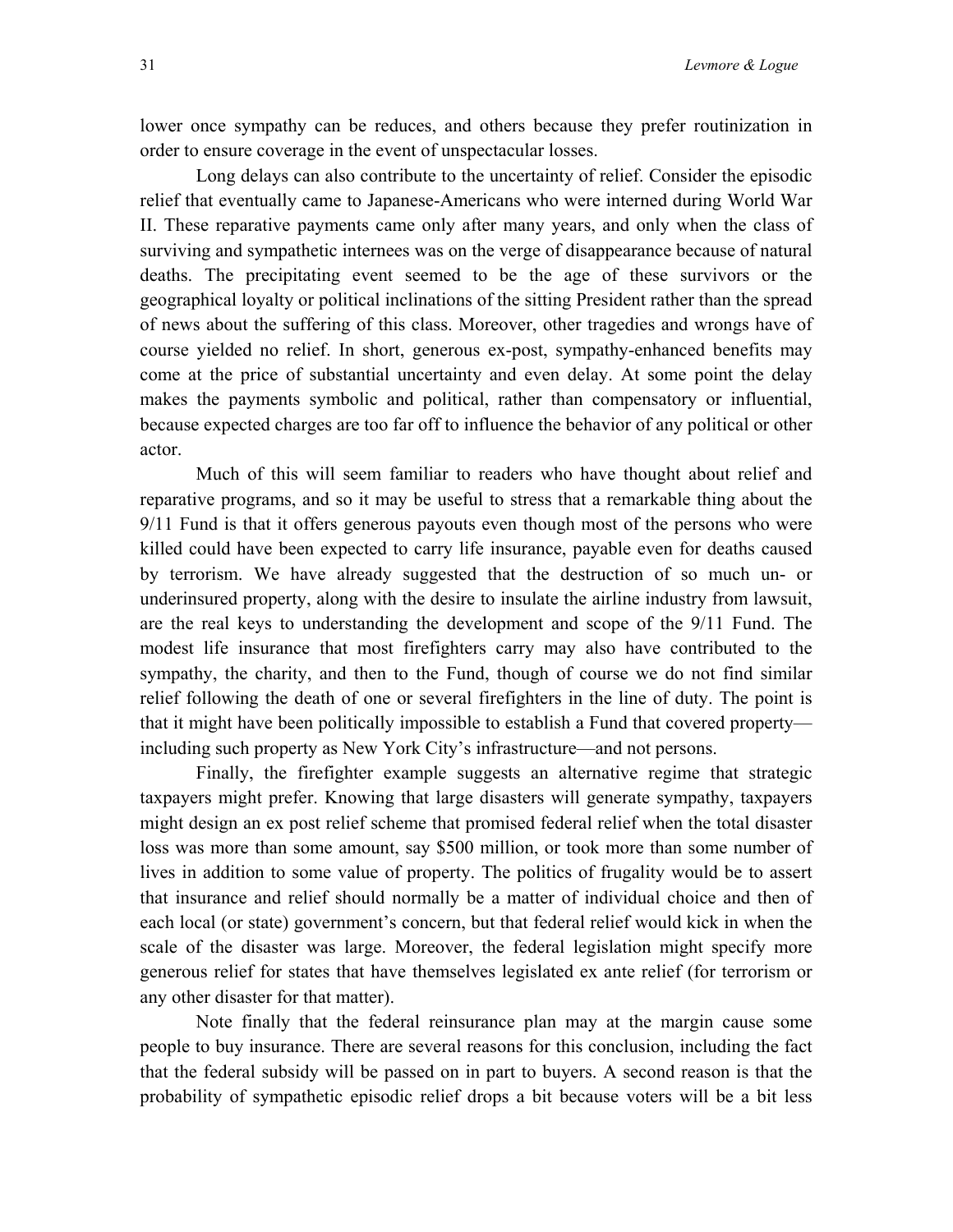sympathetic when there are fewer uninsured victims and when they have already enacted a plan. And a third reason is that the federal plan makes charitable relief less likely, which in turn makes insurance a more useful purchase. The charity effect derives from the fact, or irony, that when the government provides insurance for large-scale events alone, it runs the risk of discouraging charitable efforts precisely where those are most likely to be successful—because the media coverage accompanying large-scale events advertises the charity's work and raises its revenues.

#### *D. Other Subsidy Alternatives*

1

Even if one were to accept the need for government intervention in the terrorism insurance market, the superiority of the particular type of subsidy embodied in the federal reinsurance regime is by no means self-evident. It might have been better to use some sort of permanent regime of ex post subsidy for charitable contributions in the event of disasters of a certain size. For example, the government could legislate that when emergencies are designated as "national disasters," charitable contributions to designated relief agencies qualify for something much more attractive than mere tax deductions. Donors might, for example, be encouraged with 90% tax credits. Private insurance would be discouraged only as it is presently, which is to say that insurance might go unsold to the extent that people expected relief—or (tax) supercharged charitable relief.

There are at least two reasons to prefer a supercharged subsidy for charitable gifts over direct government relief. First, there is the benefit of decentralized private monitoring of the efficiency with which the money is distributed. The idea here is that charitable organizations may be more responsive to efficiency concerns and donor preferences than is the federal government, because charities must continue to earn the support of their donors. To be sure, uncoordinated private donations, as opposed to centrally coordinated government relief, may lead to the over- or under-compensation of some losses, so that government relief remains superior to (better monitored) private relief. The second potential benefit of the supercharged charitable giving approach requires some implicit assumptions about relief and redistribution, including the idea that such an approach may actually lead to more dollars of relief per tax-dollars spent than does direct relief funded through tax increases. There is some evidence that, at least with respect to high-bracket taxpayers, the price elasticity for charitable contributions is greater than one: that is, for every dollar of tax revenue foregone because of the deduction, more than a dollar of charitable transfer is made to the relevant charity.<sup>77</sup> That this effect seems to be concentrated in high-bracket taxpayers is unsurprising (given the

<span id="page-34-0"></span><sup>77</sup> CHARLES T. CLOTFELTER, FEDERAL TAX POLICY AND CHARITABLE GIVING 274 (1985); (summarizing studies, which consistently found price elasticities greater than one in absolute value for all but the lowest income groups; for low-income groups, the studies were inconclusive); Charles T. Clotfelter & C. Eugene Steuerle, *Charitable Contributions*, in HOW TAXES AFFECT ECONOMIC BEHAVIOR 436 (1981) (finding highest price elasticities in higher income groups).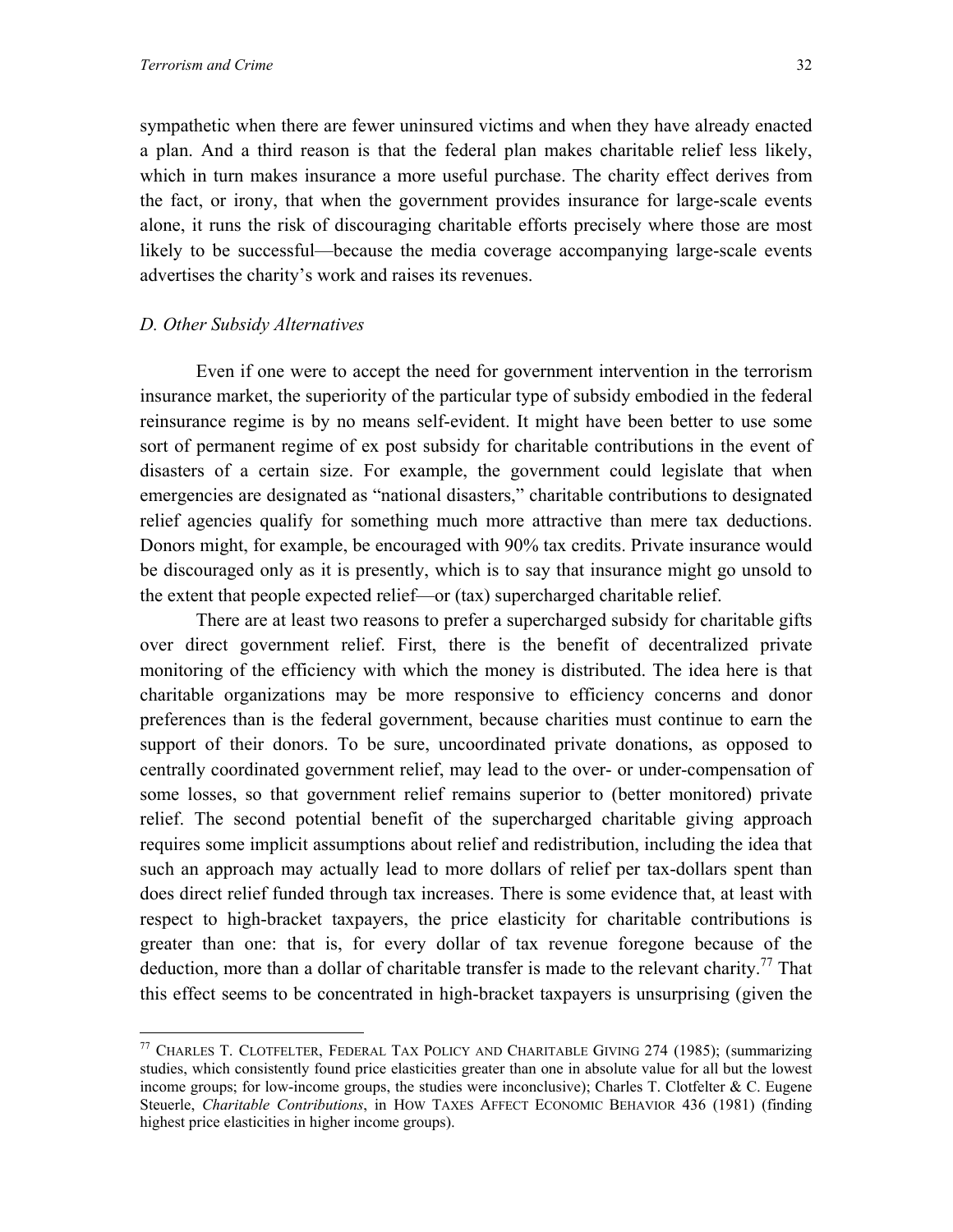<span id="page-35-1"></span>relationship between the value of a deduction and the taxpayer's marginal rate bracket) and suggests why a credit—and perhaps a supercharged credit—might be desirable in some settings.

As another alternative, the government might simply subsidize, through a demand-side deduction or credit or direct cash transfer, all property insurance that covers terrorism risk. Under such a regime, if the risk is significant, then more insurance will be sold—and there will be less pressure for relief in the event of large losses. Recent legislation and current patterns in the insurance market seem to assume that future terrorist strikes will resemble those of 9/11, aiming at large buildings in urban centers especially those in D.C., New York, and San Francisco.<sup>78</sup> But other horrors are imaginable, and while there is no need to spell them out here in gruesome detail, it does not take much imagination to see that billions of dollars of economic losses could be suffered through terrorist attacks on transportation networks and various industries such that there would again be a clamor for federal relief, and property insurance would play a smaller role than business interruption or disability insurance, for example. If the war on and with terrorists continues, we should not be surprised to see the question of the structure of federal relief revisited. And, again, an attempt to move expectations away from episodic federal relief seems likely and, under the circumstances, healthy.

#### E*. Does the Expectation of (Episodic or Routine) Relief Internalize Costs?*

A different sort of normative question about disaster relief (whether such relief comes predictably, episodically, or even routinely) concerns the behavioral, or costinternalization, function of expected relief. Our focus is on government actors or on interest groups that influence these actors and their budgets. Extant literature suggests that a government that expects to pay relief in the event of famines and earthquakes, say, might be more inclined to take precautions that would limit the losses to be suffered from major droughts and earthquakes. These natural disasters bring on losses, to be sure, but these losses can be curtailed with good distribution systems, warning mechanisms, building codes, and other items within the government's control. The prospect of largescale payouts in the aftermath of major losses might, the easy argument goes, encourage government to take cost-benefit justified precautions long before disasters strike. One can either imagine a government that is responsive to an internalization tool (which is how we might think of the budgetary pressure associated with expected relief payments) or, more subtly and convincingly, think of various interest groups as eager to see the government take precautions to avoid large disasters because these interest groups project that expected relief efforts might one day crowd out the government projects they seek.<sup>[79](#page-35-1)</sup>

<span id="page-35-0"></span> $78$  See D.C. Disputes Insurance Study, Wash. Post, supra note.

<sup>&</sup>lt;sup>79</sup> See Levmore, *Coalitions and Quakes*, *supra* note \_\_. The term "interest group" normally implies a relatively small and well-organized lobbying unit, and that is how we use the term. Note, however, that the internalization effect of creating an expectation of relief (or a permanent regime of compensation) can also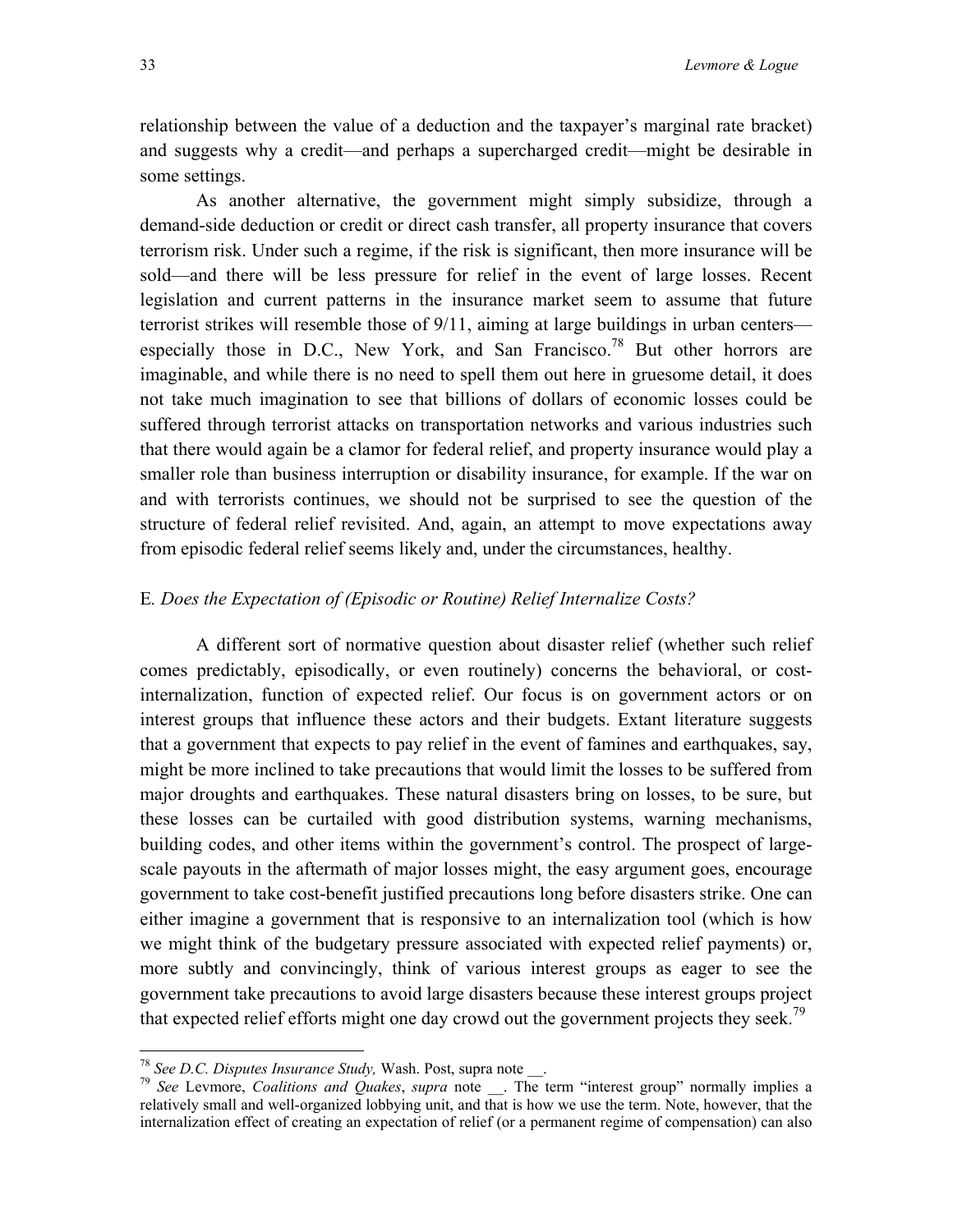This argument about disaster relief as an indirect means of encouraging precautions that are in the government's domain is surely a weak one when it comes to post-terrorism relief, or subsidized insurance. First, the probability of large scale attacks is low and, as we have seen, governments and disparate interest groups could reason that most terrorist incidents will not in fact be followed by relief packages because the scale of loss will be small. In anticipation of the argument in the next Part we might say that most terrorism is like most crime in the sense that most incidents impose direct losses on very few victims and businesses, so that there is no political pressure for aid. A graphic murder (or terror attack) might jar a jurisdiction or at least its eager politicians into taking new steps to reduce crime or fright, but it is less likely to create a movement for economic relief, which seems to require a massive scale of loss. A second reason that the prospect of post-terror relief is unlikely to play an important role in encouraging preterror precautions is that such precautions are *already* encouraged by political selfinterest and, no doubt, by a commitment to the integrity of the country as well. It is hard to imagine that politicians need much of an extra incentive to combat and deter terrorism. Few things attract as much media and public attention, the political repercussions from a successful but preventable or foreseeable attack are enormous, and even politicians appear able to rise to the occasions offered by war and terrorism such that they do what they genuinely think in the interest of the country (or perhaps in the interest of an attractive historical record) rather than in their narrow self-interest, though it may simply be the case that the two converge.

 If there is any use in thinking about post-terror relief (or pre-terror insurance and subsidized insurance) in such functional terms, it may be in the division of labor between governments and private property owners. Thus, it is plausible that routinized relief, perhaps along the lines of the British model or the Act now passed, can send signals to property owners as to what their losses might be, and that in turn they will secure buildings more carefully or take other steps that are more in their control than in the government's. This too, though plausible, seems unlikely. The government can and does mandate private security precautions, and even the strongest proponents of privatization typically see the government as having a comparative advantage in this regard. It is worth remembering, for example, that Israel's El Al Airline, which is the only carrier known for taking extra (and, since the 1970s, highly effective) precautions against terrorist attacks, is government owned.

Even if the best explanation for anticipatory promises of relief is not related to precaution taking, it is important to see that relief can be routinized to good effect. The

be driven not by interest groups per se but also by majoritarian politics. This could occur if the issue of large crime-compensation payouts were to become sufficiently salient (or were to be made salient by a socalled issue entrepreneur) such that the "average" voter might even demand a response. Indeed, one might think of the budgetary pressure mentioned in the text above as having that majoritarian quality, in the sense that it might be majoritarian pressure that would create the incentive to prevent crime losses from breaking the bank or putting the budget into deficit.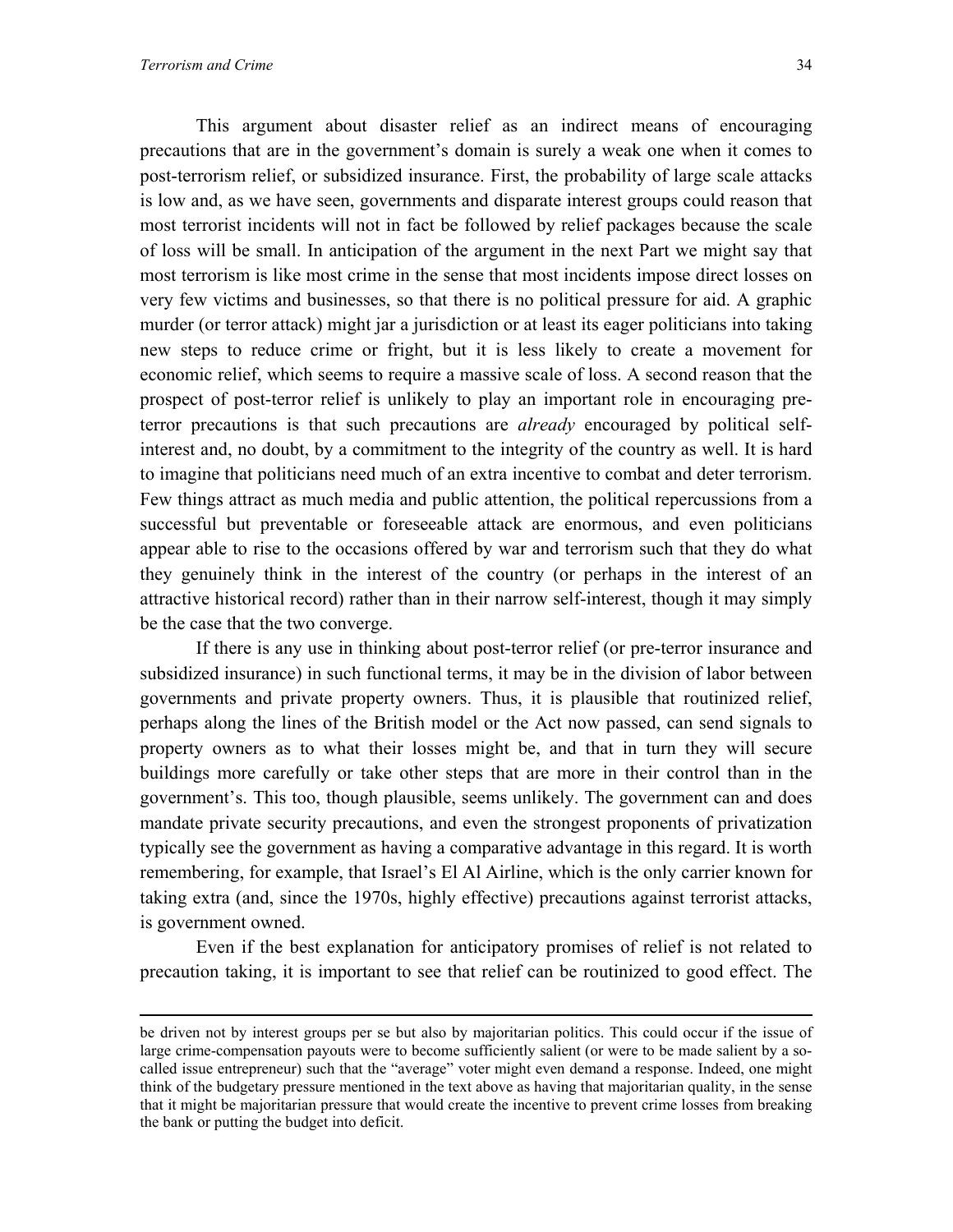Israeli example of routinized relief in the face of repeated (but often small scale) terror can be understood as making relief more coherent. It is easy to imagine that the legislation following 9/11 might have promised recovery, albeit of an unfunded sort, to all future victims of incidents that could be defined as similar to the 9/11 event itself. We would not be surprised to see the development of such statutory relief in the future. A future incident that brought on a wave of sympathy and political pressure for relief might well include the promise of comparable relief for future events. When drafted in such anticipatory fashion, it is likely that the average payout is smaller; indeed, one reason for such a legislative move might be to reduce expectations about relief.

The Israeli statute provides modest relief. It does offer a kind of life insurance, some recovery for economic losses, and so forth, but none of these approaches a level of full economic compensation along the lines of the 9/11 Fund. In addition, the Israeli statute offers some instances of improved precaution-taking resulting from the compensation regime. For example, if in Israel a curfew is imposed on an Israeli city, there is some chance of compensation at modest levels to businesses that suffer from the curfew, which is to say the terrorist-fighting strategy itself. An obvious explanation is that it is useful for the government to make the best decision it can as to security without influence or pressure from local merchants who might be too quick to believe that curfews do not survive a cost-benefit analysis.

#### F*. Summary*

We are skeptical of the recent efforts by the federal government to intervene in the terrorism insurance market for property coverage. We agree with other marketoriented commentators that, if left alone, the market would have been able to provide the necessary coverage, along some useful signals as to the largest outstanding risks and some valuable (if individually painful) cost internalization to individual decision-makers. Of course it may be that, in the absence of such intervention, developers will shy away from constructing very tall skyscrapers, but that result is not patently unreasonable. And it is hard to imagine the government having some positive-externality reason to encourage the very buildings that might impose the most attractive targets. One could imagine a political movement to rebuild the World Trade Center exactly as it was, structural improvements aside. This sort of emotional or political reaction, amounting to a statement aimed at domestic and foreign audiences, might indeed have required some government subsidy or at least a promise of insurance coverage. But by and large the private market is likely to perform well over the long run.

To the extent that some sort of government intervention *was* called for—whether as a construction subsidy or as a potentially desirable redistributive transfer from the rest of the country to the business centers of our major cities—it remains unclear if the particular type of subsidy chosen by Congress will be the most effective approach. And certainly, it should not be expected that the enactment of this program would eliminate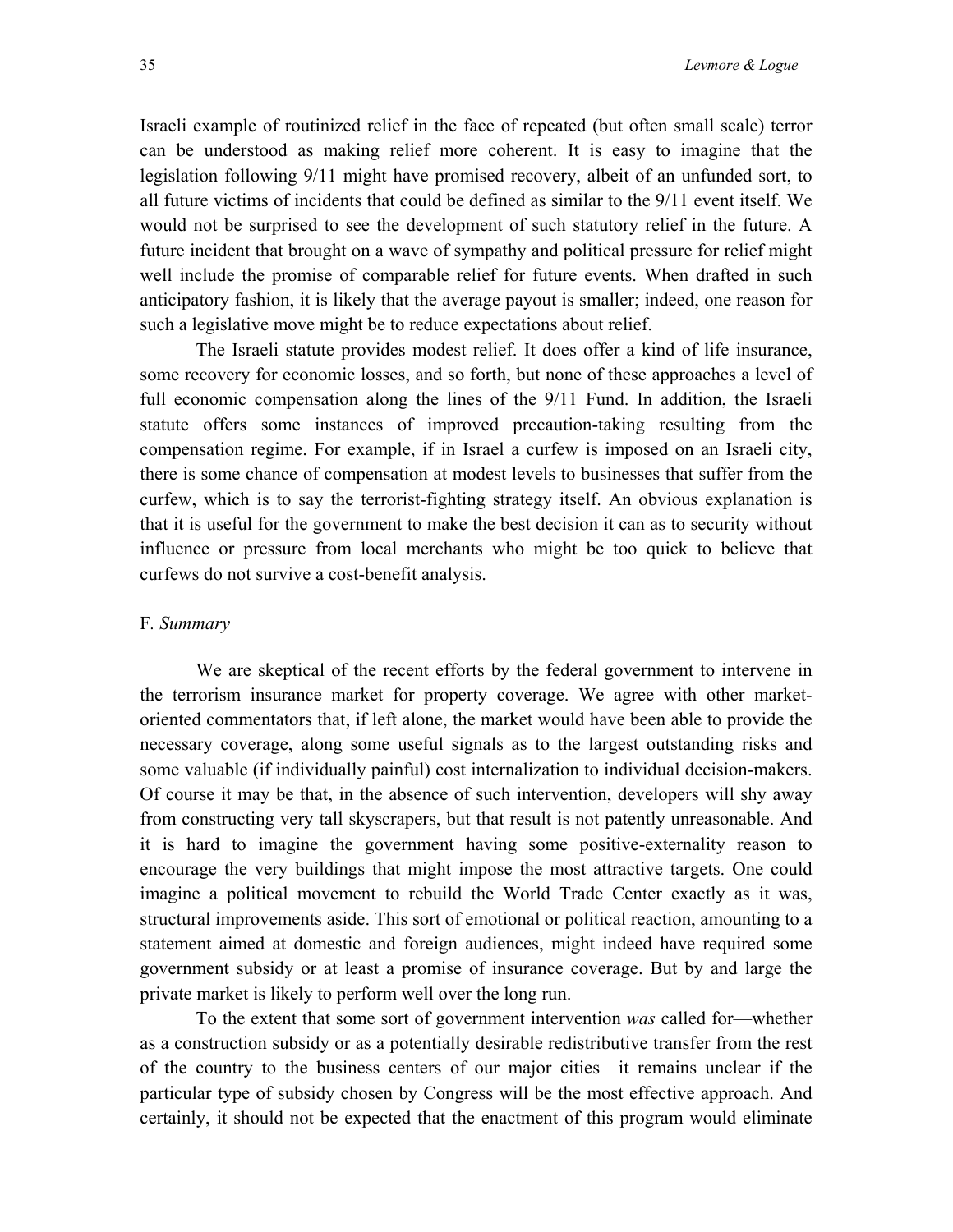the possibility of future ex post relief payments in the event of another catastrophe on the order of 9/11. So long as insurance is not compulsory, there will be some underinsurance and—as we have argued throughout this Article—pressure to provide relief in the event of large disaster losses, especially in the case of terrorism losses. A serious change in the terrorism war must take place before a routinized permanent regime of terrorism-loss compensation is put in place. And even this sort of regime will not do much in the way of creating improved incentives for government decisionmakers, for political checks are effective.

In sum, the case for public and subsidized insurance covering terrorism risks is surprisingly weak. In contrast—and as we are about to explore—the case for public insurance with respect to the harms of everyday crime is relatively and remarkably strong. The comparison can be put in terms of a positive puzzle: Given the mix of private and public compensation that we have described for disaster losses (terrorism losses in particular), why we do not see a similar mix of private and public compensation for losses of property and life caused by crimes more generally? First-party insurance is generally available for property and lives, but many of these losses are uninsured; and yet there is generally no government relief or government liability following crimes—even if these are crimes that the government might easily have prevented.

The absence of government payments or "relief"—an expression that should now be taken to include government liability for the failure to prevent losses—in the crime setting, taken together with the presence of government relief in the terrorism setting, is especially interesting because a policy or expectation that government will provide relief for crime losses seems somewhat likely to provide a useful cost-internalization effect, or incentive, for government actors. Governments do not seem to need much of a push to battle terrorists, but government's inclination to prevent crime, and especially crime that affects poorer citizens, appears to be les impressively encouraged by politics as usual. The idea is that governments at every level have a strong political reason to take precautions against terrorism, if only because there is no issue that is as salient to the electorate, and even to the self-conception of leaders. In contrast, some politicians seem to thrive despite rather poor crime-fighting records on their watch. We might say that governments appear to internalize the costs of terrorism more than they do the costs associated with crime. This is the argument that we explore in the next Part.

#### **V. Insuring against Crime**

One conclusion that emerges from careful thinking about insuring against terrorism is that there may be more to be gained from a program of governmentsponsored *crime* insurance, or a promise of government relief for crime losses, than first meets the eye. The idea of government crime insurance gives rise to both normative and positive observations. As a normative matter, the argument for subsidized crime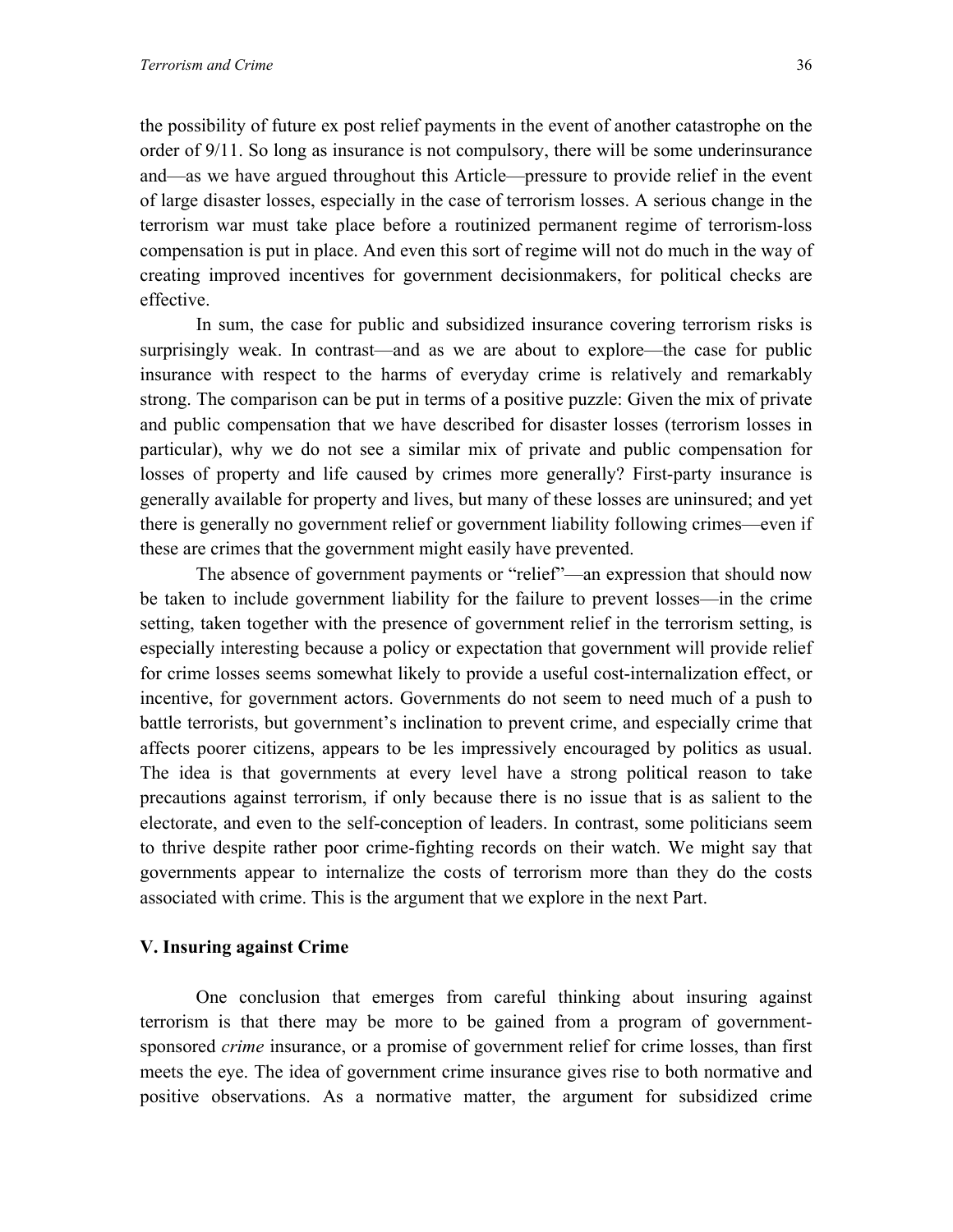insurance, or simply the promise of ex post relief from crime, is better than the argument for government involvement with terrorism risks. As a positive matter, the current absence of a strong federal crime-insurance or crime-relief program is likely attributable to failures of the political process—in the sense that the parties most likely to benefit from such a regime are least likely to overcome collective action problems to lobby for its enactment[.80](#page-39-0) It is worth emphasizing that *neither* form of relief—whether for crime or for terror—may be wise, unless the goal is to express sympathy or engage in opportunistic wealth redistribution. But it is possible that both amount to sensible policies. The argument here is simply that the case for crime relief is probably sounder

<u>.</u>

<span id="page-39-0"></span><sup>&</sup>lt;sup>80</sup> Two efforts at the federal level to provide government-subsidized insurance for crime and government subsidies for general property coverage in high crime areas respectively were the Federal Crime Insurance Program (FCIP), which was created in 1971 and the Urban Property Protection and Reinsurance Act of 1968 (UPPRA). 12 U.S.C. §§ 1749bbb et seq. (2003). Both were adopted in response to the urban riots of the 1960s, which created a concern among private insurers regarding the insurability of inner-city risks, a concern that lead to widespread withdrawal of insurance coverage within urban areas and ultimately contributed to decay in urban neighborhoods, or so the argument went. *See, e.g.,* David I. Badain, *Insurance Redlining and the Future of the Urban Core,* 16 COLUM. J.L. & SOC. PROBS. 1, 6 (1980) (asserting that the riots created widespread refusals to insurer in urban areas); Alice R. Zimmerman, *What is Fair? An Examination of the Effects of the 'Fair Access to Insurance Requirements' Plan on the Availability and Affordability of Urban Property Insurance*, at 29 (2000) (Special Project Report published by the University of Texas at Austin, Lyndon B. Johnson School of Public Affairs) (noting that the main stated purpose of the federal UPPRA was to "bring stability back to the urban insurance market and reverse the cycle of decline in urban areas."). Under FCIP, which was administered by FEMA through its Federal Insurance Administration, the federal government provided small amounts of robbery and/or burglary insurance (\$10,000 for individuals and \$15,000 for businesses) in high crime areas. Adrienne C. Locke, *Several Criteria Restrict Crime Coverage Eligibility,* BUSINESS INSURANCE, Sept. 25, 1989, at 35. Premiums were collected to fund the claims, although there was some element of government subsidy as well. Premiums were based on a rough degree of risk assessment and on a showing of lack of affordable private insurance for the risk. *Id*. Thus, the FCIP was a form of direct government insurance for inner-city crime losses. UPPRA was different; it was a program, not wholly unlike the Terrorism Risk Reinsurance Act, under which the federal government agreed to provide subsidized riot reinsurance to private insurers who participated in what are called Fair Access to Insurance (or FAIR) programs run by the states, under which all insurers operating in the states must participate in providing insurance to the residual—riskiest -market. Ultimately, both the FCIP and UPPRA were eliminated. The former was abolished in 1996. See *FEMA Website,* http://www.fema.gov/ig/h-09-95.shtm , (last viewed on April 17, 2003). And the latter was terminated in 1983, 12 USCA §1749bbb(b) (West. Supp. 1984 and West. Supp. 1990), although a number of states continue to operate FAIR plans. As far as we are aware, there is no definitive study on what caused the failures of these federal efforts at subsidizing crime coverage. There is some evidence, however, that one of the problems was lack of adequate marketing. Carla Rivera, *Few In Riot Area Used Federal Crime Insurance*, L.A. TIMES, July 14, 1992, at A1 (asserting that evidence in California also suggests "that residents of riot-scarred communities who might have benefited from the insurance did not know of its availability. "). Another perceived problem was the feeling that the program was essentially a subsidy for New York City, where roughly half of the nationwide FCIP policies were written by 1992. Kevin McKenzie, *Insurance; Government-Backed Protection From Crime Cancelled in Tennessee,* THE COMMERCIAL APPEAL (MEMPHIS), August 23, 1992, at C1. In part due to this perceived unfairness, many states began to opt out of the program throughout the 1980s. *Consumer Credit and Insurance Property, Insurance In Low Income Areas: Hearing Before the Subcomm. On Consumer Credit and Insurance of the Committee on Banking, Finance and Urban Affairs of the House of Representatives,* 101st Congress, May 19, 1994 (statement of Elaine A. McReynolds, member, Federal Emergency Management Agency). With respect to this last problem, one obvious solution would be to make the program compulsory, so that optouts of this sort would not occur.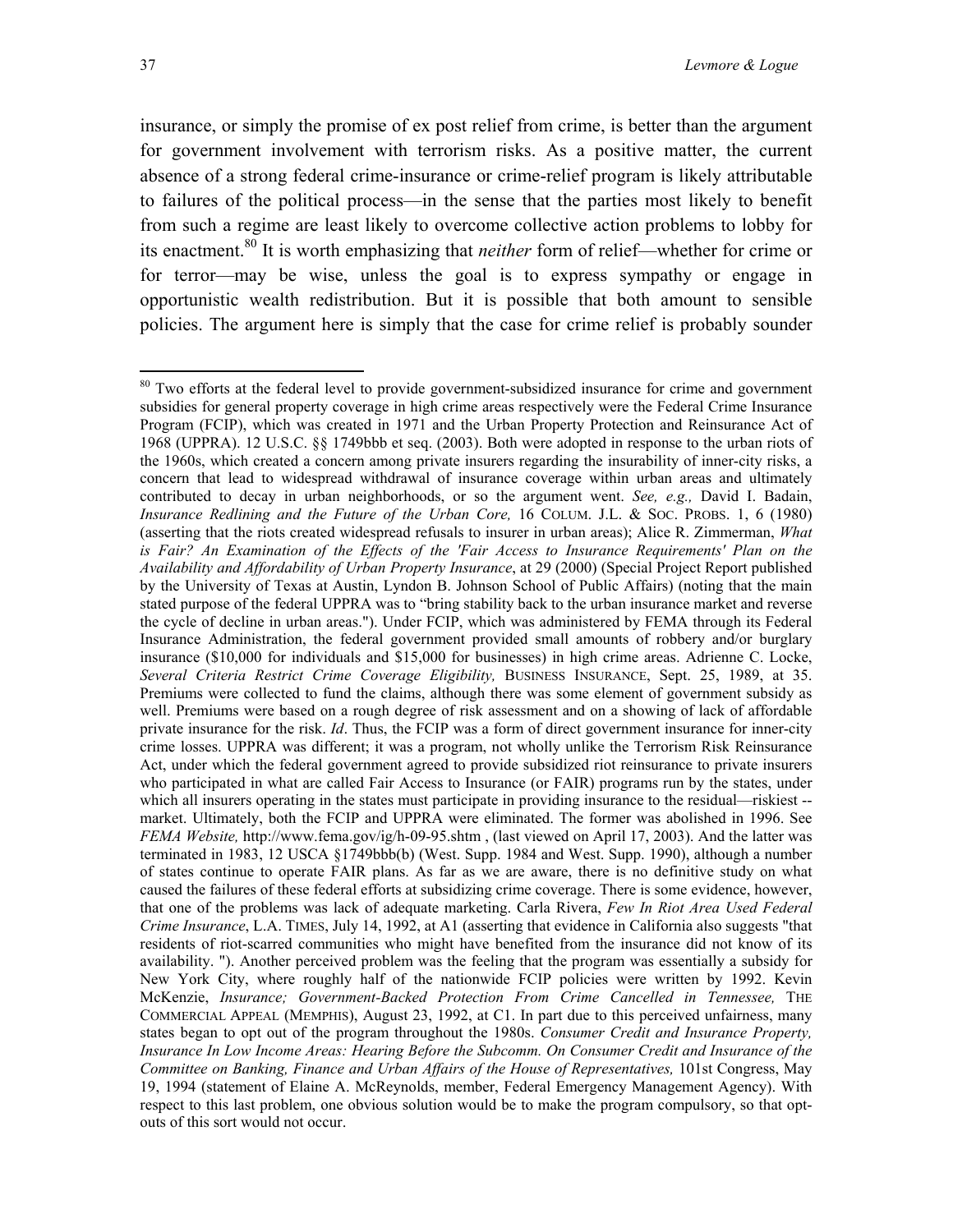than that for terror relief. Terror can be seen as a subset of crime, so that the argument can also be seen as one which takes the continuing experience with the 9/11 Fund's postterror relief as an opportunity to think about crime relief more generally. The arguments are simple and build in straightforward fashion on the discussion up to this point.

 The best case for government-subsidized or government-provided crime insurance (that is, for crime-caused losses of both life and property) is one that combines a dose of awareness about potential underinsurance problems with internalization and critical mass considerations. The argument gains force if we think that redistribution in favor of less affluent citizens is a good thing; however, we try to set aside this consideration, if only because even those who favor wealth redistribution through law might see that it is generally more efficient to accomplish this goal through unconstrained lump sum transfers rather than through ongoing regulatory or welfare systems.<sup>81</sup> There are, as we will see, surprisingly sound arguments for government-sponsored crime insurance or some comparable compensation or liability regime. $82$ 

But then there are counterarguments as well. The most significant of these builds on the concern that subsidized crime insurance or crime relief would create enormous incentives to commit or tolerate crime. It is nothing more than the obvious moral hazard problem that associates payments for death or injury with the danger that we will get more deaths and injuries. Another, perhaps less dramatic, concern is that a legal system that provided government-sponsored crime insurance but *not* government-sponsored terrorism insurance would generate what we might call sorting costs, because of the need to decide whether given crimes were or were not undertaken by terrorists. These concerns are real but not insurmountable. Before turning to these problems, however, it is useful to consider the character of the existing market for crime insurance.

#### A*. The Crime Insurance Market*

 $\overline{a}$ 

Losses from crime include life and property, and we consider both here if only to parallel our discussion of terrorism coverage. And we are not claiming, as some have done in the terrorism context, that there should generally be government involvement in compensating crime losses due to an uninsurability problem. To the contrary, crime-

<span id="page-40-0"></span><sup>81</sup> For a reconsideration of this question, see Kyle Logue & Ronen Avraham, *Redistributing Optimally: Of Tax Rules, Legal Rules, and Insurance*, Tax L. Rev. (forthcoming)<br><sup>82</sup> The idea of government-sponsored crime insurance has received scant attention in the academic literature

<span id="page-40-1"></span>on crime. And no jurisdiction of which we are aware—in the U.S. or elsewhere—has adopted the sort of crime-compensation regime that we describe and defend in this Part. Some countries do have governmentprovided "crime compensation" programs, but those regimes provide minimal benefits above what those countries' relatively generous social insurance programs already provide. *See, e.g.,* COMPENSATING CRIME VICTIMS: A EUROPEAN SURVEY (Desmond Greer, ed.) (1996) (summarizing crime compensation regimes in European countries). Some U.S. states also have minimal crime-compensation regimes. *See, e.g.,* the Massachusetts regime, described at

http://www.ago.state.ma.us/victim\_svc/index.asp?head1=Victim+Services&section=8 (last visited April 17, 2003).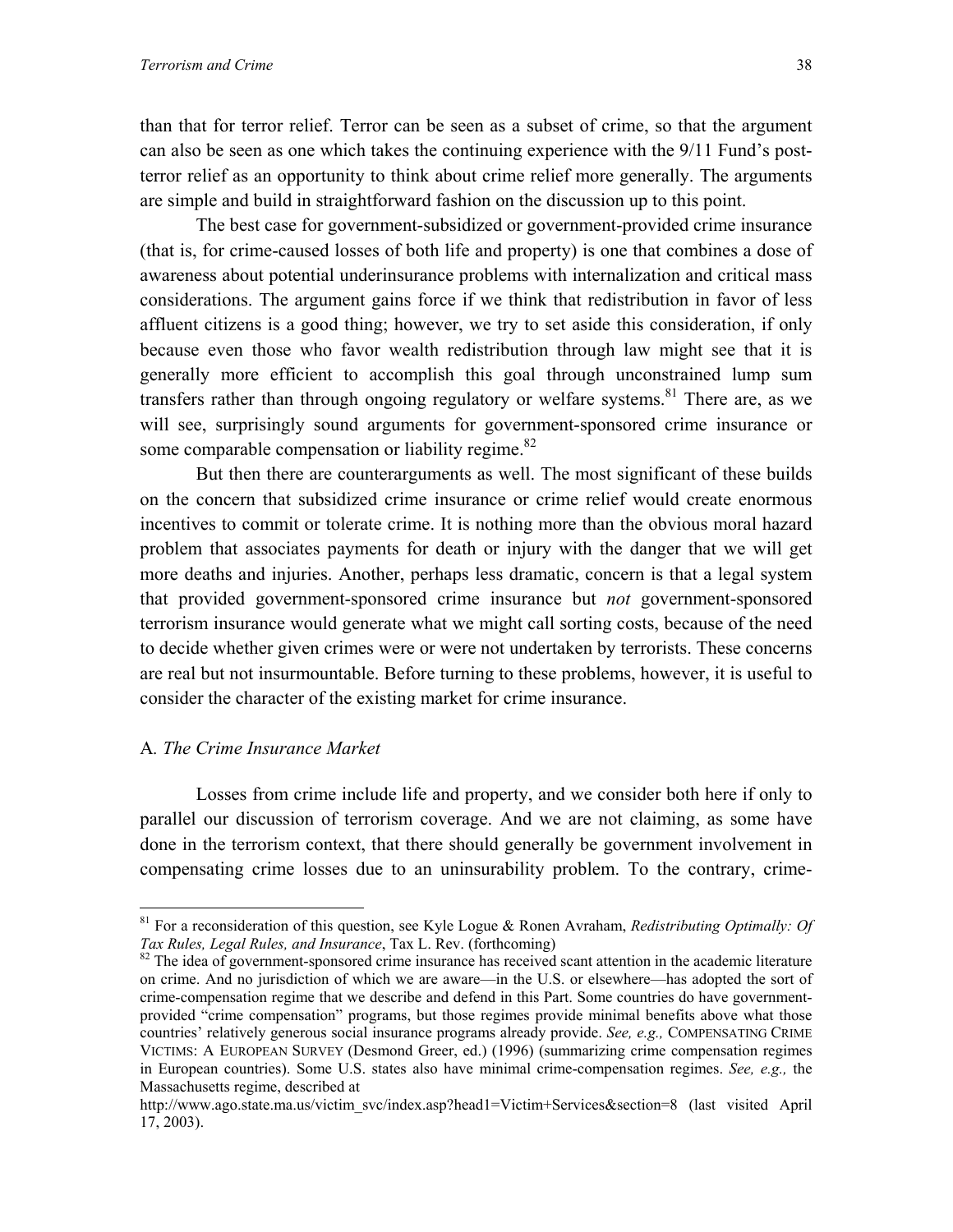related losses to both life and property can be, and often are, covered under standard insurance policies. In the typical life insurance case, where family members are the beneficiaries of a policy that is written on the life of the primary earner in the family, the death benefit will be paid out whether the insured dies of natural causes or is murdered.<sup>[83](#page-41-0)</sup> Life insurance policies generally do not contain murder or foul-play exclusions. Special murder policies—policies that pay out only for murder—are not generally used (and likely would be considered void as against public policy), both because it is thought that standard life insurance policies do the job well enough and because explicit murder policies might be considered too much of an invitation to moral hazard.

Many property insurance policies are equally broad. <sup>84</sup> Standard property policies tend to cover crime-related property losses, which means that such policies do not generally contain crime exclusions, although there are exceptions.<sup>85</sup> In addition there are special crime-loss policies; for example, property/casualty insurance companies offer business policies covering robbery and employee theft. Those policies may fill in gaps (perhaps left by the occasional crime-related exclusion) in standard property policies; or they may provide additional or overlapping coverage.

## B*. The (Modest) Case for Government-Sponsored Crime Insurance*

1. The Underinsurance Argument

Given that there exists a market for insurance against many of the risks associated with crime, why would we need government involvement? The arguments contain elements of paternalism and market failure, and to some extent repeat those referred to in our earlier discussion of terrorism. One argument in favor of government-sponsored insurance is that additional coverage is desirable because individuals tend to purchase inadequate coverage for a variety of contingencies. This problem of myopia or a disinclination to dwell on unpleasant eventualities would seem to apply most clearly to life-insurance purchases,  $86$  but it is plausible for property insurance as well.  $87$  And it is an argument that extends rather easily to planning and insuring against crime.

<span id="page-41-0"></span><sup>&</sup>lt;sup>83</sup> This assumes, of course, that the beneficiary is not the murderer, which would amount to a very egregious form of insurance fraud—as well as murder.<br><sup>84</sup> Some property policies contain exclusions for thefts under certain conditions. For example, in an obvious

<span id="page-41-1"></span>effort to minimize moral hazard, some property policies limit theft coverage to situations in which there is visible evidence of forced entry. *See, e.g.,* Atwater Creamery Co. v. Western National Mutual Ins. Co., 366

<span id="page-41-2"></span><sup>&</sup>lt;sup>85</sup> Some property policies contain exclusions for thefts under certain conditions. For example, in an obvious effort to minimize moral hazard, some property policies limit theft coverage to situations in which there is visible evidence of forced entry.<br><sup>86</sup> *See* Logue, *Current Life Insurance Crisis*, *supra* note , at 28 (analogizing problem of underinvestment

<span id="page-41-3"></span>in life insurance to well known problem of underinvestment in retirement savings).<br><sup>87</sup> A mitigating factor in property insurance markets, however, is the involvement of commercial lenders,

<span id="page-41-4"></span>who tend to insist on a certain amount of property coverage before approving mortgage loans and who one would expect, because of competitive pressures, to suffer less from myopia and other cognitive biases.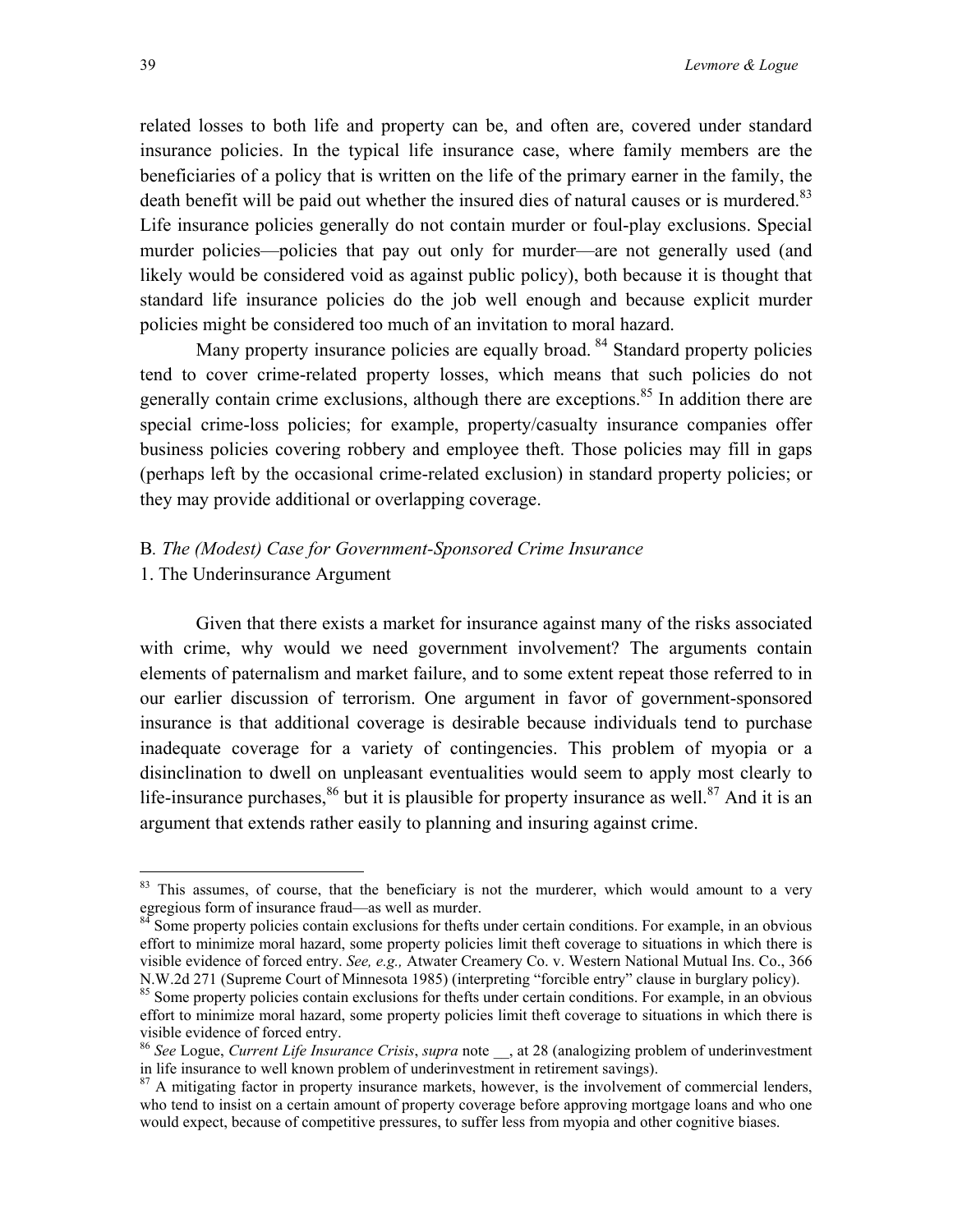1

Taken alone, however, the concern with under-investment in insurance would probably not be enough to justify government intervention in crime insurance markets, given the moral hazard concerns discussed below and given that there may be better ways of dealing with a general problem of underinvestment in property and life insurance—if such a problem does indeed exist.<sup>88</sup> However, there are reasons to suspect that the underinsurance problem is especially significant with respect to crime losses, and thus that a crime-compensation regime or crime-insurance subsidy might be more justified than a similar regime for, say, disaster losses.

Many victims of crime are underinsured. Inner city property owners, including businesses and homeowners, self-insure far more than their counterparts in affluent areas, because of availability problems.<sup>89</sup> In addition, inner-city property owners and the businesses they deal with often expect crime to lead to insolvency, so that insurance of a sort is accomplished through higher interest rates and less credit with respect to goods and services. And where life insurance is concerned, it is simply not possible for low earners to purchase significant insurance coverage, even though the value of their lives to their families can be substantial in economic terms. Thus, with respect to life insurance and in some cases homeowners' insurance, the underinsurance problem, certainly in inner cities, has a distributional inequity component.

In contrast, although there is no doubt that many of the victims of the 9/11 tragedy were underinsured, there is no reason to think that the bulk of them were *as* underinsured as most crime victims are, given the relative wealth. More interesting, when we turn to our third front (namely, natural disasters), those who receive flood and earthquake relief can be thought of as underinsured in anticipation of government relief. Underinsurance may even be a strategy for seeking relief, and perhaps therefore not an especially powerful normative justification for such relief. Victims of crime, by contrast, have no reason to expect relief because their losses are episodic and not normally of the sort to trigger large-scale relief or charitable efforts. The idea of payments to these underinsured persons thus seems more attractive than comparable payments to victims of floods and earthquakes. One can think of the payments as redistributive, to be sure, but one can also think of them as aiming to encourage economic activity and a residential presence in inner cities and other places where there is much crime and where a population revival

<span id="page-42-0"></span><sup>&</sup>lt;sup>88</sup> If underinsurance is a general problem (such as underinvestment for retirement savings is thought to be a problem), then a more general solution would seem to be called for than one which focuses on crimerelated risks.

<span id="page-42-1"></span><sup>89</sup> *See, e.g.,* ROBERT KLEIN, AVAILABILITY AND AFFORDABILITY PROBLEMS IN URBAN HOMEOWNERS INSURANCE MARKETS, IN INSURANCE REDLINING: DISINVESTMENT, REINVESTMENT, AND THE EVOLVING ROLE OF FINANCIAL INSTITUTIONS ch. 3 (date) (Gregory D. Squires, Ed.); Gregory D. Squires, William Velez & Karl E. Tauber, *Insurance Redlining, Agency Location, and the Process of Urban Disinvestment*, 26 URBAN AFFAIRS QUARTERLY 567 (1991); and Alice R. Zimmerman, *What is Fair? An Examination of the Effects of the 'Fair Access to Insurance Requirements' Plan on the Availability and Affordability of Urban Property Insurance*, at 29 (2000) (Special Project Report published by the University of Texas at Austin, Lyndon B. Johnson School of Public Affairs).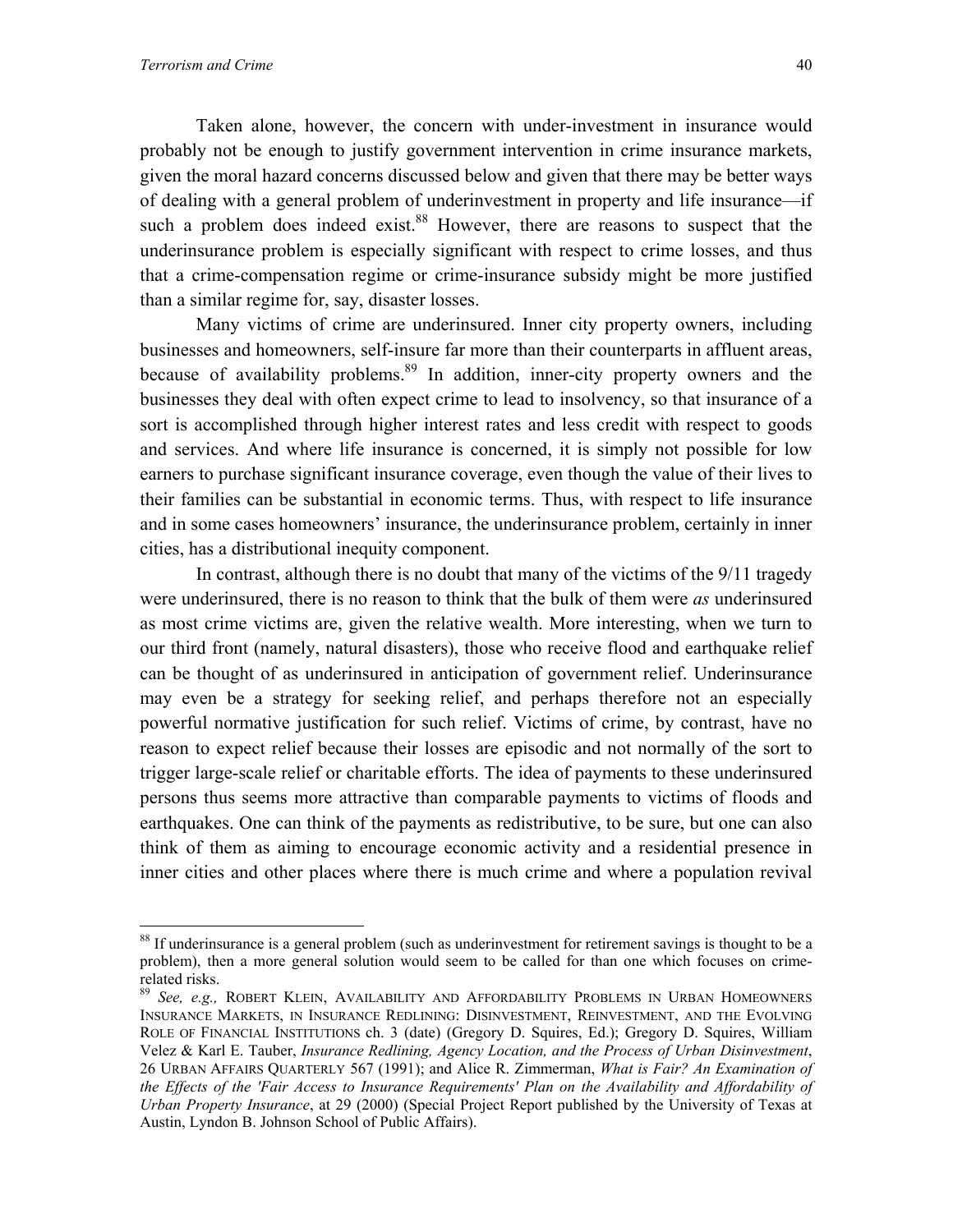would probably lead to less crime and to greater economic growth. We turn to this justification more fully in the next section. $90$ 

#### 2. The Internalization Argument

Internalization arguments build on the idea that a party will take the implications of what it does more seriously if it is made to pay for consequences. When firms or governments are made to pay, however, there is room to doubt the internalization logic because there are agency problems and other barriers between the expected payments and that which motivates the actors on the front line who act in the name of the firm or government. And yet there is no doubt that monetary burdens will eventually have an impact on governmental (and other enterprises') actions. If courts raise the compensation level required of governments that take private property for public use, we can, for example, observe these governments taking less property. When we say that liability may *not* be necessary to make government combat terrorism effectively it is not because governments do not care about making payments, but rather because it seems likely that the political repercussions following an incompetently managed war against terrorism are likely to motivate government officials at least as much as any monetary incentives.

In the case of crime fighting or prevention, the argument is that the same governments that might be dismissed by the electorate in the event of failed wars, unchecked epidemics, and other such things, might survive perfectly well even though a minority of the population continues to live in fear of crime and suffers greatly from it. In these circumstances, economic incentives aimed at the government or, in a subtler version of the argument, at interest groups in positions to influence the government, may play an important role. Specifically, a government that pays for crime, or for losses suffered where there are high crime rates, might do a superior job at fighting crime, or budgeting the resources necessary to do so.

This argument is premised on the assumptions that crime can be discouraged and that, while the government is the obvious party, or even the only party, to take both the costs and the benefits of crime prevention into account, it might not have the incentive to do so. In a simple sense, the argument is that the government could be encouraged with economic incentives to do that which is largely in its control. The argument is more compelling the more we think of the government as politically unresponsive to many of crime's victims. This would be most likely to be true of the vast number of *ordinary*  crime victims, individuals and businesses whose cases, because they are so numerous, are not reported on in the media and do not thereby garner public sympathy. These victims

<span id="page-43-0"></span><sup>&</sup>lt;sup>90</sup> We need not resort to an argument that there is underinsurance for noneconomic losses; the family of a victim may not be made whole by receiving money in return for life, but an important part of the plan, as discussed more fully below, is to give government a budgetary incentive to fight crime, so that the payments for noneconomic losses makes excellent sense.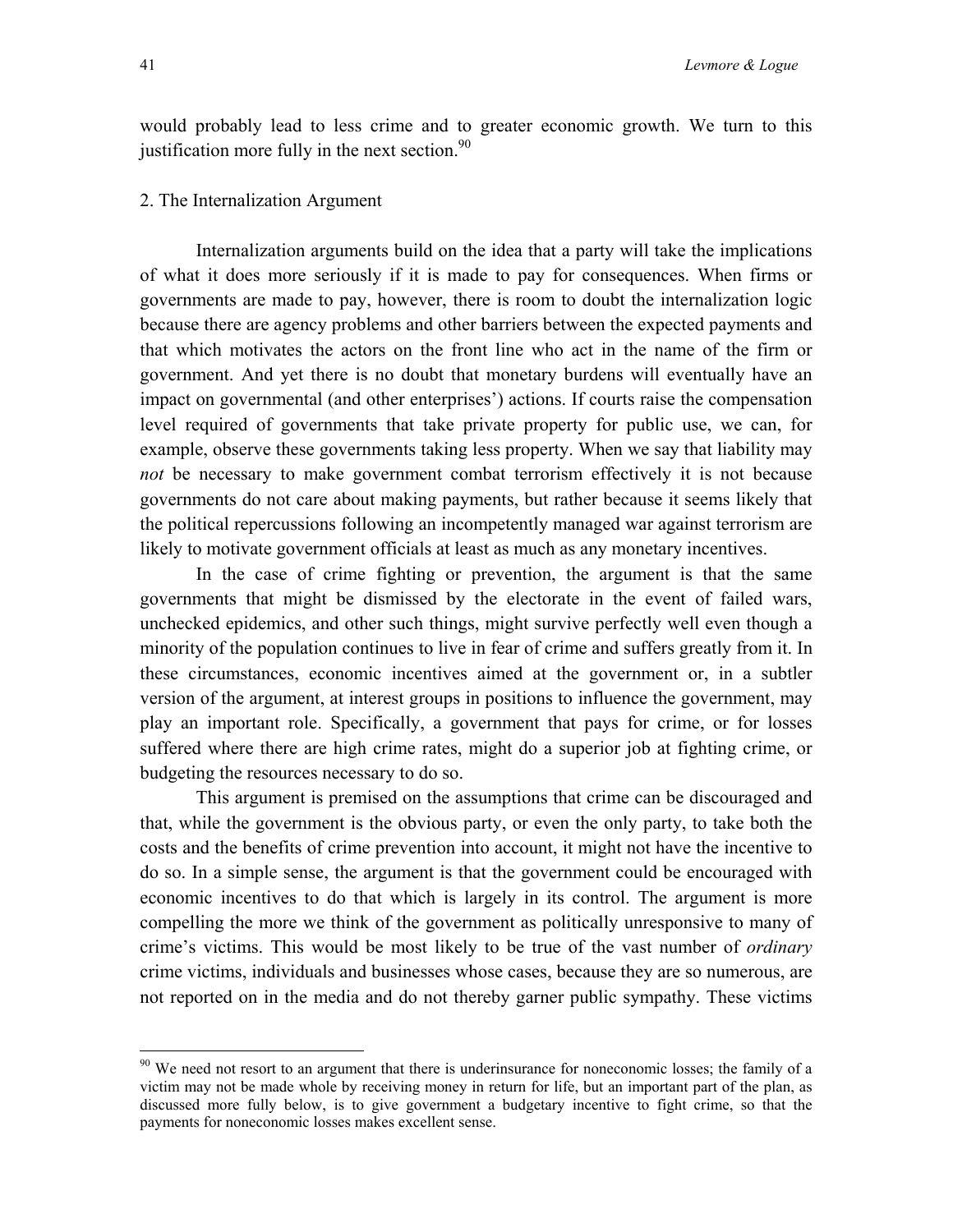$\overline{a}$ 

may not be brought together as a political unit by a single, galvanizing event, as happens with terrorist attacks or disasters more generally, and thus may lack political power.

In sum, to the extent crime victims, or those who live in fear of becoming crime victims, are diffuse and poorly organized, and to the extent that a large part of the population need not share the fear that these victims bear, crime losses may be undervalued by local, state, and certainly federal government officials. Crime rates in some areas will then be higher than is optimal.<sup>91</sup> With imperfect political checks, economic incentives are more valuable. At the very least, interest groups that make claims on the government's resources may take the task of crime fighting more seriously if their own projects are threatened by the payouts that the government would need to make in a world where crime insurance, like much of health care, were the government's concern.

Interest groups would also play an important role if the proposal were structured not as government-provided ex post compensation for crime losses, but as an ex ante subsidy for privately provided crime insurance. This approach, which is more marketbased than the direct crime-insurance alternative, would enhance crime-cost internalization by creating a cohesive and potentially powerful interest group—the insurance industry—that would have an interest in crime prevention. Once a number of large property insurers have been induced, via the subsidy, to sell policies on buildings located in high crime areas, those insurers will have an enormous financial stake in seeing that property crime is reduced in that area. Thus, just as auto insurers compose a powerful political force in this country for increased auto-safety standards, so too the property and life insurance industry under this sort of regime would have an interest in encouraging lawmakers to adopt effective crime-reducing measures.<sup>92</sup>

What would an ex ante crime-insurance subsidy look like? It could appear on the demand side or the supply side. The subsidy could take the form of a tax deduction or credit available to individuals who purchase property insurance on buildings located in high crime areas. Alternatively, the subsidy could be on the supply side, perhaps administered through some sort of government-provided reinsurance for crime-related losses. Such a proposal would be analogous to the Terrorism Risk Insurance Act program, except that the government reinsurance would be provided for acts of crime rather than for acts of terrorism. As with that program, adverse selection problems may give rise to the need for a rule compelling insurers to provide crime coverage (or not to exclude such coverage) in their general property policies. This would be similar to the prohibition on terrorism exclusions in the Act. In addition, the crime-insurance program might go so far as to compel property owners, or even owners in some areas, to purchase

<span id="page-44-0"></span> $91$  This is a theoretical claim about the structure of incentives for crime prevention. The claim, if right, applies even though crime rates may have gone down in recent years. The point is that, under a crimecompensation regime, crime rates may have decreased even further.<br><sup>92</sup> We would predict that this phenomenon would already be taking place with respect to legislation

<span id="page-44-1"></span>designed to reduce auto theft, given that many auto insurance policies currently cover such losses.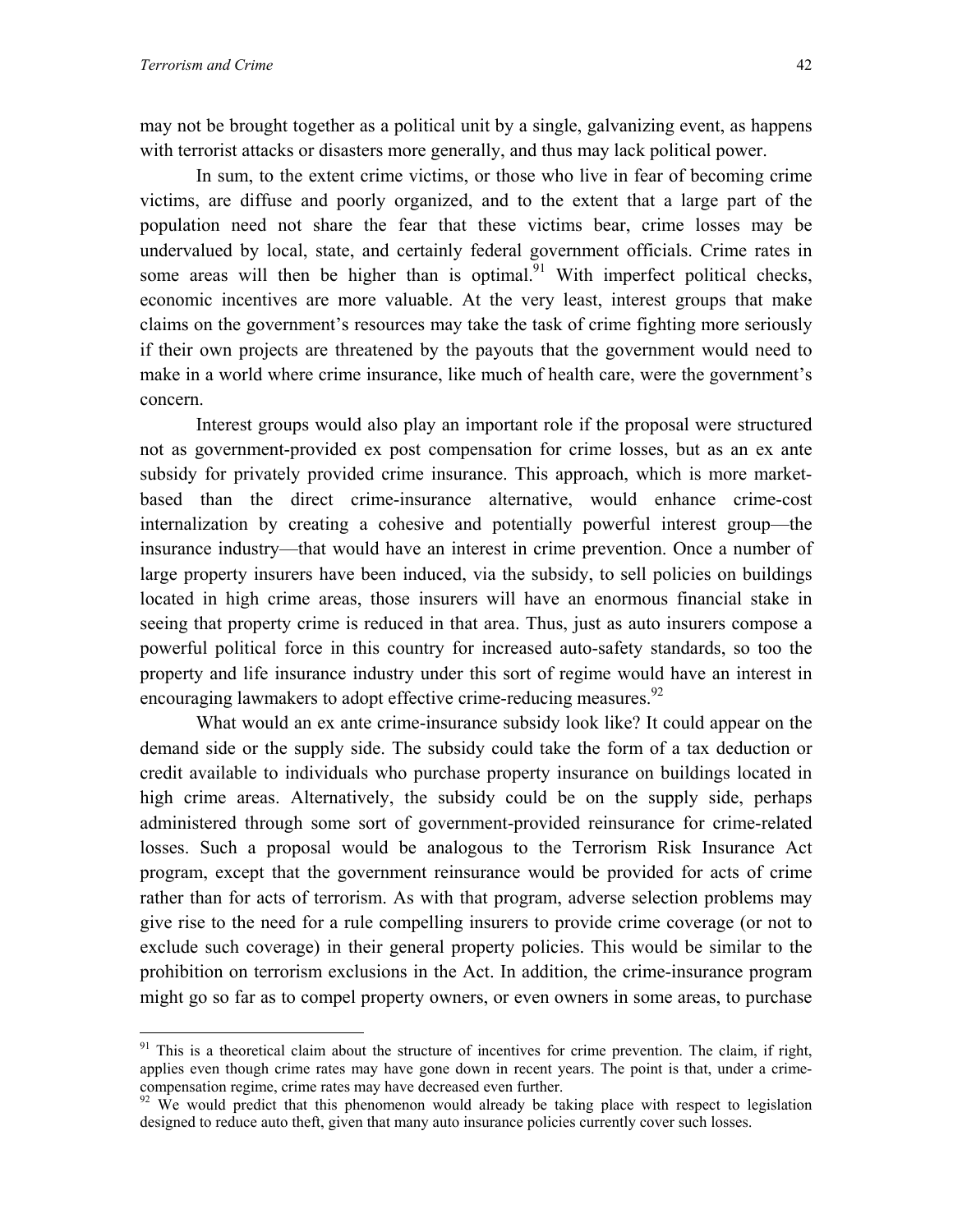crime coverage. As mentioned in the previous Part, however, there are practical and political limits to enforcing compulsory-insurance laws.<sup>[93](#page-45-0)</sup>

#### 3. The Critical Mass Argument (Or the First-Mover Problem)

The critical mass argument applies primarily to property insurance and may provide the strongest basis for government involvement in crime insurance markets. The concerns is that efficient economic development might be stifled where private actors wait for one another to move forward. In particular, a high crime area might require a first-mover, or a promise of development, to induce investors to come forward. The collective action problem among business owners, real estate developers, and property insurers is that, whereas business investment in high-crime areas may ultimately be profitable if enough businesses decide to locate there (or decide not to move away), there is relatively little incentive for any single business or insurer to take the first step. Indeed, the underinsurance problem within urban areas mentioned above, especially with respect to property coverage, may be in part attributable to this critical mass or first-mover problem. Therefore, government-subsidized or government-provided insurance in highcrime areas might serve to signal or guarantee that an investment in such an area is better than it seems to private investors who cannot yet observe the influx of other, like-minded investors. Moreover, if one is persuaded by the internalization argument, the announcement of such a government program should credibly signal a renewed commitment to crime prevention on the part of the government, and thus lower crime insurance premiums in the long run.

#### *C. Objections to Government-Sponsored Crime Insurance*  1. Sorting Costs

We argued in Part IV above that the case for government-sponsored terrorism insurance is rather weak, at least in the current state of the world. In this Part we have argued that the case for government-sponsored crime insurance is relatively strong. Thus, we might imagine a regime in which crime but not terrorism losses were compensated by the government—or by an insurer who in turn receives subsidies for the government. Under such a regime, then, there would be a need to sort crime losses from terrorism losses. An obvious objection to such an approach would be to raise the specter of sorting costs and to suggest that we can have either relief for terror and crime, or relief for neither, but not for just one of the two. The objection seeks to avoid the litigation and other transaction costs that will be associated with determining whether a death or property loss was caused by terrorist activity or by mere crime. This need to distinguish

<span id="page-45-0"></span><sup>&</sup>lt;sup>93</sup> See supra note 48 (discussing difficulty National Flood Insurance Program has had in "compelling" purchase of flood coverage).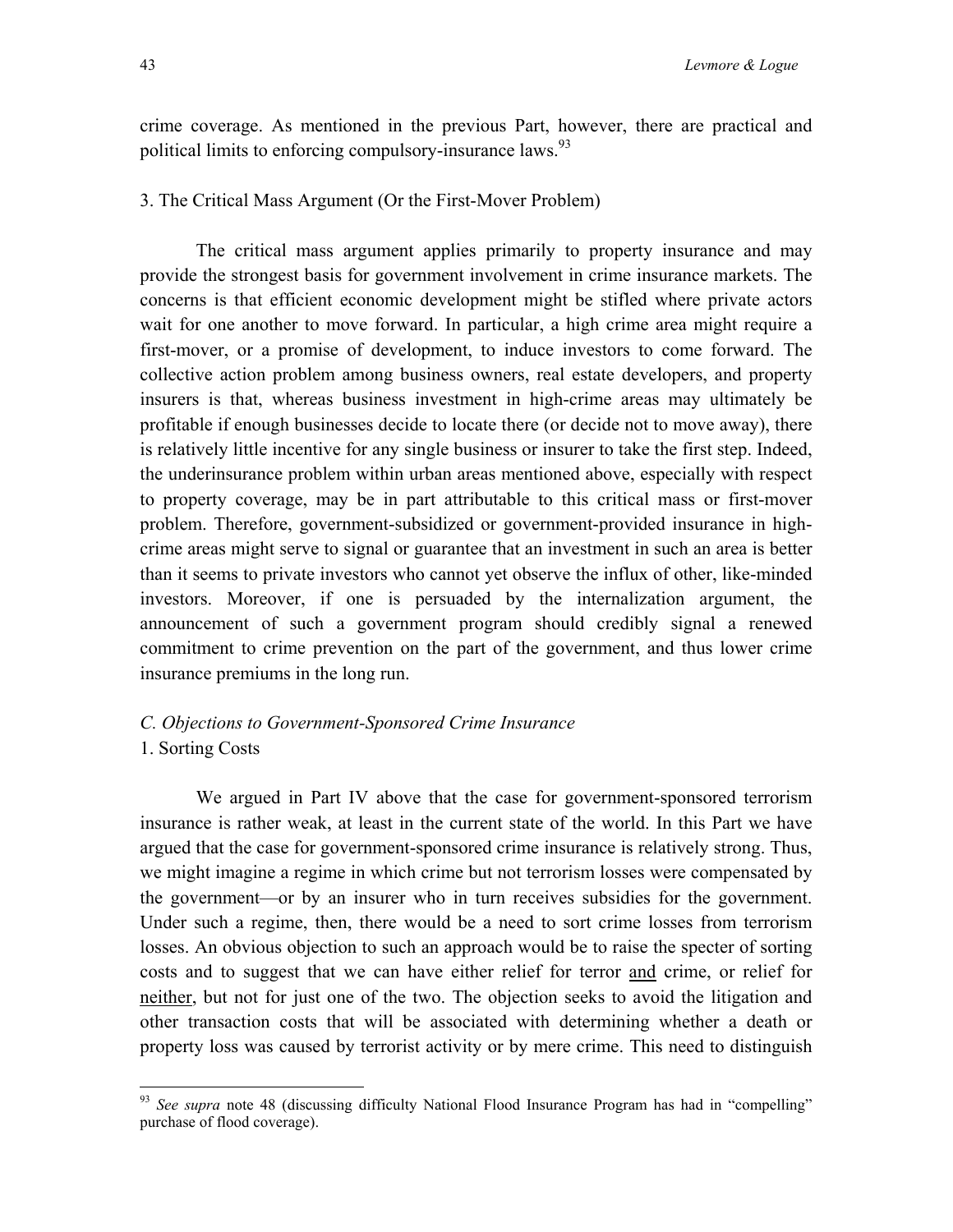$\overline{a}$ 

terrorism from other crimes arises, of course, in a system of relief or subsidized insurance that covers crime but excludes terrorism losses, just as it does in a scheme that covers terrorism but not other crimes.

It seems fair to assume that this sorting problem is a minor one, especially when evaluated on the scale of the potential costs and benefits from crime insurance. The sorting cost is likely to be modest because terrorists, in more cases than not, take credit for their deeds while most criminals seek to draw less attention to their identities. The 9/11 attacks are an important and perhaps overwhelming counterexample, but it is hardly unreasonable to say that terrorists take credit for their deeds far more often than do ordinary criminals.

 It could be otherwise; terrorists might for example seek to advance their causes by over-claiming, taking credit for crimes, such as arsons and deaths, that were not of their doing. In such a case, the information received following a loss event would be virtually useless. The over-claiming phenomenon, which doubtless happens on occasion, would obviously work at cross-purposes with those terrorist organizations that *do* commit the terrorist acts and that wish to maintain the clarity and control of their messages. An obvious response to this over-claiming phenomenon on the part of such terrorists would be for the terrorists to identify themselves before an event rather than soon after, and this they sometimes do. This sort of signaling technique was common, for example, in the case of the Irish Republican Army, though it is either uncommon or unheard of in Israel's *intifada* and in other theaters. The media have regarded advance notice as a humanitarian gesture aimed at saving lives, but we now see that it is possible that it is a strategy for taking credit where it is due.<sup>94</sup> Another way of ensuring proper credit, of course, would be to disclose details of the attack that have not been made public, and that only the perpetrators would know.

There is no need to dwell on this issue. We are not arguing that there will be no sorting costs. Our point is that those costs should be relatively low and should not be different in kind or magnitude from the sorting costs that are associated with any type of insurance regime. Private insurance contracts, for example, generate huge sorting costs, as policyholders and insurers spend enormous sums litigating the question whether a particular loss is covered or excluded under the policy in question. One strategy from the insurance context for dealing with these costs is to use the burden of proof as part of the sorting process. Hence, in most insurance coverage cases, the burden of proof lies, in the first instance, with the policyholder to demonstrate that a claim is covered under the policy—that the individual is the named insured, that an insured event has occurred, and

<span id="page-46-0"></span> $94$  It is also unclear how the prospect of victim compensation or relief affects the motives of terrorists, either in the choice of their targets or their decisions to claim credit or not. Under a regime of compensation for terrorism but not for crime, whether terrorists would want to claim credit would depend on (in addition to their concerns about detection and the like) whether their aim was to inflict uncompensated or undercompensated losses (which might suggest declining to take credit) or to deplete the national treasury (which might suggest over-claiming credit for acts of crime in general). In any event, these sorts of concerns seem quite small when compared with the other sorts of calculations that will come into play.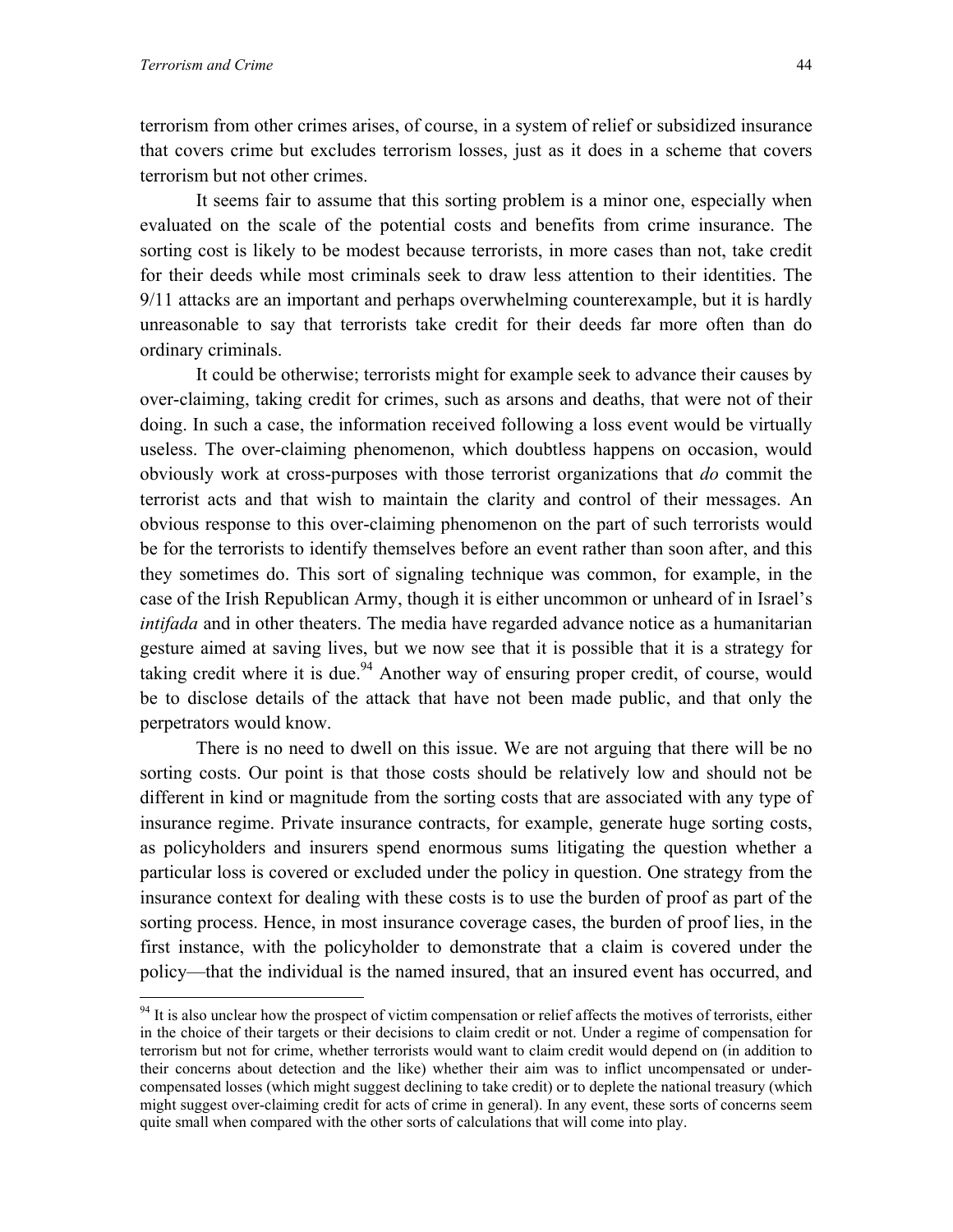the like. Once this showing has been made, the burden switches to the insurer to prove the existence of a particular exclusion that obviates coverage.<sup>95</sup> Thus, under a terrorism compensation regime, insureds or claimants for relief might be given the burden of proving that a loss was caused by terrorists, or under a crime compensation regime that it was not caused by terrorists. It is noteworthy that Israel, which again offers modest relief for victims of terror but hardly for victims of all crimes, has had little difficulty with sorting. In one exceptional Israeli case, the murder of an Israeli by a Palestinian who had been the victim's lover raised the crime-versus-terror question because the claimants argued that animus against Israelis contributed to the perpetrator's motivation.<sup>96</sup> Such a case seems unusual rather than a harbinger of incessant litigation.

A much more serious sorting problem is between crimes and accidents rather than between (mere) crimes and terrorism. Any system of crime insurance (or other payments) must deal with cases where there is arguably criminal wrongdoing but also a massive tort. Generally speaking, we think that the higher standard for a criminal conviction will serve to police this line. In any event, we might think of the crime insurance plan as beginning with very specific crimes rather than all crimes. Murder and armed robbery might be crimes with which to begin. There is probably little reason to fear that governments will quickly lower these crime rates and allow other uninsured crimes to mushroom. Moreover, all these insurance schemes work best when the government pays for losses after a certain threshold, so that it is high crime rates, rather than all crime, that trigger payments.

#### 2. The Moral Hazard Problem

The strongest argument against government-sponsored crime insurance will already have occurred to most readers. There is a formidable potential for moral hazard associated with compensation for crime-related losses. On the life insurance side, compensation at the high levels provided, say, by the 9/11 Fund could certainly cause an increase in the murder rate. No life insurance company would agree to a million dollars of term or whole life insurance on every citizen of a city at prevailing rates, because the provision of such coverage (even at rates that were initially set by the prevailing market) might well lead to murders or to negligence on the part of likely beneficiaries, and the life insurance market would soon spiral out of control. Companies do agree to sell life insurance to groups, but the amounts are modest in comparison to the known earnings of the members of the group. These insureds are then worth more alive than dead to their beneficiaries. But it would be startling to see substantial amounts of group life insurance offered to a set of unemployed persons. Without the ability to reduce coverage amounts

<span id="page-47-1"></span><span id="page-47-0"></span>

<sup>95 9</sup> Couch on Insurance § 137:5 (3rd ed. 2003). **<sup>96</sup>** Coca v. the Approving Authority, V.A. (T.A.) 4076/98 Coca v. The Approving Authority Dinim / Dis.Ct. 32(10) (2001).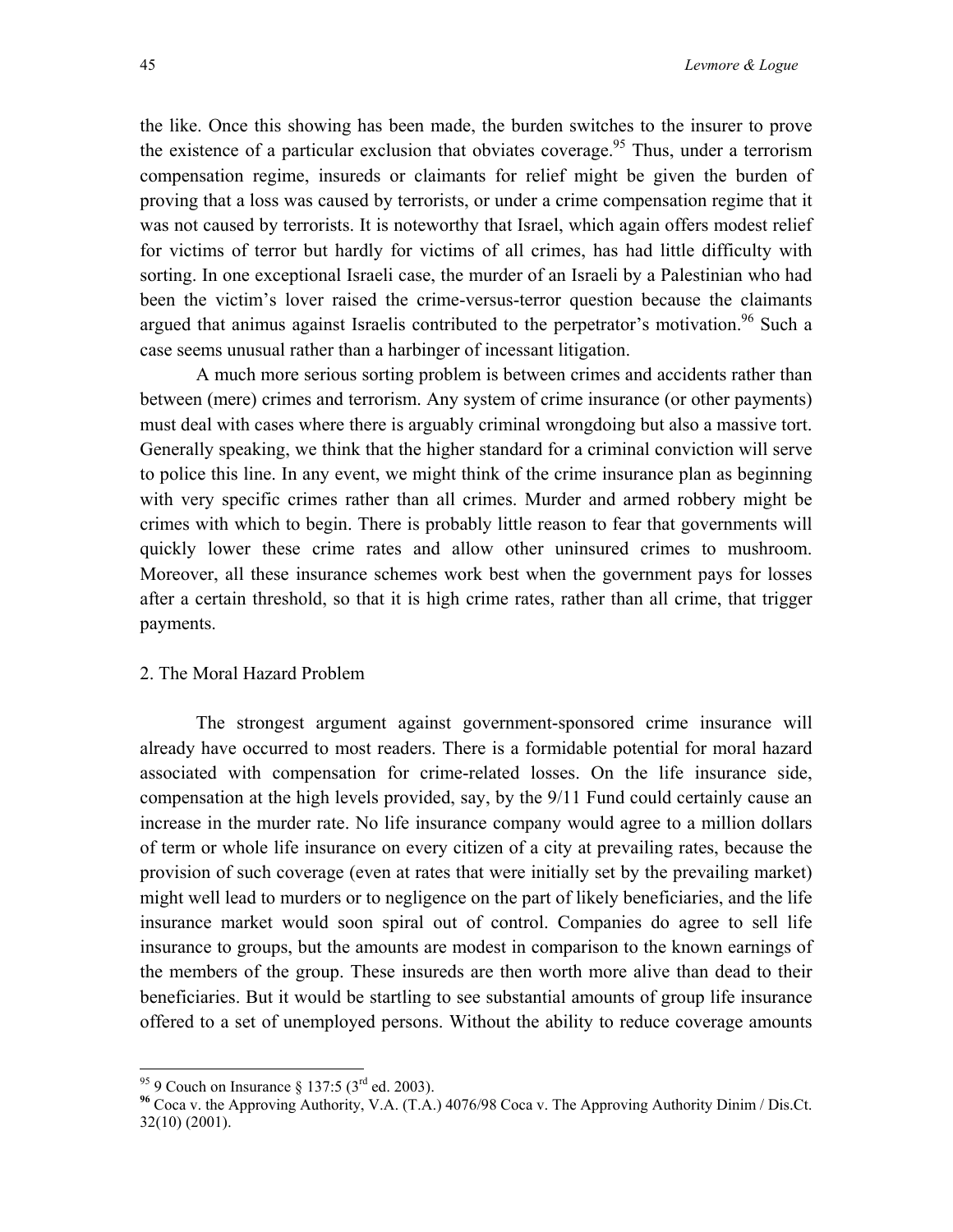$\overline{a}$ 

or to screen applicants, or even beneficiaries, insurance costs would rise, squeezing out good-faith purchasers. Put differently, insurance companies cannot easily gather information about disaffected relatives or disgruntled business partners, and so they will decline to enter into a contract that make a beneficiary prefer the insured to be dead rather than alive. The moral hazard issue is, if anything, of yet greater concern to the government when it is the insurer, because it cares (or ought to care) about the lives of its citizenry more than any for-profit insurer. For-profit life insurers will seek to prevent murders because murder prevention increases profits; in contrast, the government as life insurer is or ought to be concerned about murder rates for intrinsic as well as for revenue reasons. The moral hazard problem extends to coverage for property crimes (or insurance); full compensation would surely generate an increase in such things as the number of reported thefts, arson, and vandalism episodes.

How might a government-sponsored regime of crime insurance/relief respond to these serious concerns? This question can be considered in connection with direct government relief for crime-related losses or with the crime-insurance subsidy alternative. In both cases, the private insurance market can be instructive.

 First, at a minimum, we must imagine that crime relief would provide modest benefits, or amounts that could be shown to represent no more than true economic losses. Much as a jewelry store owner who carries theft insurance collects insurance limited to the actual cost of stolen goods (in order to avoid the moral hazard and then the selfdestructive market that we can associate with payments that generate a profit in the event of an alleged theft), so too we must limit the insurance or relief for loss of life to modest amounts in an attempt to reduce temptations.<sup>97</sup> And yet the very reduction in temptation effected through such cautious coverage might as a political matter doom crime relief from the start. If the families of wealthy or high-earning crime victims can receive larger amounts of relief, while the families of poor victims receive skeleton amounts adjusted to reflect anticipated lost earnings, there is the problem of the government investing more resources in crime fighting in affluent areas than in poor ones. Governments may already allocate resources and political chips in this manner, but the idea of making it more obvious, and even encouraging more protection for lucky lives than for destitute ones, is unimaginable at the political level. It might be attractive if particular classes of victims did not collect, as in the case of a criminal who is murdered by another criminal (and we might also fear making criminal activity more attractive), but it is important as a political matter for the average citizen or store clerk in a high crime area to be the focus of a crime insurance plan rather than a low-end beneficiary. It will be politically unacceptable to find governments balancing their budgets in difficult periods by moving police cars from higher crime poorer neighborhoods to lower-crime affluent ones (in order to economize

<span id="page-48-0"></span> $97$  There are other numerous analogies from private insurance markets that would be relevant here. For example, most auto collision policies require repairs actually to be made, that is, they will cut checks only to the party doing the repair—and in some cases only to the repair person picked by the insurer.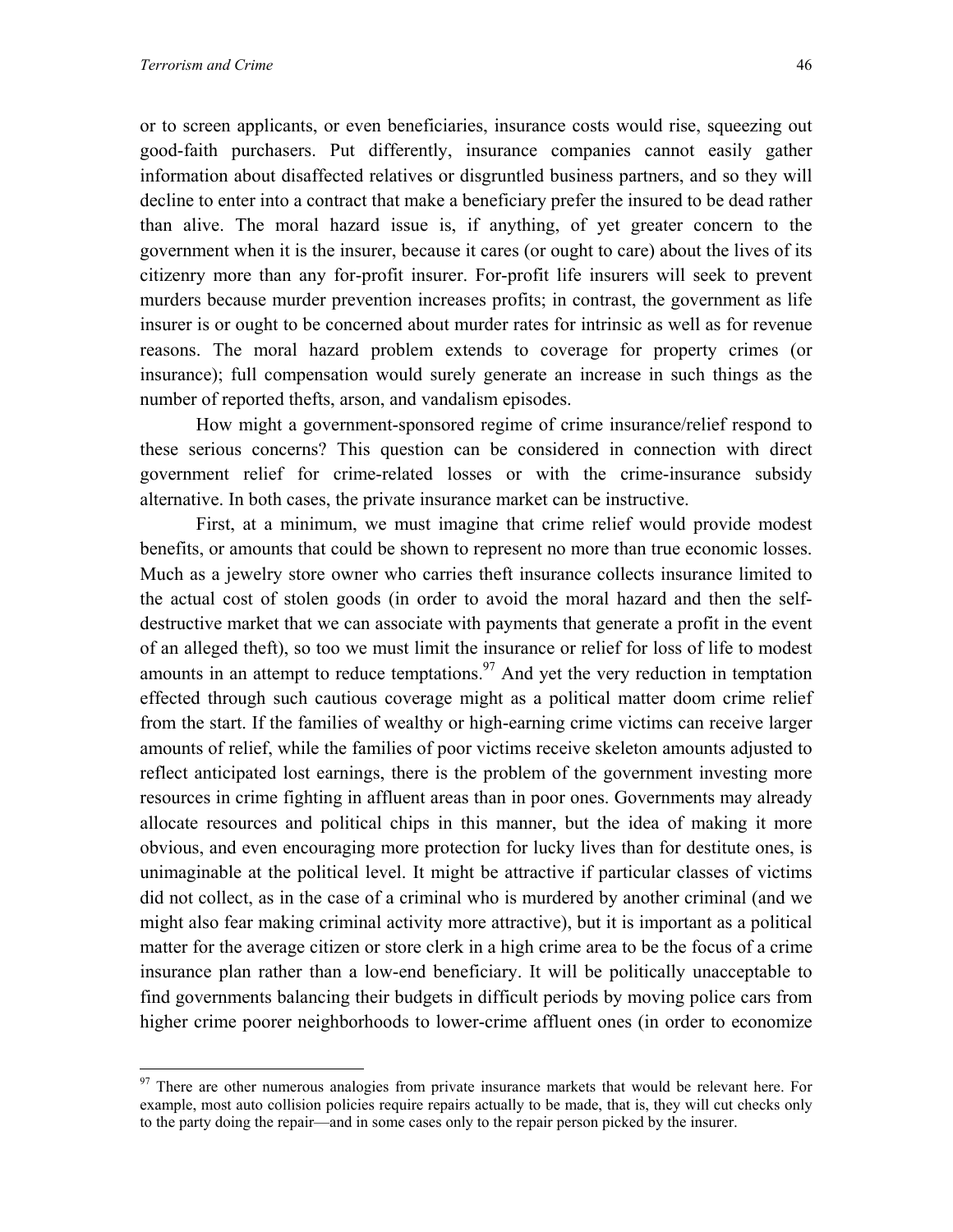on relief costs). Any such relief system would reinforce the politically unattractive idea that the government should internalize earnings power, valuing well-dressed citizens more than struggling ones, so to speak.

Income disparities do appear to be politically acceptable in the operation of the 9/11 Fund both because the recoveries were structured to take the place (at least in theory) of tort recoveries,<sup>98</sup> which could themselves be income based and which would no doubt have been sought at a greater rate if the Fund offered very modest payment to high earners' families, and because the moral hazard problem was nonexistent inasmuch as 9/11 was an unplanned horror. Murders and traffic accidents may be within the control of victims and their families, and especially so because many are known to go unsolved, but the bombing of lower Manhattan was hardly in the control of the victims. It is of course possible to imagine a future tragedy in which a calculating and very troubled rescue worker dashed into a building with knowledge that, if death strikes, his surviving family will be wealthy. But none of this can be the case with respect to 9/11 itself, for which there was no close precedent. $99$ 

One method of escaping this set of moral-hazard problems associated with crime relief is to make the required payments more substantial, but then have the payments go not to the victims' families but rather to some third party that is not in a position to exacerbate the hazard. Thus, if the government paid half a million dollars following each murder (or each unsolved murder or each murder above some modest base rate) and transferred this amount to a group of local charities (and perhaps even to a group whose members were not identified precisely at the start of each year), it is unlikely that the crime relief payments would give anyone an economic incentive to commit a crime. A major problem with this plan, however, is that it reduces the idea of crime relief to an academic exercise, since it is difficult to imagine politicians agreeing to a system in which tax revenues must be raised, disbursements undertaken in a manner that advertises the government's own failures with respect to crime, and then the funds go not to voters or victims but rather to parties that are situated outside the political process. Indeed, the funds go to organizations that can be seen as competing with the government. But the basic point is to encourage crime prevention and economic development in high-crime areas by using economic incentives, and yet at the same time to combat moral hazard by directing these payouts to parties that are not in the position to increase the crime rate.

1

<span id="page-49-0"></span><sup>&</sup>lt;sup>98</sup> A quick way to test this feature is to ask whether we expect charitable payments to victims' families to rise with (lost) earnings. We plainly do not, and indeed we might in some contexts expect an income cap for recipients, and this suggests that the lost earnings feature of the Fund's payouts are best understood not as compensatory in the redistributive sense but as compensatory in the sense of making up for missing or strongly discouraged tort recoveries.

<span id="page-49-1"></span> $\frac{99}{99}$  It is also noteworthy that the reduction in 9/11 Fund payouts for life insurance and pension benefits (payable on death) flattens the payouts from the Fund. It is as if high-income families are favored by the formula calling for payments to be a function of lost earnings but, in return, high-income families do worse, both in relative and absolute terms, because insurance recoveries reduce what one receives from the fund, and high earners are extremely likely to have more of this insurance, or collateral source, than low earners.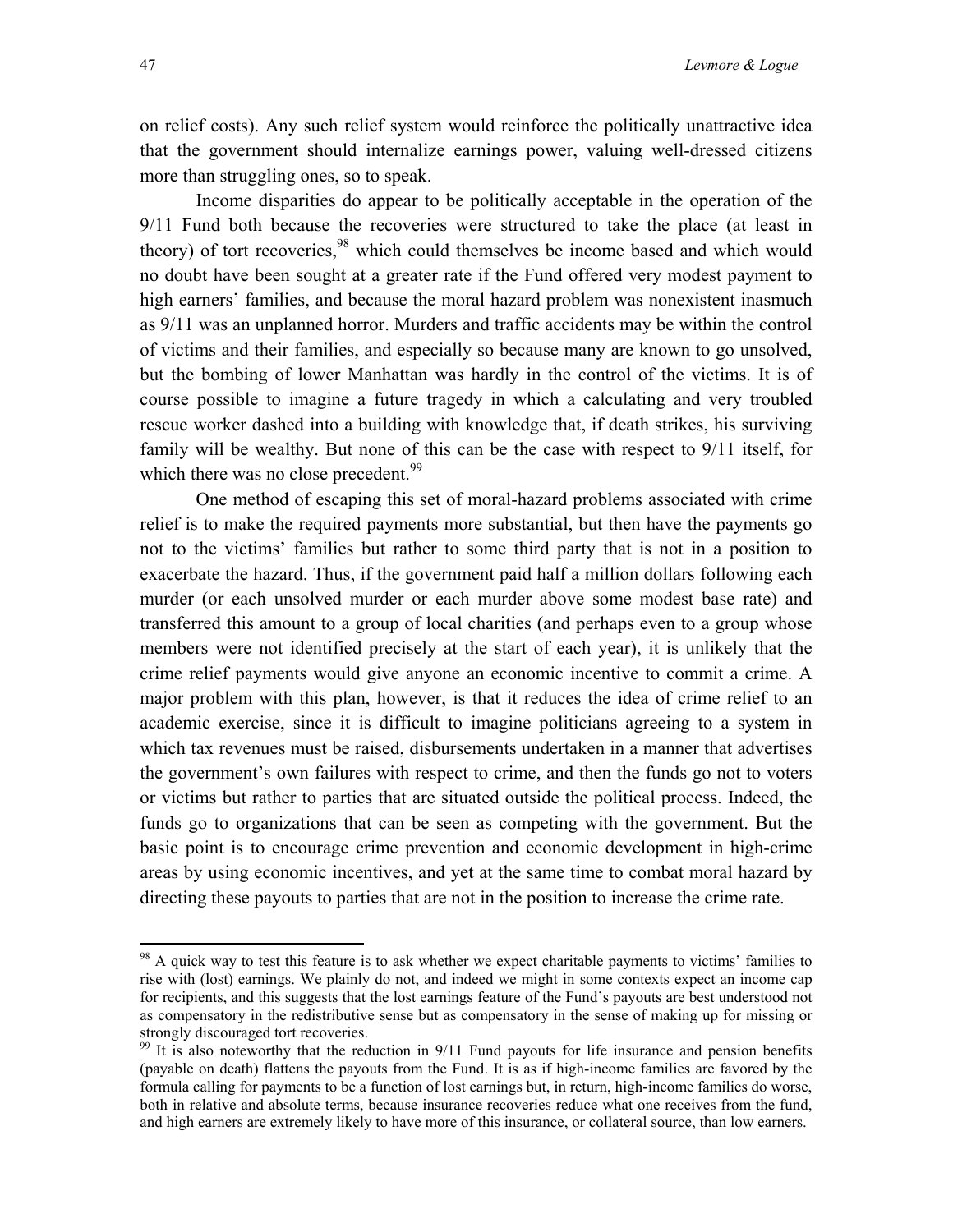A palatable alternative may be to combine the two schemes just described. We might seek to influence crime fighting and responsiveness to the citizenry by requiring the larger payments from the government, and we might make these payments uniform, regardless of the earnings of the victim, in order to make the scheme politically and morally acceptable. But then the victims and an outside set of charities might have claims on the payments only as required to avoid moral hazard. The payments could go to a "Crime Fund," and the Fund's manager be instructed to pay victims or their families only so much as necessary to replace provable lost earnings, with a cap of perhaps half a million dollars. The Fund would develop a balance as many beneficiaries would receive less than that amount, and then the Fund's surplus could be distributed to the specified (or, to fight moral hazard yet more, the unspecified) charities on a periodic basis.

 The only reason we have not been insisting on per-life payments of the magnitude used in risk management calculations, ranging from perhaps \$1 million to \$5 million, is that moral hazard dangers are present, and political pressures will likely prevent payments to wealthy families that are dramatically greater than those made to poor ones. Moreover, it is not entirely clear that the nonprofit sector (or other recipients of the surplus insurance payouts described above) could absorb large amounts of funding without producing their own inefficiencies. Ideally, the surplus payments would go to other crime fighting causes, but that method of allocation is a topic left for another day.

#### 3*.* Other Objections

 There are, to be sure, other serious objections to a scheme in which the government pays when the crime rate is high. We intend only to introduce an idea here, and to contrast crime insurance (or other payment forms) rather favorably with terrorism insurance. But there is, for example, the danger that a government which is threatened with liability for high crime rates will simply redefine crimes, or so underenforce as to make crime rates look lower simply because victims do not bother to report the crimes in question. At least insofar as crimefighting is concerned, the sort of scheme described here must be put into force by a government (though perhaps one which seeks to monitor a subordinate government unit) rather than brought about through liability that is imposed by courts. Thus, it is plain that if a state means to control a municipality in this way, it cannot allow the municipality to define the crimes in question. We imagine a statesponsored scheme in which local governments must insure or otherwise pay when they exceed rates set and defined by the state. The state would need to take steps to make sure that citizens could report serious crimes even where the local government preferred to ignore or deny the crime. Alternatively, we can imagine innovative politicians putting such a scheme in effect in order to bind themselves and those who follow them in office.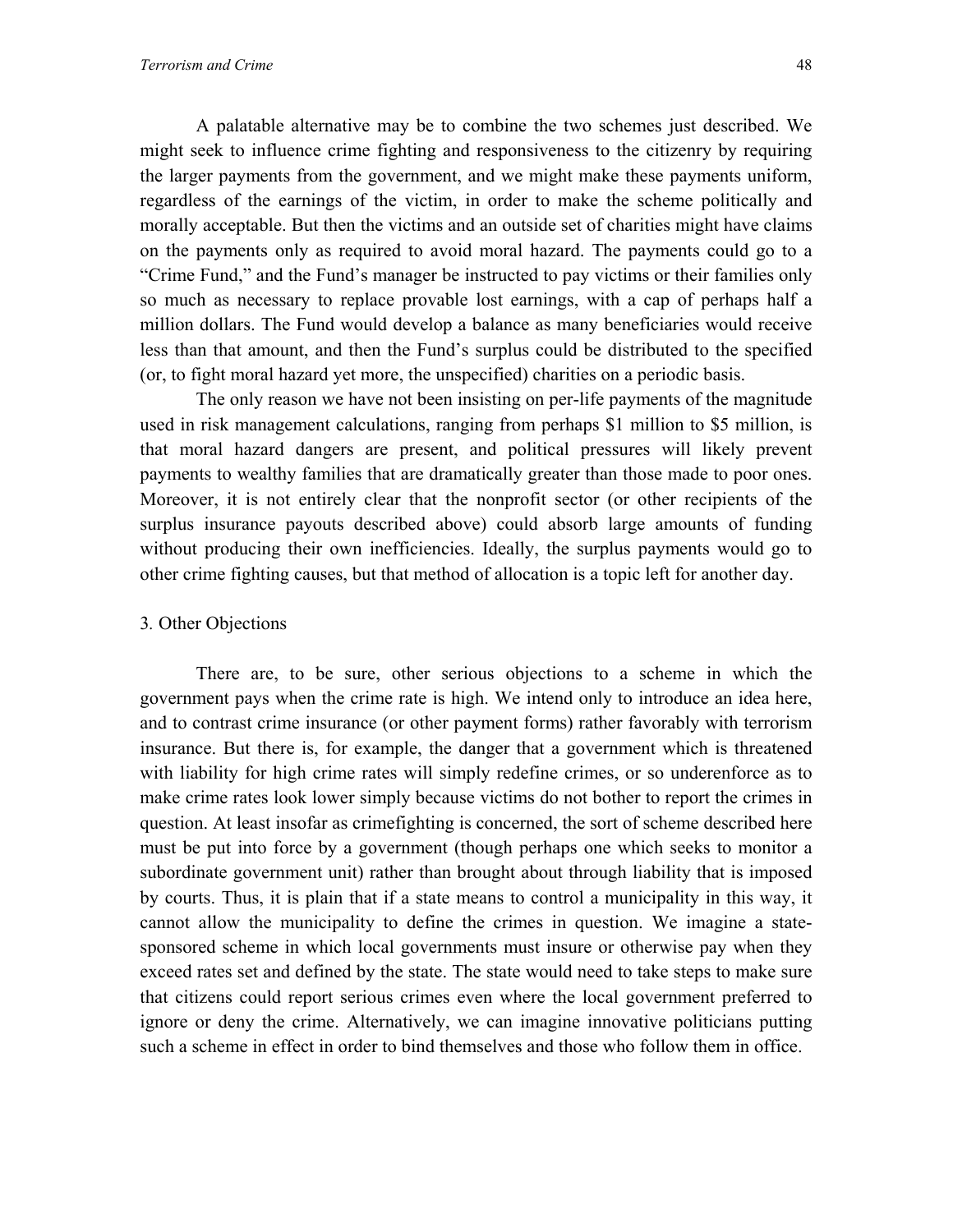There is also a danger that crime payments of the sort sketched here would perversely cause an increase in crime. This might occur if government payments drew away funds from the very tools that governments use to fight or prevent crime. Perverse effects are of course possible, but we have some faith that a well drafted and flexible scheme could avoid such unusual effects. Perverse effects of this kind are rare. A government that must pay for military aircraft probably enjoys more aircraft than a government which sought to take aircraft without payment; payments are readily associated with better and fairer decisionmaking, and much les readily with less overall safety—except that a government might contract out crimefighting to another government or to a private entity, but again with no obvious decrease in public safety.

#### **VI. Conclusion**

We have encouraged the idea of, or at least a comparison to, and a thought experiment about, government-sponsored crime insurance in the wake of terrorism reinsurance. But our aim has not been to insist that we must try such a scheme, be it local or national in design. Nor has it been to weigh in on the question of federal terrorism coverage. Instead, we have simply suggested that the case for crime coverage is superior to that for terrorism insurance. This is because financial responsibility might well make the government a better crime-fighter; the underinsurance problem is surely greater for crime in impoverished communities than it is for terrorism anywhere; and the likelihood that crime insurance will generate economic externalities is substantial.

At the same time, the political emergence of terrorism coverage but not crime coverage is unsurprising. Our analysis began with the observation that after-the-fact episodic relief often pours forth after catastrophic events, so that disaster insurance can be understood as a way of providing certainty and encouraging modest insurance requirements at low cost. The idea is that since relief payments will be made one way or another, they may as well be marshaled in a way that provides some salutary effects in advance of disaster. In contrast, very few crimes elicit sympathetic, public relief of significant magnitude, if only because few persons or properties suffer in any one event, so that media coverage and political interest are limited. However formidable the normative argument for crime insurance, it is terrorism coverage that we ought first to expect.

We would like to see some experimentation with crime insurance. The moral hazard problem associated with crime insurance could be solved, as suggested, by making partial payments not to victims but to outside parties such as charities. This idea of crime insurance with payments to beneficiaries who are in no position to increase crime rates is a novel one, but real experience with such a scheme is needed in order to judge the success of this solution. We are satisfied that governments fight terrorism with full force even when there is no threat of liability, but real experience for an extended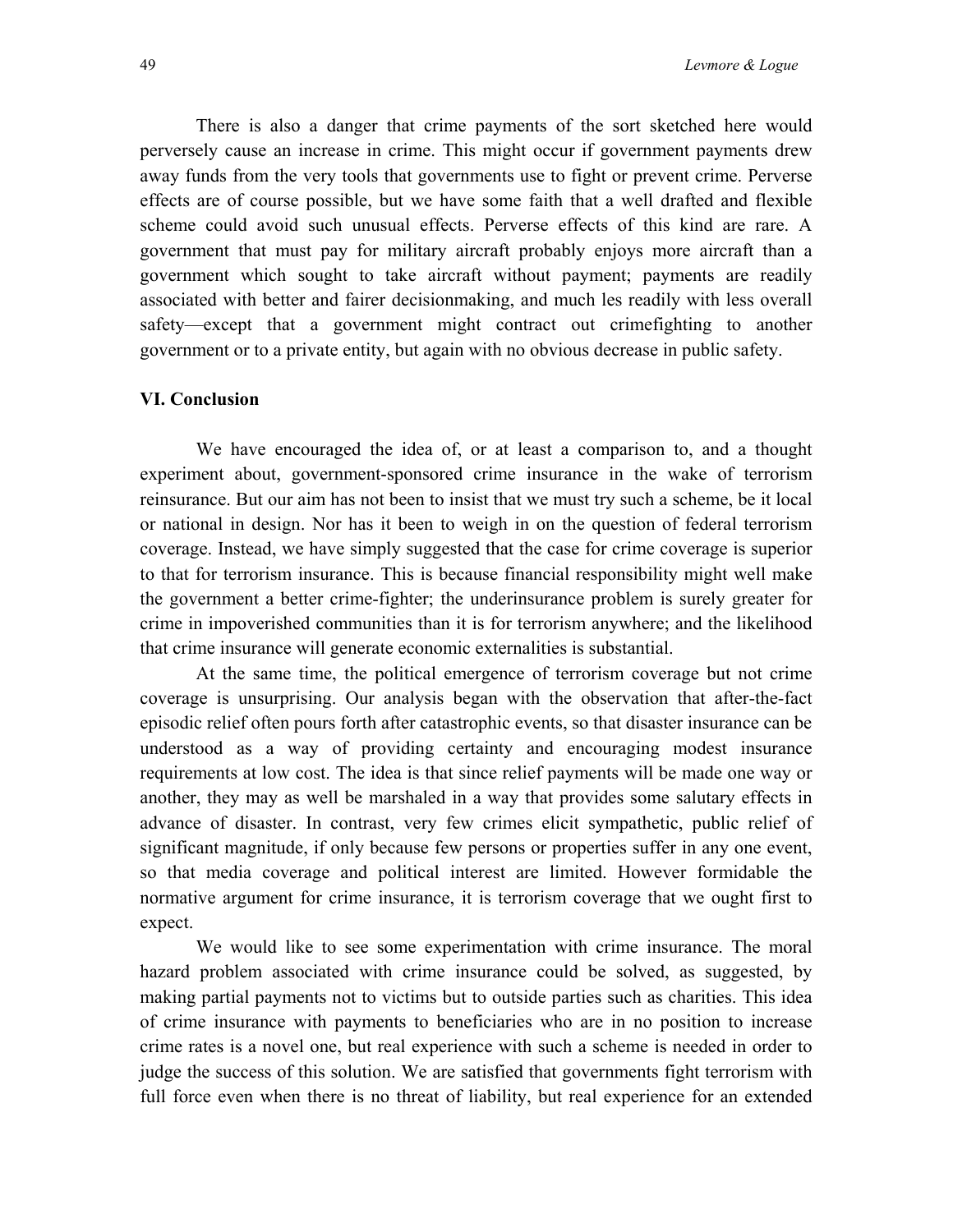period of time is needed to assess the claim that financial responsibility will make governments take superior precautions against more mundane crimes. It is thus possible that a useful byproduct of the contemporary inclination to provide insurance against terrorism will in a roundabout way introduce the idea of insuring against crime.

Readers with comments should address them to:

Saul Levmore University of Chicago Law School 1111 East 60th Street Chicago, IL 60637 s-levmore@uchicago.edu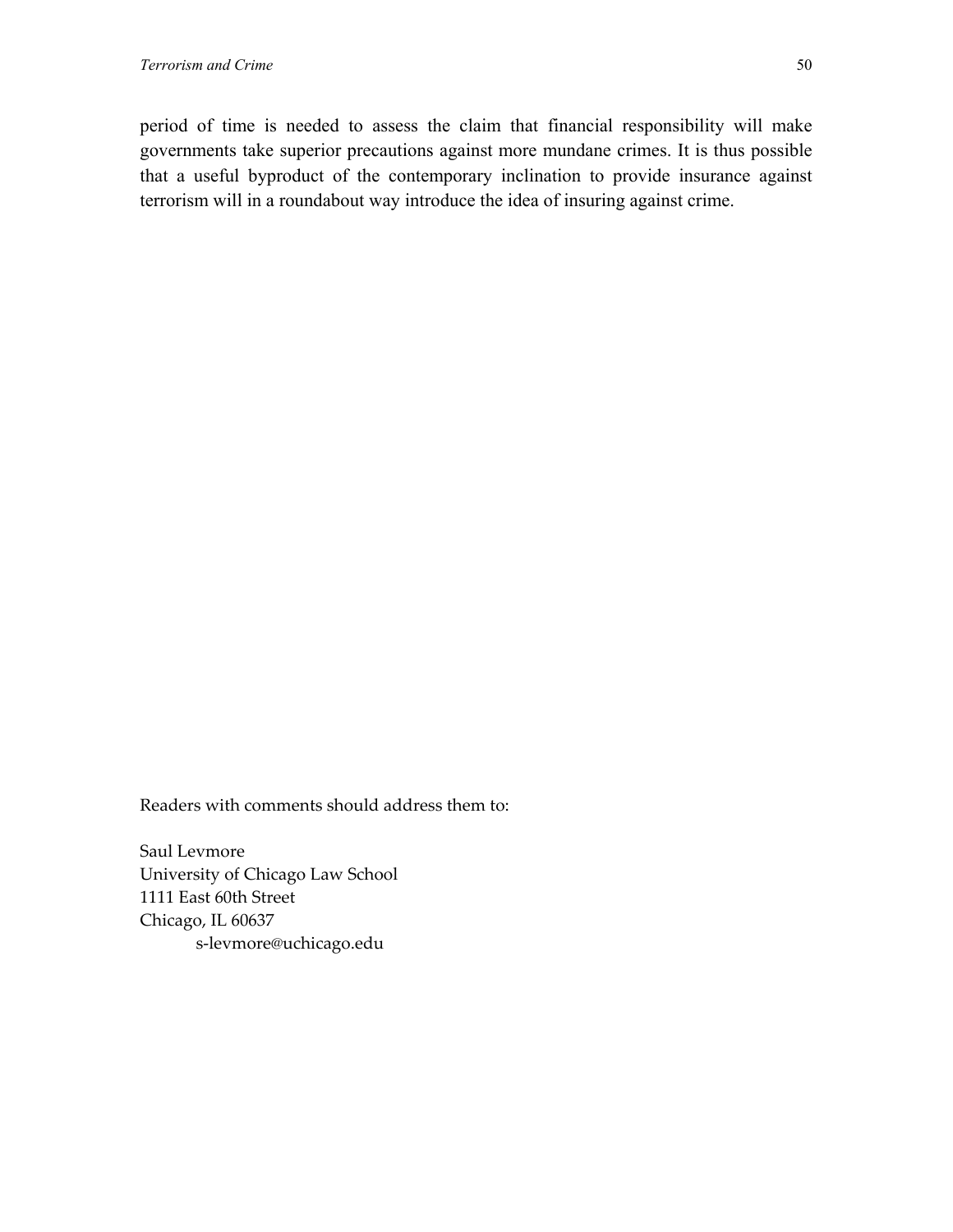# Chicago Working Papers in Law and Economics (Second Series)

- 1. William M. Landes, Copyright Protection of Letters, Diaries and Other Unpublished Works: An Economic Approach (July 1991)
- 2. Richard A. Epstein, The Path to *The T. J. Hooper*: The Theory and History of Custom in the Law of Tort (August 1991)
- 3. Cass R. Sunstein, On Property and Constitutionalism (September 1991)
- 4. Richard A. Posner, Blackmail, Privacy, and Freedom of Contract (February 1992)
- 5. Randal C. Picker, Security Interests, Misbehavior, and Common Pools (February 1992)
- 6. Tomas J. Philipson & Richard A. Posner, Optimal Regulation of AIDS (April 1992)
- 7. Douglas G. Baird, Revisiting Auctions in Chapter 11 (April 1992)
- 8. William M. Landes, Sequential versus Unitary Trials: An Economic Analysis (July 1992)
- 9. William M. Landes & Richard A. Posner, The Influence of Economics on Law: A Quantitative Study (August 1992)
- 10. Alan O. Sykes, The Welfare Economics of Immigration Law: A Theoretical Survey With An Analysis of U.S. Policy (September 1992)
- 11. Douglas G. Baird, 1992 Katz Lecture: Reconstructing Contracts (November 1992)
- 12. Gary S. Becker, The Economic Way of Looking at Life (January 1993)
- 13. J. Mark Ramseyer, Credibly Committing to Efficiency Wages: Cotton Spinning Cartels in Imperial Japan (March 1993)
- 14. Cass R. Sunstein, Endogenous Preferences, Environmental Law (April 1993)
- 15. Richard A. Posner, What Do Judges and Justices Maximize? (The Same Thing Everyone Else Does) (April 1993)
- 16. Lucian Arye Bebchuk and Randal C. Picker, Bankruptcy Rules, Managerial Entrenchment, and Firm-Specific Human Capital (August 1993)
- 17. J. Mark Ramseyer, Explicit Reasons for Implicit Contracts: The Legal Logic to the Japanese Main Bank System (August 1993)
- 18. William M. Landes and Richard A. Posner, The Economics of Anticipatory Adjudication (September 1993)
- 19. Kenneth W. Dam, The Economic Underpinnings of Patent Law (September 1993)
- 20. Alan O. Sykes, An Introduction to Regression Analysis (October 1993)
- 21. Richard A. Epstein, The Ubiquity of the Benefit Principle (March 1994)
- 22. Randal C. Picker, An Introduction to Game Theory and the Law (June 1994)
- 23. William M. Landes, Counterclaims: An Economic Analysis (June 1994)
- 24. J. Mark Ramseyer, The Market for Children: Evidence from Early Modern Japan (August 1994)
- 25. Robert H. Gertner and Geoffrey P. Miller, Settlement Escrows (August 1994)
- 26. Kenneth W. Dam, Some Economic Considerations in the Intellectual Property Protection of Software (August 1994)
- 27. Cass R. Sunstein, Rules and Rulelessness, (October 1994)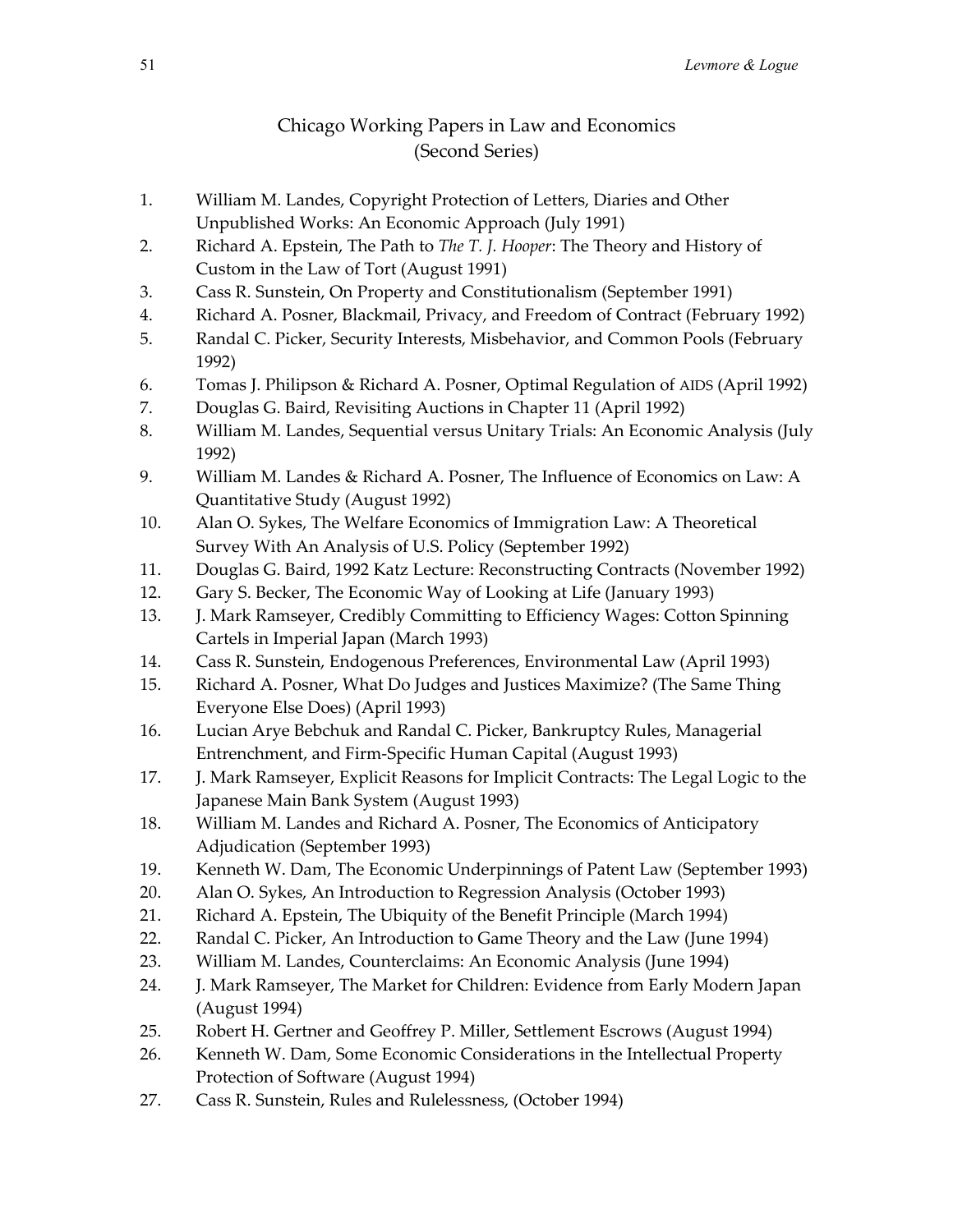- 28. David Friedman, More Justice for Less Money: A Step Beyond *Cimino* (December 1994)
- 29. Daniel Shaviro, Budget Deficits and the Intergenerational Distribution of Lifetime Consumption (January 1995)
- 30. Douglas G. Baird, The Law and Economics of Contract Damages (February 1995)
- 31. Daniel Kessler, Thomas Meites, and Geoffrey P. Miller, Explaining Deviations from the Fifty Percent Rule: A Multimodal Approach to the Selection of Cases for Litigation (March 1995)
- 32. Geoffrey P. Miller, Das Kapital: Solvency Regulation of the American Business Enterprise (April 1995)
- 33. Richard Craswell, Freedom of Contract (August 1995)
- 34. J. Mark Ramseyer, Public Choice (November 1995)
- 35. Kenneth W. Dam, Intellectual Property in an Age of Software and Biotechnology (November 1995)
- 36. Cass R. Sunstein, Social Norms and Social Roles (January 1996)
- 37. J. Mark Ramseyer and Eric B. Rasmusen, Judicial Independence in Civil Law Regimes: Econometrics from Japan (January 1996)
- 38. Richard A. Epstein, Transaction Costs and Property Rights: Or Do Good Fences Make Good Neighbors? (March 1996)
- 39. Cass R. Sunstein, The Cost-Benefit State (May 1996)
- 40. William M. Landes and Richard A. Posner, The Economics of Legal Disputes Over the Ownership of Works of Art and Other Collectibles (July 1996)
- 41. John R. Lott, Jr. and David B. Mustard, Crime, Deterrence, and Right-to-Carry Concealed Handguns (August 1996)
- 42. Cass R. Sunstein, Health-Health Tradeoffs (September 1996)
- 43. G. Baird, The Hidden Virtues of Chapter 11: An Overview of the Law and Economics of Financially Distressed Firms (March 1997)
- 44. Richard A. Posner, Community, Wealth, and Equality (March 1997)
- 45. William M. Landes, The Art of Law and Economics: An Autobiographical Essay (March 1997)
- 46. Cass R. Sunstein, Behavioral Analysis of Law (April 1997)
- 47. John R. Lott, Jr. and Kermit Daniel, Term Limits and Electoral Competitiveness: Evidence from California's State Legislative Races (May 1997)
- 48. Randal C. Picker, Simple Games in a Complex World: A Generative Approach to the Adoption of Norms (June 1997)
- 49. Richard A. Epstein, Contracts Small and Contracts Large: Contract Law through the Lens of Laissez-Faire (August 1997)
- 50. Cass R. Sunstein, Daniel Kahneman, and David Schkade, Assessing Punitive Damages (with Notes on Cognition and Valuation in Law) (December 1997)
- 51. William M. Landes, Lawrence Lessig, and Michael E. Solimine, Judicial Influence: A Citation Analysis of Federal Courts of Appeals Judges (January 1998)
- 52. John R. Lott, Jr., A Simple Explanation for Why Campaign Expenditures are Increasing: The Government is Getting Bigger (February 1998)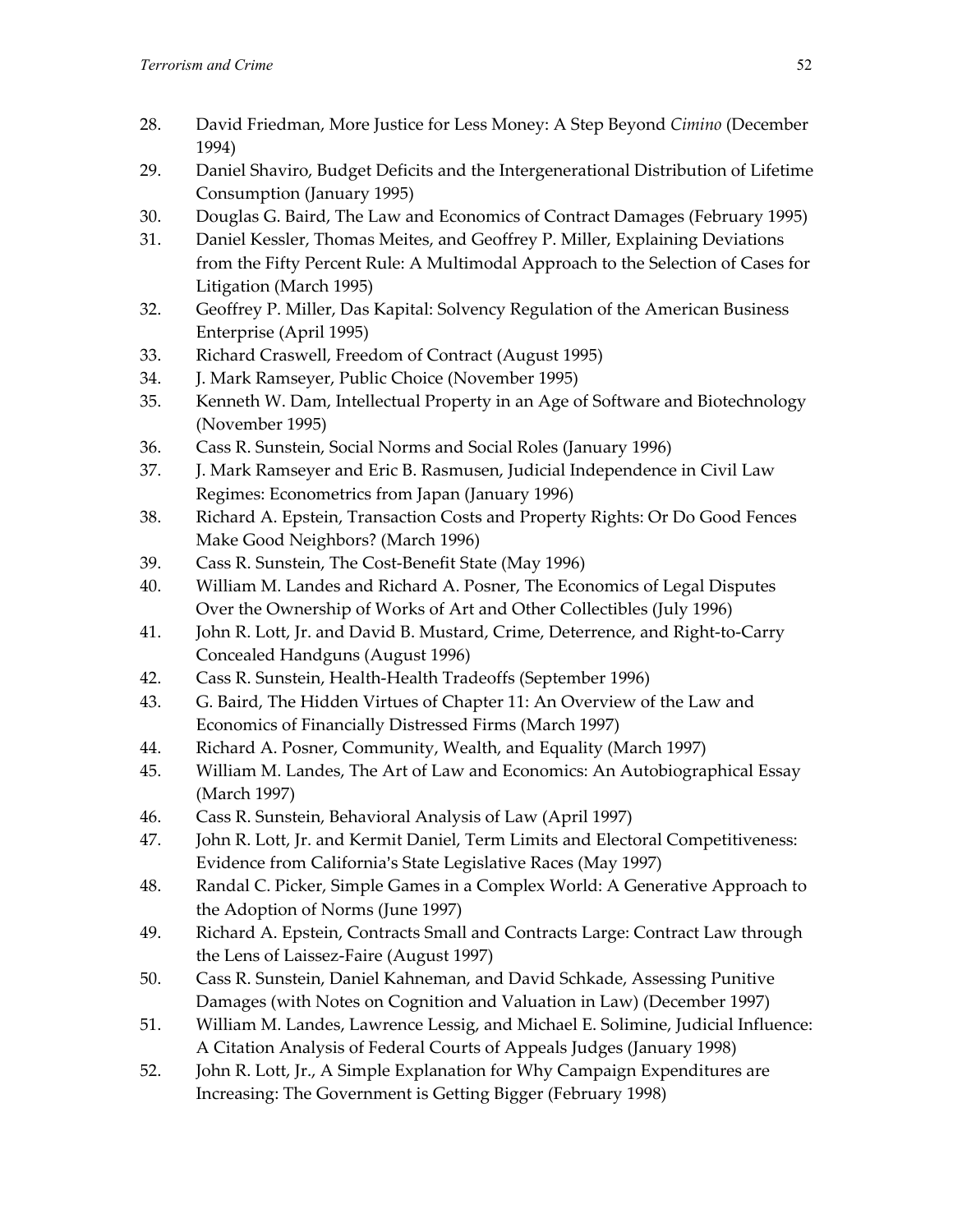- 53. Richard A. Posner, Values and Consequences: An Introduction to Economic Analysis of Law (March 1998)
- 54. Denise DiPasquale and Edward L. Glaeser, Incentives and Social Capital: Are Homeowners Better Citizens? (April 1998)
- 55. Christine Jolls, Cass R. Sunstein, and Richard Thaler, A Behavioral Approach to Law and Economics (May 1998)
- 56. John R. Lott, Jr., Does a Helping Hand Put Others At Risk?: Affirmative Action, Police Departments, and Crime (May 1998)
- 57. Cass R. Sunstein and Edna Ullmann-Margalit, Second-Order Decisions (June 1998)
- 58. Jonathan M. Karpoff and John R. Lott, Jr., Punitive Damages: Their Determinants, Effects on Firm Value, and the Impact of Supreme Court and Congressional Attempts to Limit Awards (July 1998)
- 59. Kenneth W. Dam, Self-Help in the Digital Jungle (August 1998)
- 60. John R. Lott, Jr., How Dramatically Did Women's Suffrage Change the Size and Scope of Government? (September 1998)
- 61. Kevin A. Kordana and Eric A. Posner, A Positive Theory of Chapter 11 (October 1998)
- 62. David A. Weisbach, Line Drawing, Doctrine, and Efficiency in the Tax Law (November 1998)
- 63. Jack L. Goldsmith and Eric A. Posner, A Theory of Customary International Law (November 1998)
- 64. John R. Lott, Jr., Public Schooling, Indoctrination, and Totalitarianism (December 1998)
- 65. Cass R. Sunstein, Private Broadcasters and the Public Interest: Notes Toward A "Third Way" (January 1999)
- 66. Richard A. Posner, An Economic Approach to the Law of Evidence (February 1999)
- 67. Yannis Bakos, Erik Brynjolfsson, Douglas Lichtman, Shared Information Goods (February 1999)
- 68. Kenneth W. Dam, Intellectual Property and the Academic Enterprise (February 1999)
- 69. Gertrud M. Fremling and Richard A. Posner, Status Signaling and the Law, with Particular Application to Sexual Harassment (March 1999)
- 70. Cass R. Sunstein, Must Formalism Be Defended Empirically? (March 1999)
- 71. Jonathan M. Karpoff, John R. Lott, Jr., and Graeme Rankine, Environmental Violations, Legal Penalties, and Reputation Costs (March 1999)
- 72. Matthew D. Adler and Eric A. Posner, Rethinking Cost-Benefit Analysis (April 1999)
- 73. John R. Lott, Jr. and William M. Landes, Multiple Victim Public Shooting, Bombings, and Right-to-Carry Concealed Handgun Laws: Contrasting Private and Public Law Enforcement (April 1999)
- 74. Lisa Bernstein, The Questionable Empirical Basis of Article 2's Incorporation Strategy: A Preliminary Study (May 1999)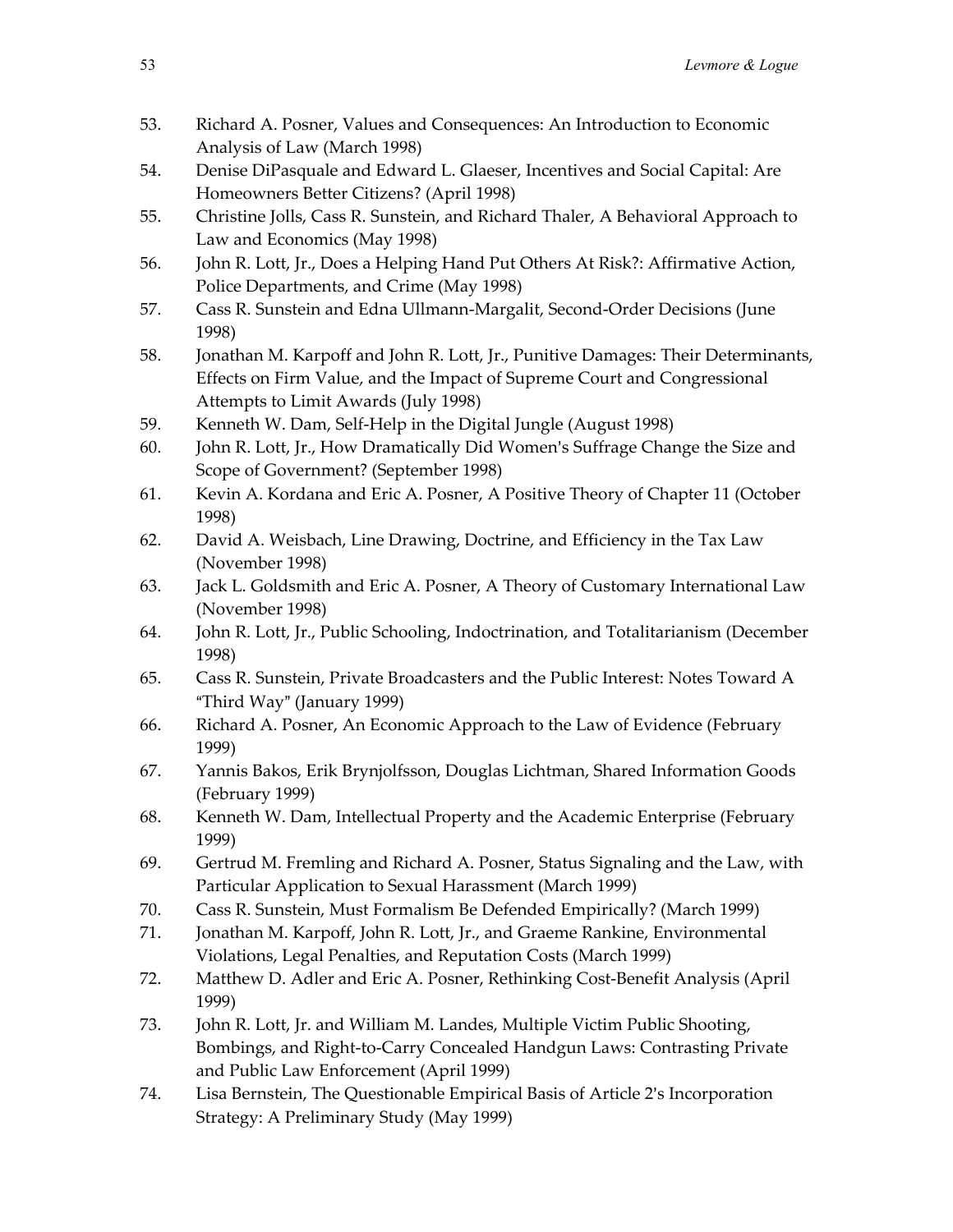- 75. Richard A. Epstein, Deconstructing Privacy: and Putting It Back Together Again (May 1999)
- 76. William M. Landes, Winning the Art Lottery: The Economic Returns to the Ganz Collection (May 1999)
- 77. Cass R. Sunstein, David Schkade, and Daniel Kahneman, Do People Want Optimal Deterrence? (June 1999)
- 78. Tomas J. Philipson and Richard A. Posner, The Long-Run Growth in Obesity as a Function of Technological Change (June 1999)
- 79. David A. Weisbach, Ironing Out the Flat Tax (August 1999)
- 80. Eric A. Posner, A Theory of Contract Law under Conditions of Radical Judicial Error (August 1999)
- 81. David Schkade, Cass R. Sunstein, and Daniel Kahneman, Are Juries Less Erratic than Individuals? Deliberation, Polarization, and Punitive Damages (September 1999)
- 82. Cass R. Sunstein, Nondelegation Canons (September 1999)
- 83. Richard A. Posner, The Theory and Practice of Citations Analysis, with Special Reference to Law and Economics (September 1999)
- 84. Randal C. Picker, Regulating Network Industries: A Look at *Intel* (October 1999)
- 85. Cass R. Sunstein, Cognition and Cost-Benefit Analysis (October 1999)
- 86. Douglas G. Baird and Edward R. Morrison, Optimal Timing and Legal Decisionmaking: The Case of the Liquidation Decision in Bankruptcy (October 1999)
- 87. Gertrud M. Fremling and Richard A. Posner, Market Signaling of Personal Characteristics (November 1999)
- 88. Matthew D. Adler and Eric A. Posner, Implementing Cost-Benefit Analysis When Preferences Are Distorted (November 1999)
- 89. Richard A. Posner, Orwell versus Huxley: Economics, Technology, Privacy, and Satire (November 1999)
- 90. David A. Weisbach, Should the Tax Law Require Current Accrual of Interest on Derivative Financial Instruments? (December 1999)
- 91. Cass R. Sunstein, The Law of Group Polarization (December 1999)
- 92. Eric A. Posner, Agency Models in Law and Economics (January 2000)
- 93. Karen Eggleston, Eric A. Posner, and Richard Zeckhauser, Simplicity and Complexity in Contracts (January 2000)
- 94. Douglas G. Baird and Robert K. Rasmussen, Boyd's Legacy and Blackstone's Ghost (February 2000)
- 95. David Schkade, Cass R. Sunstein, Daniel Kahneman, Deliberating about Dollars: The Severity Shift (February 2000)
- 96. Richard A. Posner and Eric B. Rasmusen, Creating and Enforcing Norms, with Special Reference to Sanctions (March 2000)
- 97. Douglas Lichtman, Property Rights in Emerging Platform Technologies (April 2000)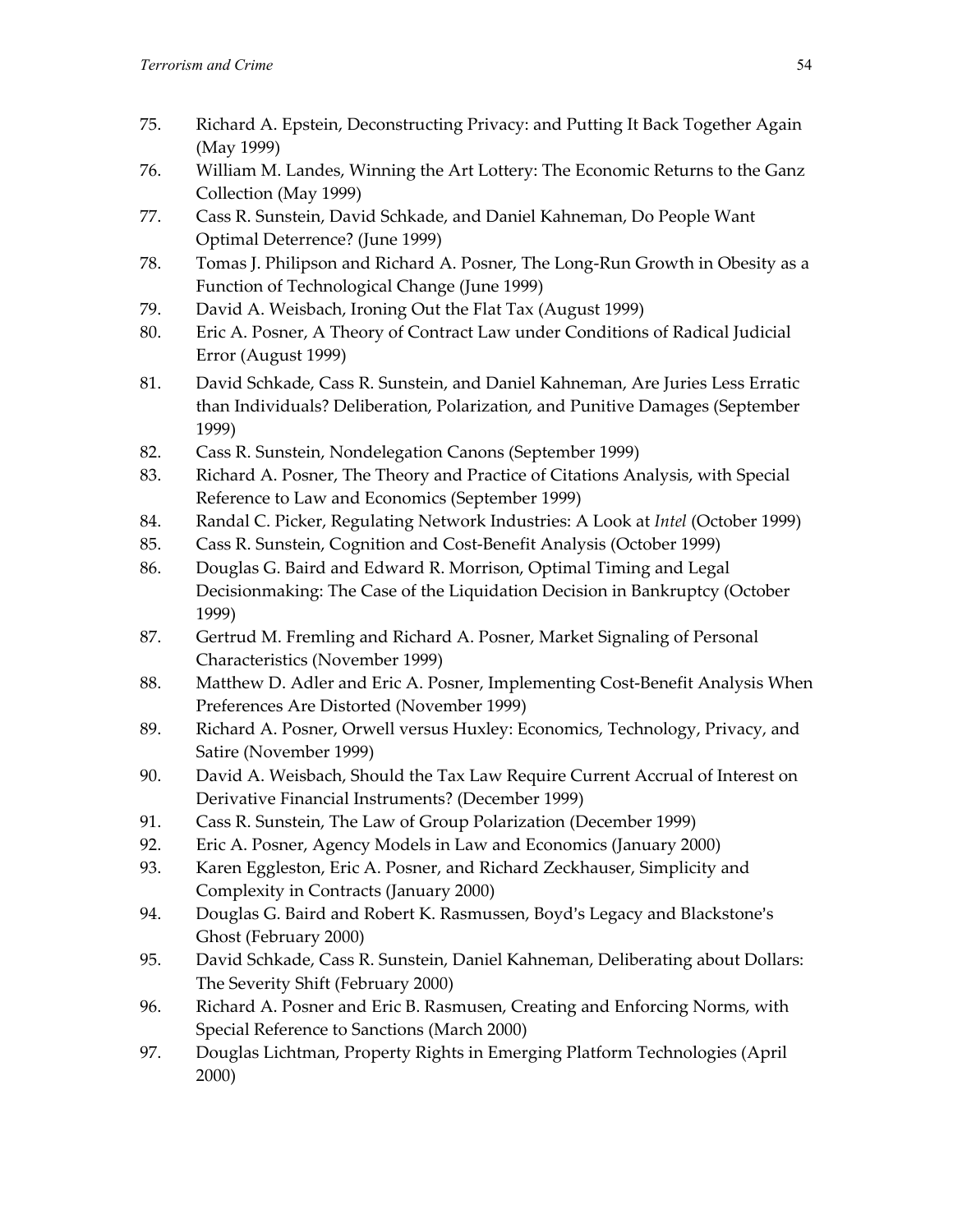- 98. Cass R. Sunstein and Edna Ullmann-Margalit, Solidarity in Consumption (May 2000)
- 99. David A. Weisbach, An Economic Analysis of Anti-Tax Avoidance Laws (May 2000, revised May 2002)
- 100. Cass R. Sunstein, Human Behavior and the Law of Work (June 2000)
- 101. William M. Landes and Richard A. Posner, Harmless Error (June 2000)
- 102. Robert H. Frank and Cass R. Sunstein, Cost-Benefit Analysis and Relative Position (August 2000)
- 103. Eric A. Posner, Law and the Emotions (September 2000)
- 104. Cass R. Sunstein, Cost-Benefit Default Principles (October 2000)
- 105. Jack Goldsmith and Alan Sykes, The Dormant Commerce Clause and the Internet (November 2000)
- 106. Richard A. Posner, Antitrust in the New Economy (November 2000)
- 107. Douglas Lichtman, Scott Baker, and Kate Kraus, Strategic Disclosure in the Patent System (November 2000)
- 108. Jack L. Goldsmith and Eric A. Posner, Moral and Legal Rhetoric in International Relations: A Rational Choice Perspective (November 2000)
- 109. William Meadow and Cass R. Sunstein, Statistics, Not Experts (December 2000)
- 110. Saul Levmore, Conjunction and Aggregation (December 2000)
- 111. Saul Levmore, Puzzling Stock Options and Compensation Norms (December 2000)
- 112. Richard A. Epstein and Alan O. Sykes, The Assault on Managed Care: Vicarious Liability, Class Actions and the Patient's Bill of Rights (December 2000)
- 113. William M. Landes, Copyright, Borrowed Images and Appropriation Art: An Economic Approach (December 2000)
- 114. Cass R. Sunstein, Switching the Default Rule (January 2001)
- 115. George G. Triantis, Financial Contract Design in the World of Venture Capital (January 2001)
- 116. Jack Goldsmith, Statutory Foreign Affairs Preemption (February 2001)
- 117. Richard Hynes and Eric A. Posner, The Law and Economics of Consumer Finance (February 2001)
- 118. Cass R. Sunstein, Academic Fads and Fashions (with Special Reference to Law) (March 2001)
- 119. Eric A. Posner, Controlling Agencies with Cost-Benefit Analysis: A Positive Political Theory Perspective (April 2001)
- 120. Douglas G. Baird, Does Bogart Still Get Scale? Rights of Publicity in the Digital Age (April 2001)
- 121. Douglas G. Baird and Robert K. Rasmussen, Control Rights, Priority Rights and the Conceptual Foundations of Corporate Reorganization (April 2001)
- 122. David A. Weisbach, Ten Truths about Tax Shelters (May 2001)
- 123. William M. Landes, What Has the Visual Arts Rights Act of 1990 Accomplished? (May 2001)
- 124. Cass R. Sunstein, Social and Economic Rights? Lessons from South Africa (May 2001)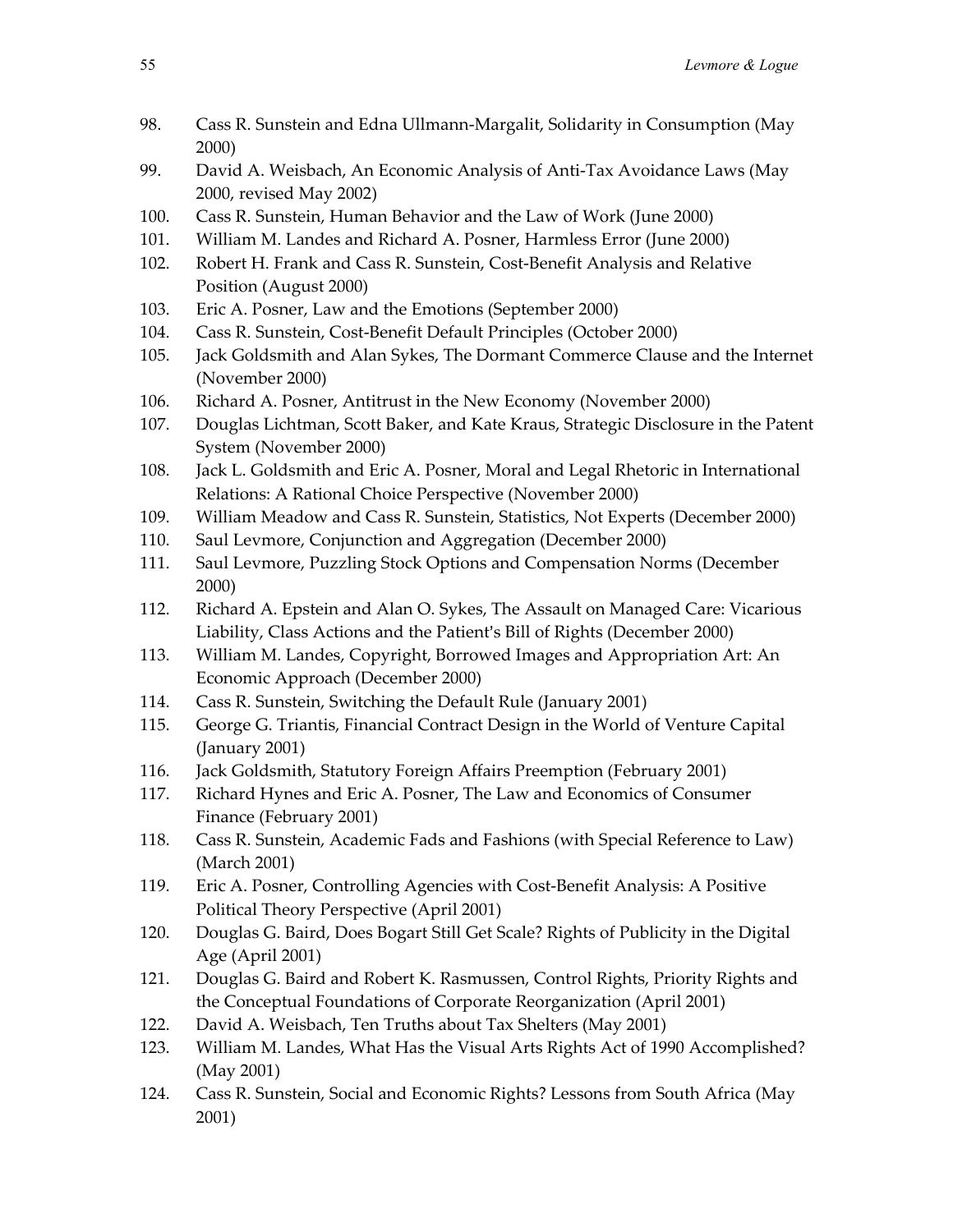- 125. Christopher Avery, Christine Jolls, Richard A. Posner, and Alvin E. Roth, The Market for Federal Judicial Law Clerks (June 2001)
- 126. Douglas G. Baird and Edward R. Morrison, Bankruptcy Decision Making (June 2001)
- 127. Cass R. Sunstein, Regulating Risks after ATA (June 2001)
- 128. Cass R. Sunstein, The Laws of Fear (June 2001)
- 129. Richard A. Epstein, In and Out of Public Solution: The Hidden Perils of Property Transfer (July 2001)
- 130. Randal C. Picker, Pursuing a Remedy in *Microsoft*: The Declining Need for Centralized Coordination in a Networked World (July 2001)
- 131. Cass R. Sunstein, Daniel Kahneman, David Schkade, and Ilana Ritov, Predictably Incoherent Judgments (July 2001)
- 132. Eric A. Posner, Courts Should Not Enforce Government Contracts (August 2001)
- 133. Lisa Bernstein, Private Commercial Law in the Cotton Industry: Creating Cooperation through Rules, Norms, and Institutions (August 2001)
- 134. Richard A. Epstein, The Allocation of the Commons:Parking and Stopping on the Commons (August 2001)
- 135. Cass R. Sunstein, The Arithmetic of Arsenic (September 2001)
- 136. Eric A. Posner, Richard Hynes, and Anup Malani, The Political Economy of Property Exemption Laws (September 2001)
- 137. Eric A. Posner and George G. Triantis, Covenants Not to Compete from an Incomplete Contracts Perspective (September 2001)
- 138. Cass R. Sunstein, Probability Neglect: Emptions, Worst Cases, and Law (November 2001)
- 139. Randall S. Kroszner and Philip E. Strahan, Throwing Good Money after Bad? Board Connections and Conflicts in Bank Lending (December 2001)
- 140. Alan O. Sykes, TRIPs, Pharmaceuticals, Developing Countries, and the Doha "Solution" (February 2002)
- 141. Edna Ullmann-Margalit and Cass R. Sunstein, Inequality and Indignation (February 2002)
- 142. Daniel N. Shaviro and David A. Weisbach, The Fifth Circuit Gets It Wrong in *Compaq v. Commissioner* (February 2002) (Published in *Tax Notes*, January 28, 2002)
- 143. Warren F. Schwartz and Alan O. Sykes, The Economic Structure of Renegotiation and Dispute Resolution in the WTO/GATT System (March 2002, *Journal of Legal Studies* 2002)
- 144. Richard A. Epstein, HIPAA on Privacy: Its Unintended and Intended Consequences (March 2002, forthcoming *Cato Journal*, summer 2002)
- 145. David A. Weisbach, Thinking Ouside the Little Boxes (March 2002, *Texas Law Review*)
- 146. Eric A. Posner, Economic Analysis of Contract Law after Three Decades: Success or Failure (March 2002)
- 147. Randal C. Picker, Copyright as Entry Policy: The Case of Digital Distribution (April 2002, The Antitrust Bulletin)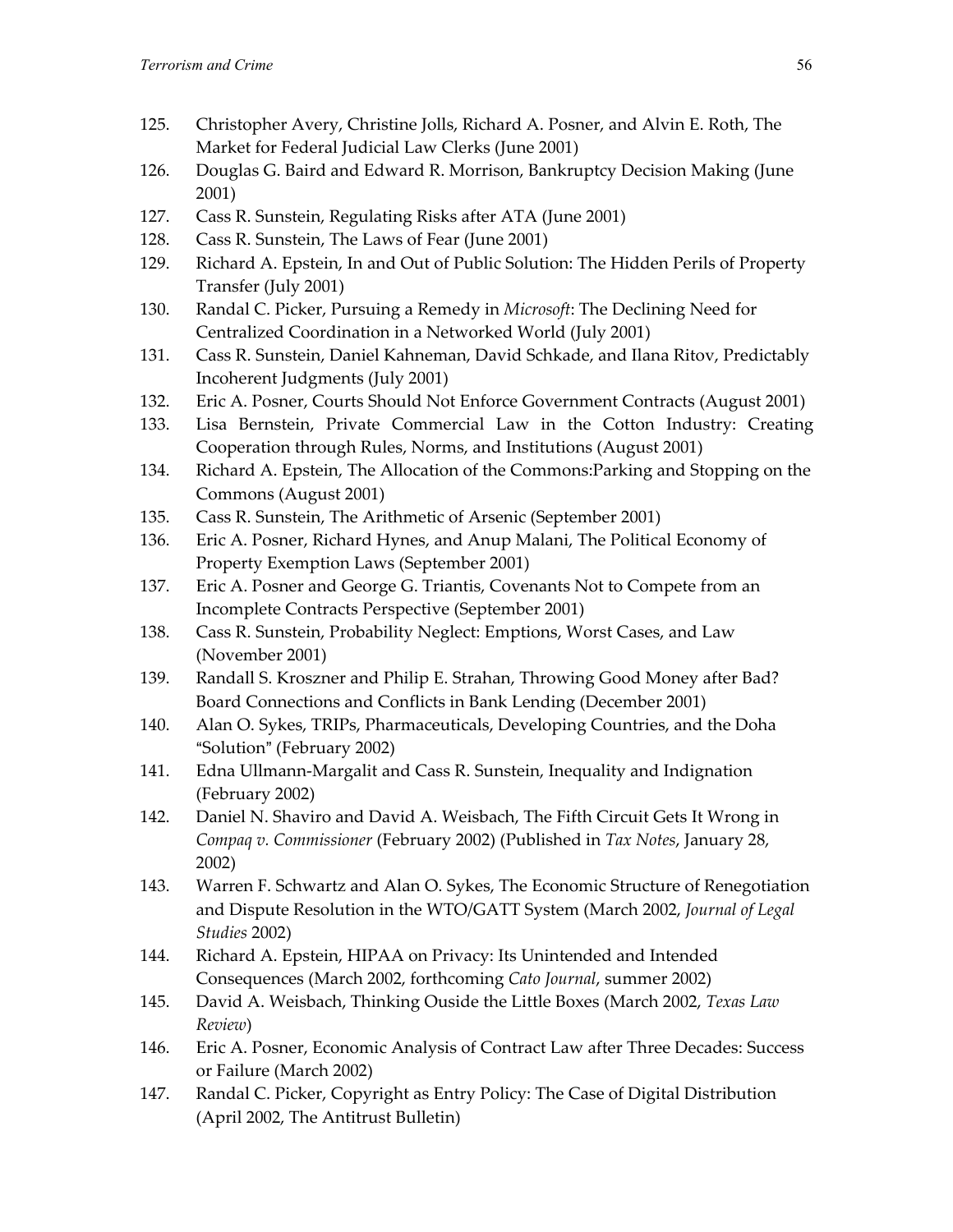- 148. David A. Weisbach, Taxes and Torts in the Redistribution of Income (April 2002, Coase Lecture February 2002)
- 149. Cass R. Sunstein, Beyond the Precautionary Principle (April 2002)
- 150. Robert W. Hahn and Cass R. Sunstein, A New Executive Order for Improving Federal Regulation? Deeper and Wider Cost-Benefit Analysis (April 2002)
- 151. Douglas Lichtman, Copyright as a Rule of Evidence (May 2002, updated January 2003)
- 152. Richard A. Epstein, Steady the Course: Property Rights in Genetic Material (May 2002)
- 153. Jack Goldsmith and Cass R. Sunstein, Military Tribunals and Legal Culture: What a Difference Sixty Years Makes (June 2002)
- 154. William M. Landes and Richard A. Posner, Indefinitely Renewable Copyright (July 2002)
- 155. Anne Gron and Alan O. Sykes, Terrorism and Insurance Markets: A Role for the Government as Insurer? (July 2002)
- 156. Cass R. Sunstein and Adrian Vermeule, Interpretation and Institutions (July 2002)
- 157. Cass R. Sunstein, The Rights of Animals: A Very Short Primer (August 2002)
- 158. Cass R. Sunstein, Avoiding Absurdity? A New Canon in Regulatory Law (with Notes on Interpretive Theory) (August 2002)
- 159. Randal C. Picker, From Edison to the Broadcast Flag: Mechanisms of Consent and Refusal and the Propertization of Copyright (September 2002)
- 160. Eric A. Posner, A Theory of the Laws of War (September 2002)
- 161 Eric A. Posner, Probability Errors: Some Positive and Normative Implications for Tort and Contract Law (September 2002)
- 162. Lior Jacob Strahilevitz, Charismatic Code, Social Norms, and the Emergence of Cooperation on the File-Swapping Networks (September 2002)
- 163. David A. Weisbach, Does the X-Tax Mark the Spot? (September 2002)
- 164. Cass R. Sunstein, Conformity and Dissent (September 2002)
- 165. Cass R. Sunstein, Hazardous Heuristics (October 2002)
- 166. Douglas Lichtman, Uncertainty and the Standard for Preliminary Relief (October 2002)
- 167. Edward T. Swaine, Rational Custom (November 2002)
- 168. Julie Roin, Truth in Government: Beyond the Tax Expenditure Budget (November 2002)
- 169. Avraham D. Tabbach, Criminal Behavior, Sanctions, and Income Taxation: An Economic Analysis (November 2002)
- 170. Richard A. Epstein, In Defense of "Old" Public Health: The Legal Framework for the Regulation of Public Health (December 2002)
- 171. Richard A. Epstein, Animals as Objects, or Subjects, of Rights (December 2002)
- 172. David A. Weisbach, Taxation and Risk-Taking with Multiple Tax Rates (December 2002)
- 173. Douglas G. Baird and Robert K. Rasmussen, The End of Bankruptcy (December 2002)